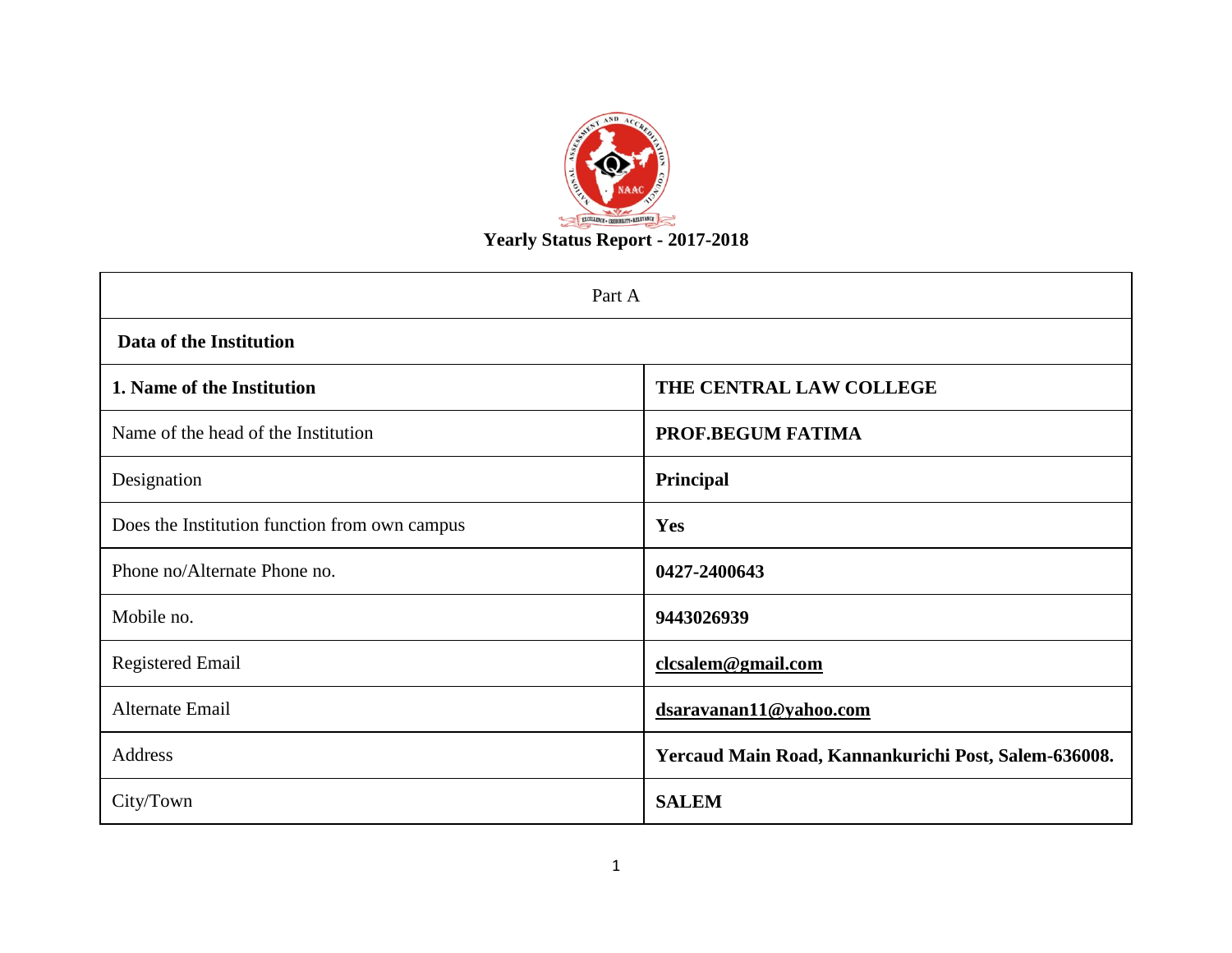| State/UT                                              | <b>Tamil Nadu</b>             |                          |  |  |  |
|-------------------------------------------------------|-------------------------------|--------------------------|--|--|--|
| Pincode                                               | 636008                        |                          |  |  |  |
| 2. Institutional Status                               |                               |                          |  |  |  |
| Affiliated / Constituent                              | <b>Affiliated</b>             |                          |  |  |  |
| Type of Institution                                   | <b>Co-education</b>           |                          |  |  |  |
| Location                                              | Semi – Urban                  |                          |  |  |  |
| <b>Financial Status</b>                               | <b>Self Financing - Trust</b> |                          |  |  |  |
| Name of the IQAC co-ordinator/Director                | Subasini.k                    |                          |  |  |  |
| Phone no/Alternate Phone no.                          |                               | 0427-2400643             |  |  |  |
| Mobile no.                                            |                               | 9597726250               |  |  |  |
| <b>Registered Email</b>                               |                               | clcsalem@gmail.com       |  |  |  |
| <b>Alternate Email</b>                                |                               | clciqac@gmail.com        |  |  |  |
| 3. Website Address                                    |                               |                          |  |  |  |
| Web-link of the AQAR: (Previous Academic Year)        |                               | www.centrallawcollge.com |  |  |  |
| 4. Whether Academic Calendar prepared during the year |                               | Yes                      |  |  |  |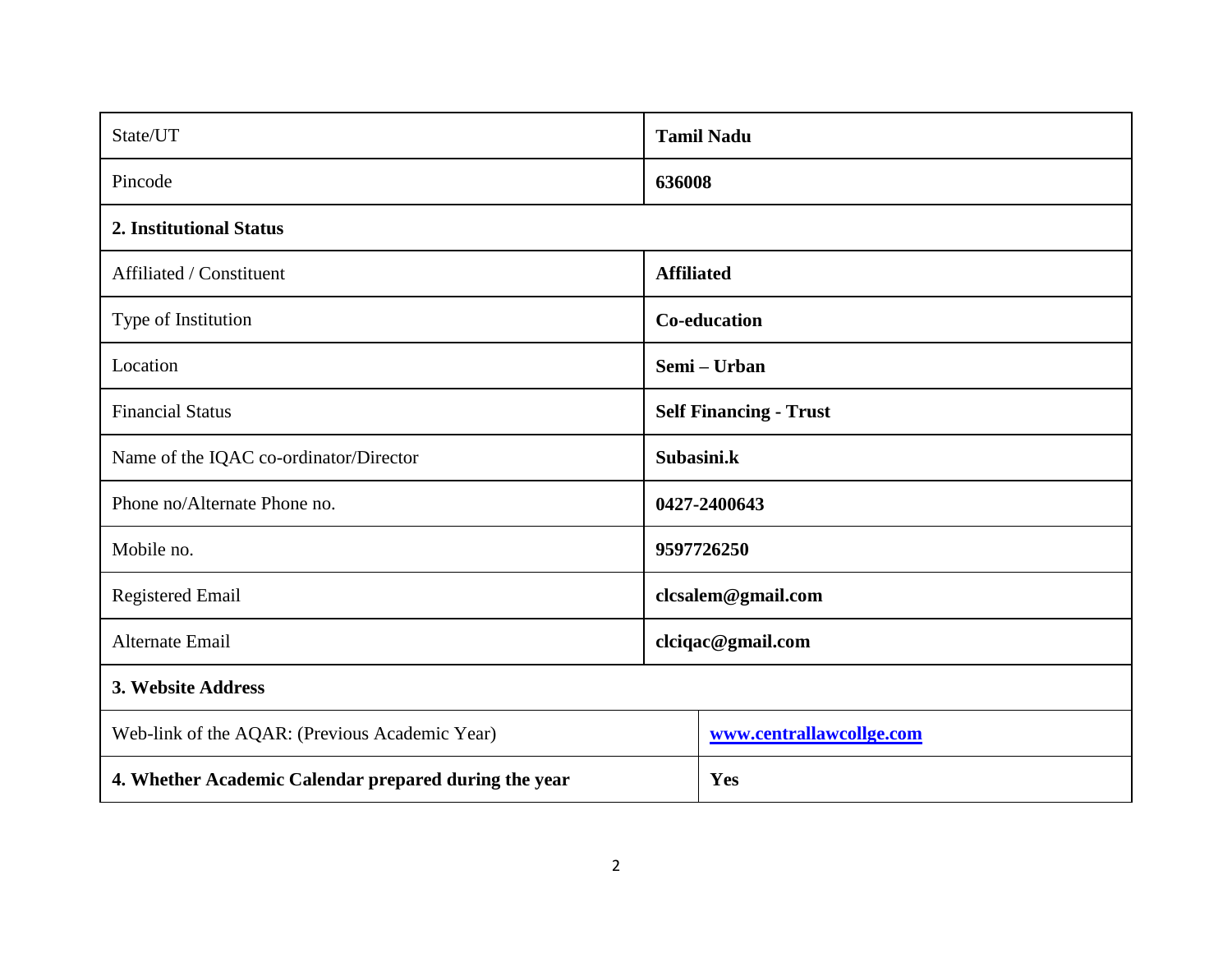| <b>5. Accreditation Details</b>                                                                    |                                                                                         |     |                                                                           |  |                    |            |                  |  |  |  |
|----------------------------------------------------------------------------------------------------|-----------------------------------------------------------------------------------------|-----|---------------------------------------------------------------------------|--|--------------------|------------|------------------|--|--|--|
|                                                                                                    | <b>Validity</b><br><b>CGPA</b><br>Cycle<br><b>Year of Accreditation</b><br><b>Grade</b> |     |                                                                           |  |                    |            |                  |  |  |  |
|                                                                                                    |                                                                                         |     |                                                                           |  | <b>Period From</b> |            | <b>Period To</b> |  |  |  |
| $\mathbf I$                                                                                        | $\mathcal{C}$                                                                           | 1.8 | 2019                                                                      |  | 01.05.2019         | 30.04.2024 |                  |  |  |  |
| 07.06.2017<br>6. Date of Establishment of IQAC                                                     |                                                                                         |     |                                                                           |  |                    |            |                  |  |  |  |
|                                                                                                    | <b>7. Internal Quality Assurance System</b>                                             |     |                                                                           |  |                    |            |                  |  |  |  |
|                                                                                                    |                                                                                         |     | Quality initiatives by IQAC during the year for promoting quality culture |  |                    |            |                  |  |  |  |
|                                                                                                    | Item /Title of the quality initiative by IQAC                                           |     |                                                                           |  |                    |            |                  |  |  |  |
|                                                                                                    | <b>Tigers Day Celebration</b>                                                           |     |                                                                           |  |                    | 31.07.2017 | 198              |  |  |  |
|                                                                                                    | Mega Legal Aid Program                                                                  |     |                                                                           |  |                    | 05.08.2017 | 135              |  |  |  |
| Inauguration of Wall of Kindness in College Campus And Cleanliness, Plantation Drive<br>17.08.2017 |                                                                                         |     |                                                                           |  |                    |            | 290              |  |  |  |
| Induction Programme of I Year of 5 Year B.A. LL.B Integrated Course (2017-18)                      |                                                                                         |     |                                                                           |  |                    | 20.08.2017 | 195              |  |  |  |
| One Day Workshop on Photography - Photography Day                                                  |                                                                                         |     |                                                                           |  |                    | 23.08.2017 | 195              |  |  |  |
|                                                                                                    | தமிழ்மன்றம் "பேச்சரங்கம்" தலைப்பு: குறிஞ்சி –<br>16.09.2017<br>மலையும்மலைசார்ந்தஇடமும்  |     |                                                                           |  |                    |            |                  |  |  |  |
|                                                                                                    |                                                                                         |     | Induction Programme of I Year of 3 Year LL.B Degree Course (2017-18)      |  |                    | 03.10.2017 | 115              |  |  |  |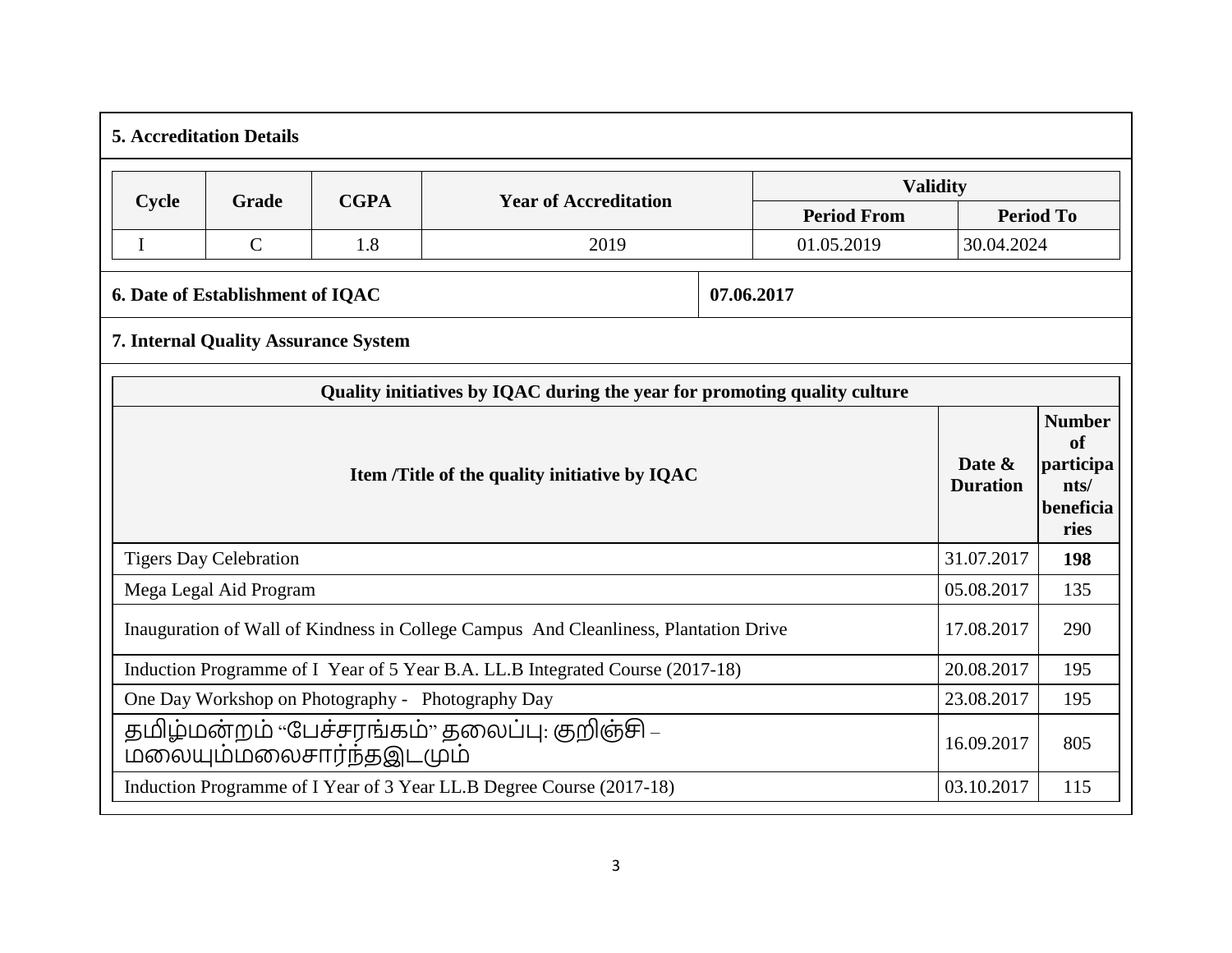| National Conference on Interlinking of Rivers                                                                                                    | 07.10.2017 | 561  |
|--------------------------------------------------------------------------------------------------------------------------------------------------|------------|------|
| Rally For Legal Aid Awareness                                                                                                                    | 17.11.2017 | 106  |
| Training Program on First Aid (YRC)                                                                                                              | 23.11.2017 | 278  |
| Constitutional Day & Legal Services Day                                                                                                          | 27.11.2017 | 110  |
| Awareness Program on HIV                                                                                                                         | 06.12.2017 | 239  |
| Orientation on Preparation For University Examination                                                                                            | 15.12.2017 | 251  |
| Farmer's Day                                                                                                                                     | 18.12.2017 | 103  |
| Pongal Celebration pattimandram<br>தலைப்பு: இன்றைய சமூகவலைதளங்கள் தமிழர்கலாச்சாரத்தை<br>பெரிதும் சீர்படுத்துமா?<br>சீரழிக்குமா?                  | 11.01.2018 | 810  |
| Founder's Day Celebration                                                                                                                        | 27.01.2018 | 6500 |
| Mad-2018- Annual Cultural Meet 2018                                                                                                              | 29.01.2018 | 745  |
| Special Lecture on Human Moral And Ethical Values                                                                                                | 30.01.2018 | 243  |
| Special Lecture on Right To Privacy & The Constitutional Vision                                                                                  | 01.03.2018 | 260  |
| Special Lecturer on Intellectual Property Rights                                                                                                 | 03.03.2018 | 106  |
| Awareness Program on Tuberculosis- Preventing Measures And Cure                                                                                  | 05.03.2018 | 186  |
| Placement Training Programme.                                                                                                                    | 06.03.2018 | 252  |
| <b>International Women's Celebration</b>                                                                                                         | 08.03.2018 | 295  |
| Memorandum of Understanding Signing Program<br>Between National Law School of India University, Bangalore And The Central Law College, Salem - 8 | 13.03.2018 | 246  |
| Excellentia - 2018 Scholarship Distribution To Meritorious Students And Intra College Sports Prize<br>Distribution)                              | 11.04.2018 | 847  |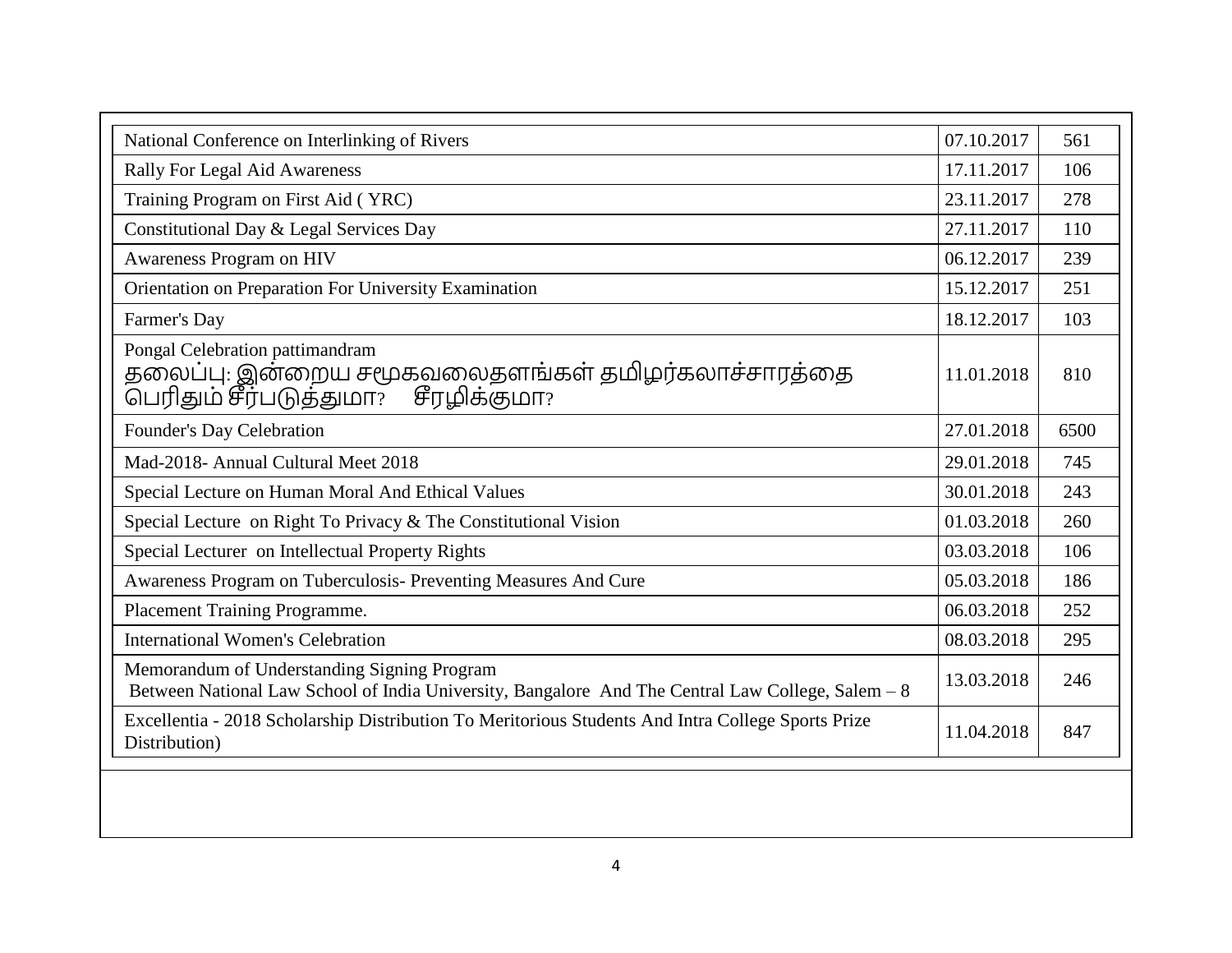| 8. Provide the list of funds by Central/State Government- UGC/CSIR/DST/DBT/ICMR/TEQIP/World Bank/CPE of UGC etc. |                                                               |               |                                        |                                                      |  |  |  |  |  |  |
|------------------------------------------------------------------------------------------------------------------|---------------------------------------------------------------|---------------|----------------------------------------|------------------------------------------------------|--|--|--|--|--|--|
|                                                                                                                  | <b>Institution/Department/Faculty</b>                         | <b>Scheme</b> | <b>Funding Agency</b>                  | Year of award with duration<br><b>Amount</b>         |  |  |  |  |  |  |
| <b>NIL</b>                                                                                                       |                                                               |               |                                        |                                                      |  |  |  |  |  |  |
|                                                                                                                  | 9. Whether composition of IQAC as per latest NAAC guidelines: |               |                                        |                                                      |  |  |  |  |  |  |
| <b>SL.NO</b>                                                                                                     | <b>NAME</b>                                                   |               | <b>DESIGNATION</b>                     | <b>IQAC MEMBERS</b>                                  |  |  |  |  |  |  |
| 1.                                                                                                               | <b>Ms.Begum Fatima</b>                                        |               | Principal, CLC                         | Head of the Institution & IQAC<br><b>Chairperson</b> |  |  |  |  |  |  |
| 2.                                                                                                               | Mr. D.Saravanan                                               |               | Secretary, CLC                         | <b>Management Representative</b>                     |  |  |  |  |  |  |
| 3.                                                                                                               | Mr. A. Manickam                                               |               | <b>Chief Administrative Officer</b>    | <b>Administrative Representative</b>                 |  |  |  |  |  |  |
| 4.                                                                                                               | <b>Mrs. Subasini David</b>                                    |               | <b>Assistant Professor (Sociology)</b> | <b>IQAC</b> Co-ordinator                             |  |  |  |  |  |  |
| 5.                                                                                                               | Mr. R.Gopikrishnan                                            |               | <b>Administrative Manager</b>          | <b>Non-teaching Faculty</b>                          |  |  |  |  |  |  |
| 6.                                                                                                               | <b>Mr.C.Vinoth Kumar</b>                                      |               | <b>Assistant Professor (English)</b>   | <b>Teaching Faculty</b>                              |  |  |  |  |  |  |
| 7.                                                                                                               | Mr. M.Saj                                                     |               | <b>Assistant Professor (Law)</b>       | <b>Teaching Faculty</b>                              |  |  |  |  |  |  |
| 8.                                                                                                               | Ms.SathiyaPriya                                               |               | <b>Assistant Professor (Law)</b>       | <b>Teaching Faculty</b>                              |  |  |  |  |  |  |
| 9.                                                                                                               | <b>Ms.Taniya C Paulson</b>                                    |               | <b>Assistant Professor (Law)</b>       | <b>Teaching Faculty</b>                              |  |  |  |  |  |  |
| 10.                                                                                                              | Ms.M.SanthaKumari                                             |               | <b>Assistant Professor (Law)</b>       | <b>Teaching Faculty</b>                              |  |  |  |  |  |  |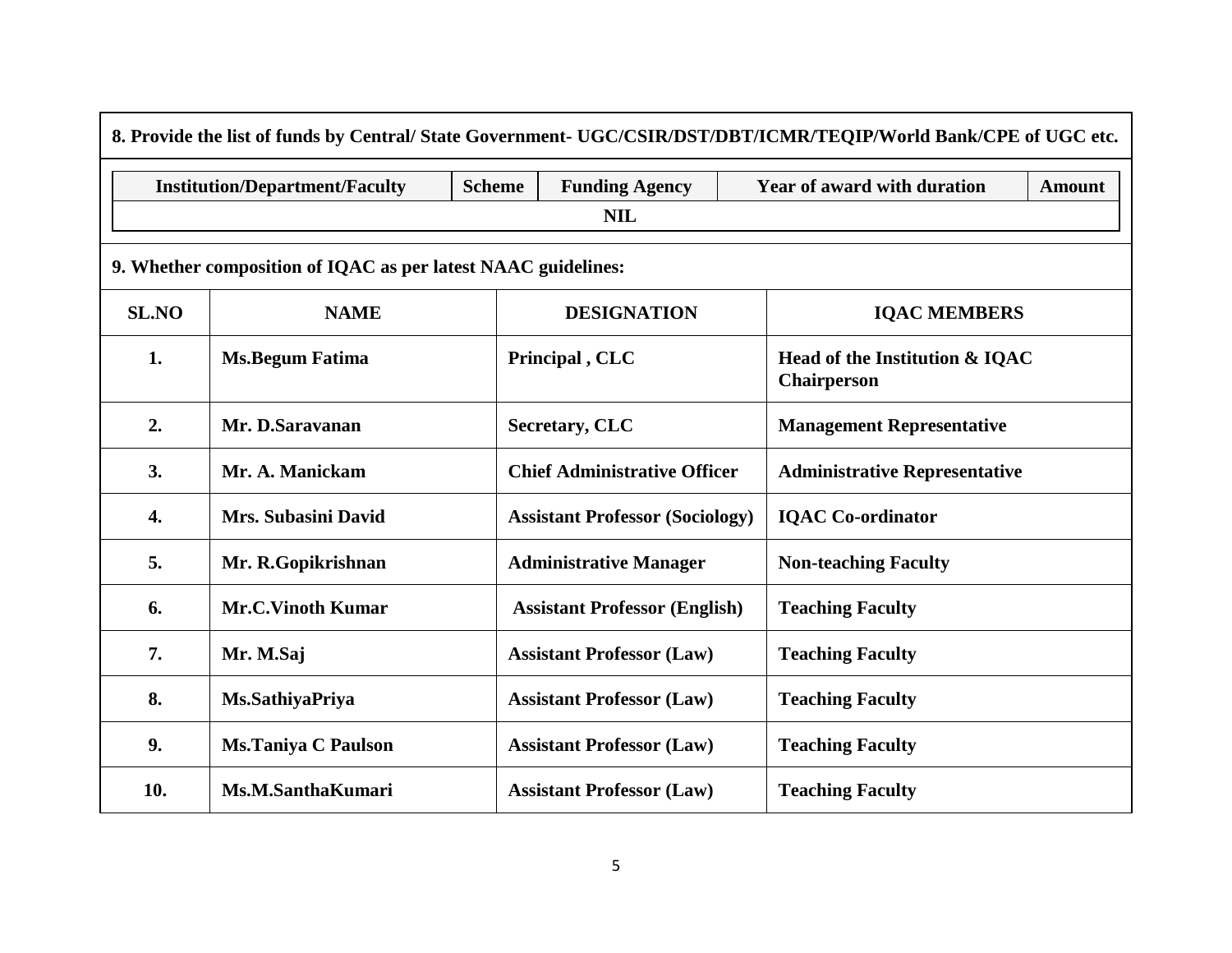| 11.                                                | Mr.N.Balaji                                                                                                     | <b>Accounts Manager</b>              | <b>Non-Teaching Faculty</b>   |  |  |  |
|----------------------------------------------------|-----------------------------------------------------------------------------------------------------------------|--------------------------------------|-------------------------------|--|--|--|
| 12.                                                | Mr. K. Balasubramaniam                                                                                          | <b>Administrative Staff</b>          | <b>Non-Teaching Faculty</b>   |  |  |  |
| 13.                                                | Mr. S.SathyaAnand                                                                                               | <b>Administrative Staff</b>          | <b>Non-Teaching Faculty</b>   |  |  |  |
| 14.                                                | <b>Mr.B.Santhosh Kumar</b>                                                                                      | <b>System Administrator</b>          | <b>Non-Teaching Faculty</b>   |  |  |  |
| 15.                                                | Mr.A.Bharanitharan                                                                                              | <b>Administrative Staff</b>          | <b>Non-Teaching Faculty</b>   |  |  |  |
| 16.                                                | Mrs.Valli                                                                                                       | <b>Local Society</b>                 | <b>Stakeholder</b>            |  |  |  |
| 17.                                                | Mr.Shanmugaanandham                                                                                             | <b>Subject Expert cum Parent</b>     | <b>Stakeholder</b>            |  |  |  |
| 18.                                                | Mr.Gajapathi                                                                                                    | <b>Business Expert/Parent</b>        | <b>Stakeholder</b>            |  |  |  |
| 19.                                                | Mrs. E.LathaIlangovan                                                                                           | <b>Advocate/Parent</b>               | <b>Stakeholder</b>            |  |  |  |
| 20.                                                | Mr.M.AmierAbbaz                                                                                                 | IV <sup>th</sup> year B.A.LL.B       | <b>Student Representative</b> |  |  |  |
| 21.                                                | Ms.K.Shobika                                                                                                    | <b>III<sup>rd</sup>year B.A.LL.B</b> | <b>Student Representative</b> |  |  |  |
| 22.                                                | Mr.Arivuchandran                                                                                                | <b>Advocate</b>                      | <b>Alumni Representative</b>  |  |  |  |
| 23.                                                | Mr. Arul Vignesh                                                                                                | <b>Advocate</b>                      | Alumni Representative         |  |  |  |
| 10. Number of IQAC meetings held during the year : |                                                                                                                 |                                      |                               |  |  |  |
|                                                    | The minutes of IQAC meeting and compliances to the decisions have been<br>uploaded on the institutional website |                                      | <b>YES</b>                    |  |  |  |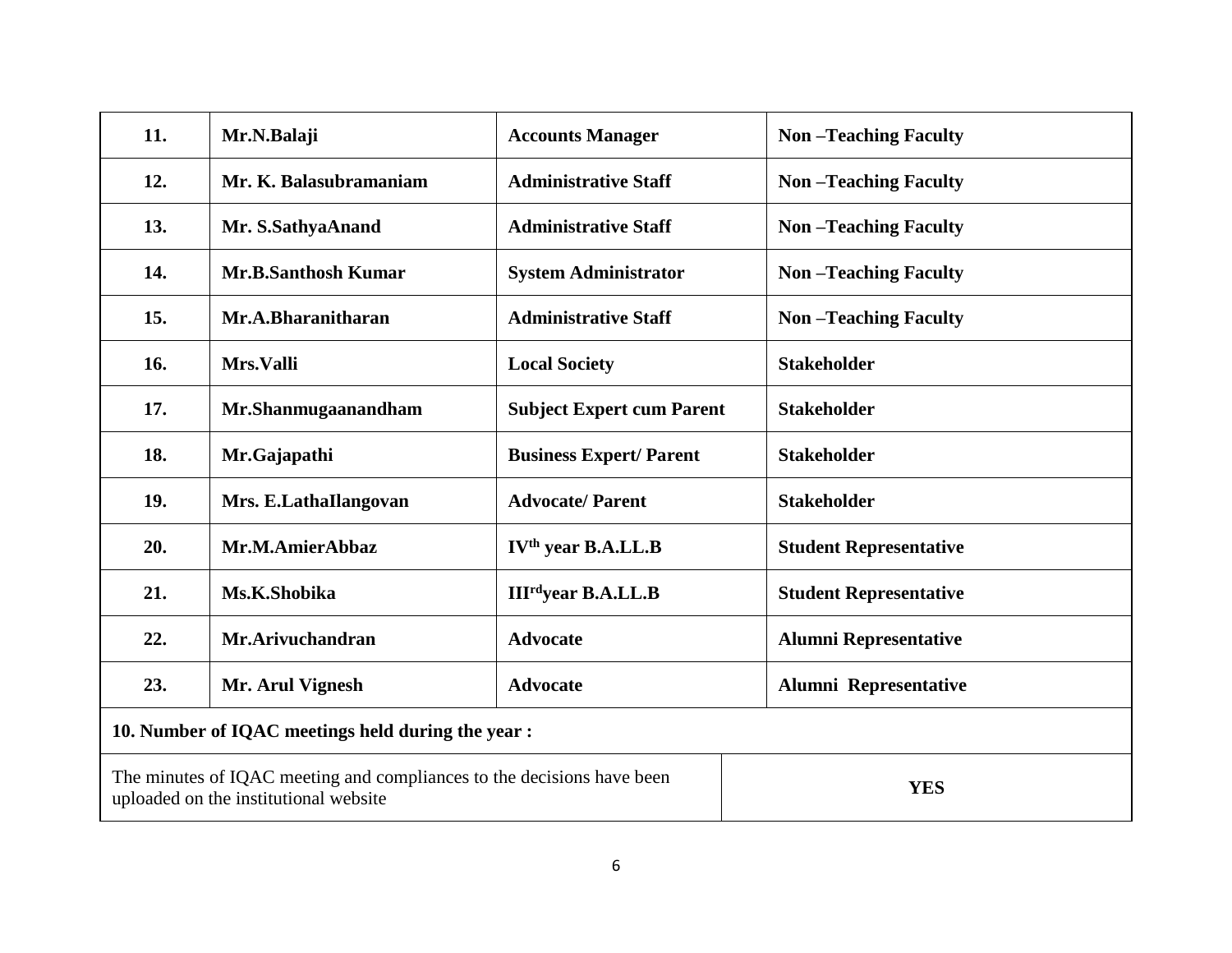# **PROCEEDINGS OF THE IQAC MEETING HELD ON ---- JUNE, 2017**

The meeting was presided over by the Principal & Chairman of IQAC, the Secretary of the College andthe Chief Administrative Officer. The Principal welcomed the members of the IQAC and sought their valuable cooperation for uplifting the college. The Coordinator of IQAC placed the agendas before the members. The deliberations and the resolutions of the meeting are as follows:

- **Report Submission:**The staff members were instructed to submit their concerned committee and academic reports and abide by the regulations of the decision taken earlier. The staff memberswere also informed to submit Committee reports monthly once without fail.
- **Planning for the Semester:**The Time table committee was instructed to ensure the effective implementation of permanent time table once it's being framed. If possible, allocation of first hour to Class –In charge may be considered.
- **Lecture Notes:** Faculty members are instructed to issue the lecture notes at beginning of every semester.
- **Medium of Instruction:** As per the regulations of the institution the Medium of Instruction is English. So, faculty members must ensure that they should handle the classes in English. Since some of the students were from rural background, the faculty members were informed to use bi-lingual method, whenever necessary.
- **Monitoring the Students:** Class In charge has to take care of each individual student's discipline and inform to the respective parents in person if necessary.
- Instructions regarding ISO: The changes made in the ISO format were informed to all the Faculty members through circular regularly. The existing log book should be maintained.

# **PROCEEDINGS OF THE IQAC MEETING HELD ON ---- DECEMBER, 2017**

The meeting was presided over by the Principal & Chairman of IQAC, the Secretary of the College andthe Chief Administrative Officer. The Principal welcomed the members of the IQAC and sought their valuable cooperation to uplift the college. The Coordinator of IQAC, placed the agendas before the members. The deliberations and the resolutions of the meeting are as follows:

- **Student mentoring:**To ensure the discipline of the students in the campus and the reporting time of them. Fix a parameter for continuous absentees (either forenoon or afternoon) and late-comers.
- **Examination:** Submitthe two sets of question paper –A & B (Unit test/ Internal/ Model Examination), Assignment topics, and all other required documents on or before December last week.
- **Evaluation**: Faculties should evaluate and submit the mark statement of the Unit test/ Internal / Model examination within 3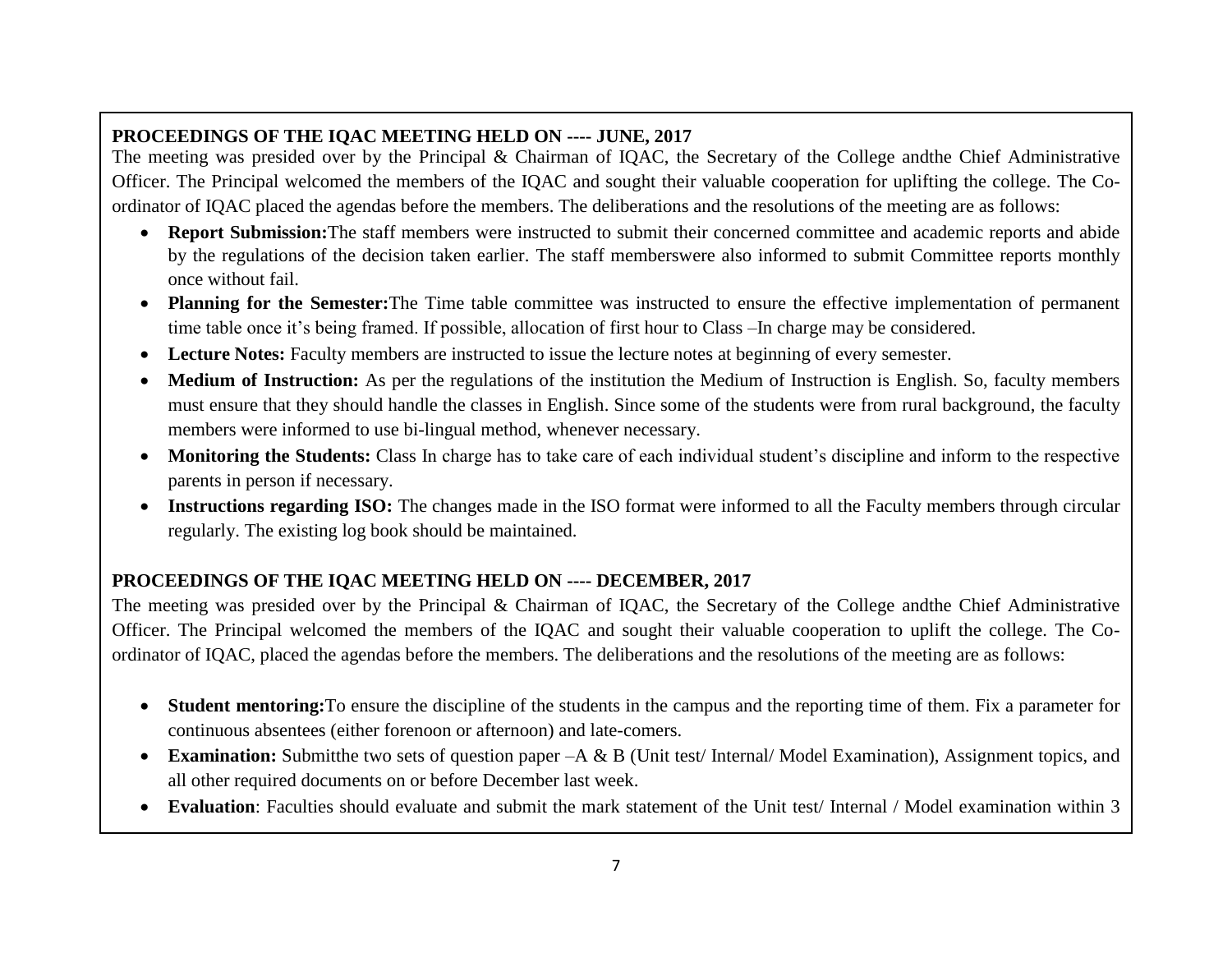and the staff members who handles one subject has to submit it within 3 days of the completion of exam and for 2 subject within 5 days. The marks of the students were sent to the parents through SMS.

- **Data Maintenance**: To keep a separate folder for maintaining files(students, Staff, NAAC, ISO, and University) for easy access.
- **Moot Court Competition**–Planned to conduct National and State Level Moot Court competition in the upcoming academic year 2018-19 onwards.
- **Reference Books**: Librarian wasinstructed to prepare and submit the list of latest edition books.

| 11. Whether IQAC received funding from any of the funding agency to support its | NO |
|---------------------------------------------------------------------------------|----|
| activities during the year?                                                     |    |

## **12. Significant contributions made by IQAC during the current year(maximum five bullets)**

1. Revamping of IQAC (Periodical meetings to review the progress) 2. Review and revision of courses and teaching pedagogies 3. Coordinated workshop for Faculty and students on use of Data Base for research 4. ICT training for the administrative staff 5. Quality indices are generated and are being implemented in attendance, results, placements, intake gender ratio etc.

### **13. Plan of action chalked out by the IQAC in the beginning of the academic year towards Quality Enhancement and outcome achieved by the end of the academic year**

| <b>Plan of Action</b>                               | <b>Achievements'/Outcomes</b>                                                                                                                   |  |  |  |  |  |
|-----------------------------------------------------|-------------------------------------------------------------------------------------------------------------------------------------------------|--|--|--|--|--|
| To organize national seminar                        | Conducted a National Seminar on the topic "Interlinking of Rivers". Few topics on<br>socio-legal perspectives were selected and shortlisted.    |  |  |  |  |  |
| To conduct faculty development Programme            | A faculty development program was conducted by National Law University of India<br>Bangalore.                                                   |  |  |  |  |  |
| To conduct Special Lectures                         | Special Lectures were given by the Judges and Experts in advocacy.                                                                              |  |  |  |  |  |
| Awareness program and Important days<br>celebration | Several awareness programs were conducted and National and International<br>Important Days were commemorated through programs and competitions. |  |  |  |  |  |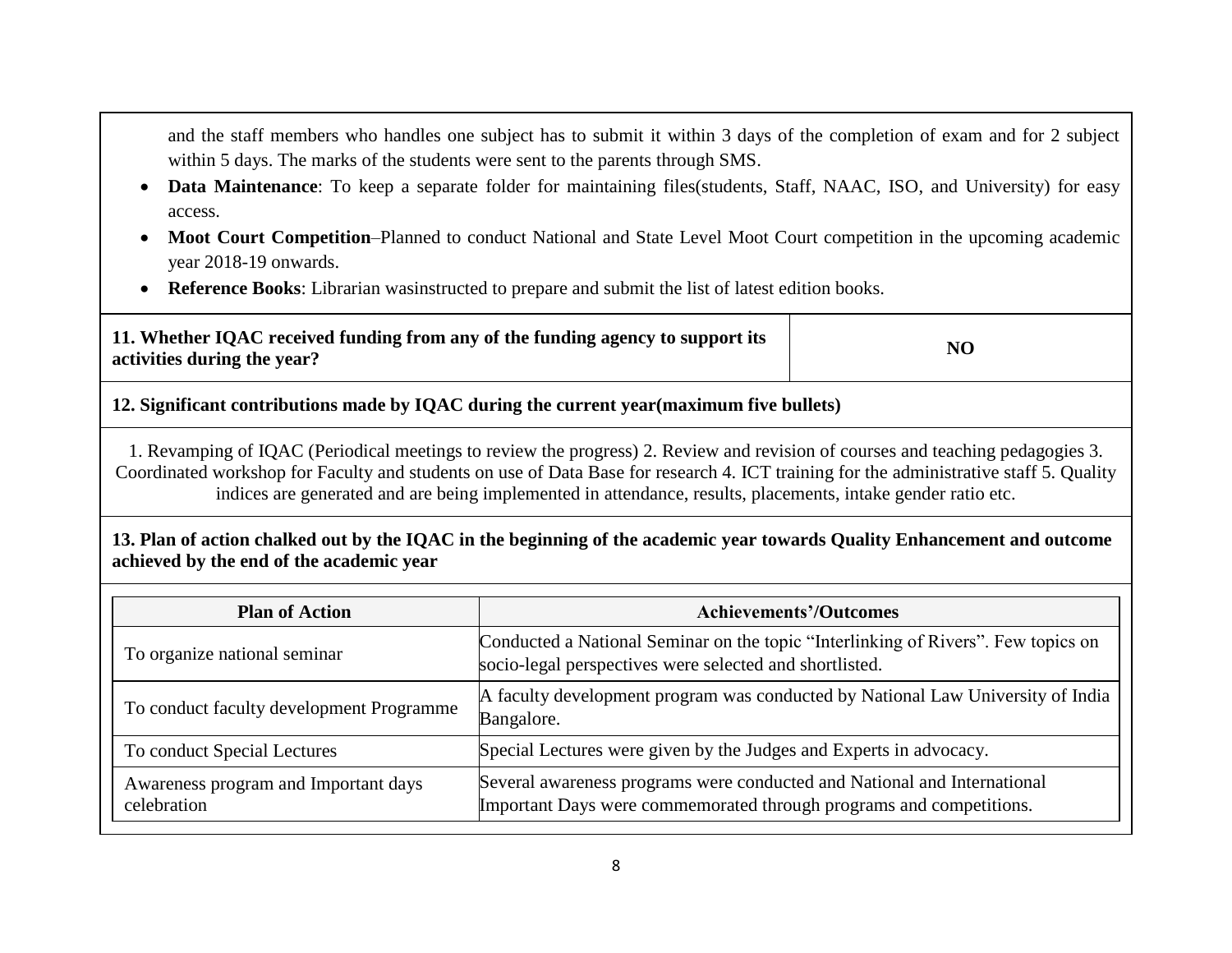| Exam orientation                                                                                                  | An orientation was given regarding the nuances of handling the university<br>examinations. |                     |  |  |  |  |
|-------------------------------------------------------------------------------------------------------------------|--------------------------------------------------------------------------------------------|---------------------|--|--|--|--|
| 14. Whether AQAR was placed before statutory body?                                                                | <b>YES</b>                                                                                 |                     |  |  |  |  |
| <b>Name of Statutory Body</b>                                                                                     |                                                                                            | <b>Meeting Date</b> |  |  |  |  |
| Governing body meeting                                                                                            |                                                                                            | 22-10-2017          |  |  |  |  |
| 15. Whether NAAC/or any other accredited body(s) visited IQAC or<br>interacted with it to assess the functioning? |                                                                                            | <b>NIL</b>          |  |  |  |  |
| 16. Whether institutional data submitted to AISHE:                                                                |                                                                                            | <b>YES-2017</b>     |  |  |  |  |
| 17. Does the Institution have Management Information System?                                                      |                                                                                            | <b>YES</b>          |  |  |  |  |

As data is the lifeline of an educational institution, the college believes that every piece of data is associated with the overall development of the College. The college also adheres to various methods in collecting, organizing and maintaining this data. The college uses Management Information System for updating the students details through software provided by iCampus and later the college changed the software to EDUKOOL – ERP Product provided by DOT COM INFOWAY, Chennai. The students are provided with login id and password to access their personal information and results. The financial transactions are accounted in Tally ERP9 by the college. The entire campus is Wi-Fi enabled and used by the students, staff and continuously monitored and protected by default Windows Firewall and K7 Anti-Virus for lifetime and maintained by HpML10 server. The teaching and administrative staff members are trained regularly to be updated to conduct the day to day academic and non – academic activities.

# **Part B**

## **CRITERION I – CURRICULAR ASPECTS**

**1.1 – Curriculum Planning and Implementation**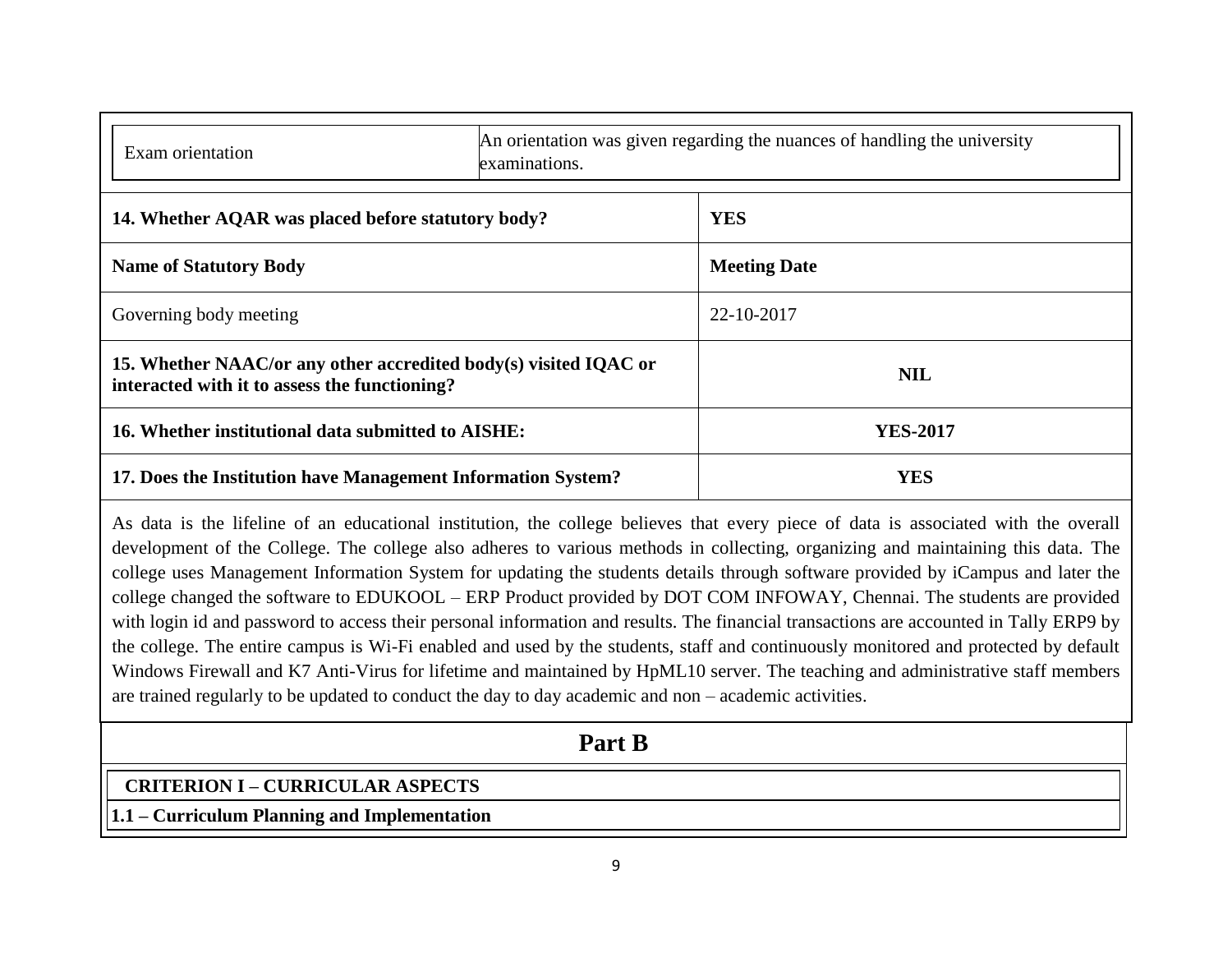1.1.1 – Institution has the mechanism for well planned curriculum delivery and documentation. Explain in 500 words

### **Response-**

This college is affiliated to The Tamil Nadu Dr.Ambedkar Law University (TNDALU, Chennai). The curriculum is provided by the University. The Academic calendar is framed in a way to facilitate and balance the University syllabus and ensures to give priority to personality development, social and ethical values of the students.

## **Course Allocation-**

The college provides two programmes namely B.A.LLB and LL.B, prior to the commencement of the semester subjects are allocated to the faculty members based on their preference by the Secretary and The Principal of the College.

## **Academic Calendar Preparation-**

Academic Calendar is prepared for each year keeping in mind the expected University exam dates, accordingly duration of the semester and number of working days for each semester is scheduled.

## **Preparation of Course File-**

After the subject is allocated to each faculty, the respective faculty prepares the Session Plan and Course materials. The synopsis is given for each topic by the respective faculty either before or after completion of the topic. The synopsis contains the subject topic in brief which needs to be addressed including case laws for the said topic. Preferably the Synopsis is submitted immediately after completing each topic.

# **Pedagogy Rules**

## **Assignment /Group Discussion-**

Course teacher forms student groups consisting of 10 students in each group and allots the topic according to the course syllabus. Each group writes the assignments and shall present on the allotted topic which is evaluated by the subject teacher in the class through a student seminar presentation regularly on weekly basis.

# **Case Analysis**

There is case law analysis for law subjects only.

Three landmark cases are identified by the subject faculty keeping in mind relevance of the precedent and the syllabus requirement. One case is to be allotted to the students in alternate month for the purpose. The subject faculty is expected to utilise two hours every month for the case law discussion during the allotted months. Each student shall analyse the case and submit it in handwritten form in prescribed format. The students are to be instructed by the subject faculty regarding the specific format of submission. Two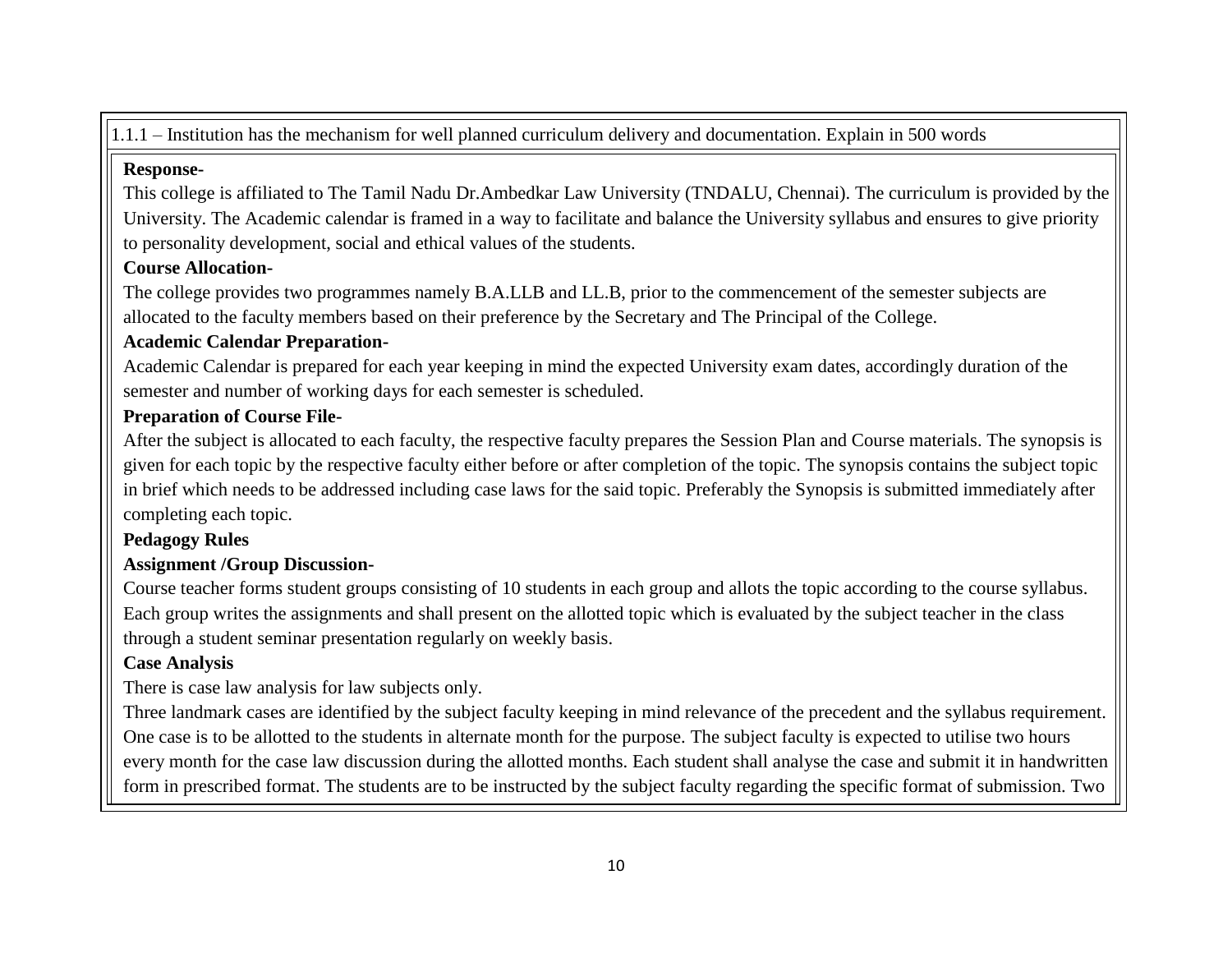internal test are conducted to assess the students and a model exam is also held for every subject.

### **Weekly Diary**

The weekly diary is duly filled with the details of the class hours engaged including the timings and the topics covered on the allotted subject by the respective faculty to the Principal on every Saturday till the last working day of every semester.

## **Practical Exposure**

The College provides practical exposure to the students by conducting various practical training programmes including Moot Court Competitions, Guest Lectures, Seminars, Workshops, Internship and Visits to witness the Lok Adalat Proceedings and Arbitration Proceedings.

1.1.2 – Certificate/ Diploma Courses introduced during the academic year

**Certificate Diploma Courses Dates of Introduction Duration Focus on employability/entrepreneurship Skill Development**

# **NIL**

## **1.2 – Academic Flexibility**

1.2.1 – New programmes/courses introduced during the academic year

| <b>Programme/Course</b>                                                                                                                                                  |  | <b>Programme Specialization</b> |  | <b>Dates of Introduction</b> |  |  |  |  |
|--------------------------------------------------------------------------------------------------------------------------------------------------------------------------|--|---------------------------------|--|------------------------------|--|--|--|--|
| <b>NIL</b>                                                                                                                                                               |  |                                 |  |                              |  |  |  |  |
| 1.2.2 – Programmes in which Choice Based Credit System (CBCS)/Elective course system implemented at the affiliated Colleges (if<br>applicable) during the academic year. |  |                                 |  |                              |  |  |  |  |
| Name of programmes adopting CBCS   Programme Specialization   Date of implementation of CBCS/Elective Course System                                                      |  |                                 |  |                              |  |  |  |  |
|                                                                                                                                                                          |  | <b>NIL</b>                      |  |                              |  |  |  |  |
| 1.2.3 – Students enrolled in Certificate/ Diploma Courses introduced during the year                                                                                     |  |                                 |  |                              |  |  |  |  |
| <b>Certificate</b><br><b>Diploma Course</b>                                                                                                                              |  |                                 |  |                              |  |  |  |  |
| <b>NIL</b>                                                                                                                                                               |  |                                 |  |                              |  |  |  |  |

**1.3 – Curriculum Enrichment**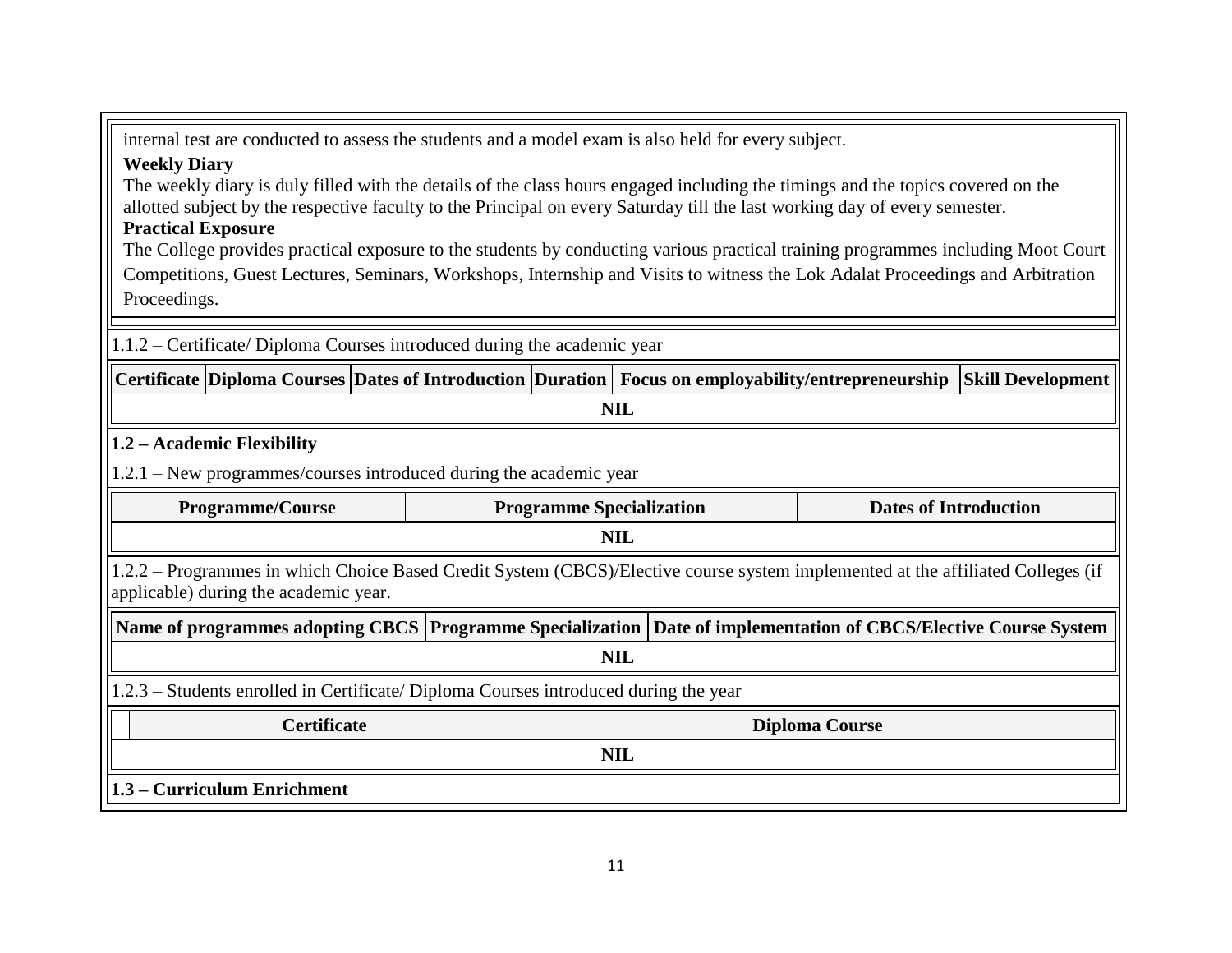| 1.3.1 – Value-added courses imparting transferable and life skills offered during the year                                                                                                                                                                                                                                                                                                                                                                                                                                                                                                                                                                                                                                                                                                                                     |                                                                         |            |                                    |                                                                                                                                  |  |  |
|--------------------------------------------------------------------------------------------------------------------------------------------------------------------------------------------------------------------------------------------------------------------------------------------------------------------------------------------------------------------------------------------------------------------------------------------------------------------------------------------------------------------------------------------------------------------------------------------------------------------------------------------------------------------------------------------------------------------------------------------------------------------------------------------------------------------------------|-------------------------------------------------------------------------|------------|------------------------------------|----------------------------------------------------------------------------------------------------------------------------------|--|--|
| <b>Value Added Courses</b>                                                                                                                                                                                                                                                                                                                                                                                                                                                                                                                                                                                                                                                                                                                                                                                                     | <b>Date of Introduction</b>                                             |            | <b>Number of Students Enrolled</b> |                                                                                                                                  |  |  |
| Communicative English - Globarena English Lab Software                                                                                                                                                                                                                                                                                                                                                                                                                                                                                                                                                                                                                                                                                                                                                                         | 12.11.2015                                                              |            | 859                                |                                                                                                                                  |  |  |
| <b>Personal Counseling</b>                                                                                                                                                                                                                                                                                                                                                                                                                                                                                                                                                                                                                                                                                                                                                                                                     |                                                                         | 17.07.2017 |                                    | 45                                                                                                                               |  |  |
| Soft Skill Development                                                                                                                                                                                                                                                                                                                                                                                                                                                                                                                                                                                                                                                                                                                                                                                                         |                                                                         | 14.09.2017 |                                    | 626                                                                                                                              |  |  |
| 1.3.2 – Field Projects / Internships under taken during the year                                                                                                                                                                                                                                                                                                                                                                                                                                                                                                                                                                                                                                                                                                                                                               |                                                                         |            |                                    |                                                                                                                                  |  |  |
| <b>Project/Programme Title</b><br><b>Programme Specialization</b>                                                                                                                                                                                                                                                                                                                                                                                                                                                                                                                                                                                                                                                                                                                                                              |                                                                         |            |                                    | No. of students enrolled for Field Projects /<br><b>Internships</b>                                                              |  |  |
| Summer Internship                                                                                                                                                                                                                                                                                                                                                                                                                                                                                                                                                                                                                                                                                                                                                                                                              | Constitutional law, IPC and Intellectual Property                       |            |                                    | 244                                                                                                                              |  |  |
| 1.4 - Feedback System                                                                                                                                                                                                                                                                                                                                                                                                                                                                                                                                                                                                                                                                                                                                                                                                          |                                                                         |            |                                    |                                                                                                                                  |  |  |
|                                                                                                                                                                                                                                                                                                                                                                                                                                                                                                                                                                                                                                                                                                                                                                                                                                | 1.4.1 – Whether structured feedback received from all the stakeholders. |            |                                    |                                                                                                                                  |  |  |
|                                                                                                                                                                                                                                                                                                                                                                                                                                                                                                                                                                                                                                                                                                                                                                                                                                | <b>Students</b>                                                         |            |                                    | <b>YES</b>                                                                                                                       |  |  |
|                                                                                                                                                                                                                                                                                                                                                                                                                                                                                                                                                                                                                                                                                                                                                                                                                                | Parents                                                                 |            |                                    | <b>YES</b>                                                                                                                       |  |  |
|                                                                                                                                                                                                                                                                                                                                                                                                                                                                                                                                                                                                                                                                                                                                                                                                                                |                                                                         |            |                                    | 1.4.2 – How the feedback obtained is being analyzed and utilized for overall development of the institution? (maximum 500 words) |  |  |
| <b>Feedback Obtained</b>                                                                                                                                                                                                                                                                                                                                                                                                                                                                                                                                                                                                                                                                                                                                                                                                       |                                                                         |            |                                    |                                                                                                                                  |  |  |
| The college believes in receiving helpful information and criticism from the students, parents, alumni, faculties and peer groups.<br>The college uses this information to modify and improve the future endeavor of the college. The students and the parents are given<br>feedback form for each semester to ensure a proper communication channel between the management, Parents and the students.<br>Apart from the above, the college also maintains a visitor book wherein the feedback from guests and the same is taken into account<br>while implementing future plans of the college.<br>The college also conducts regular alumni meet who are in different designated positions in and around India. The college receives<br>various feedback from these alumni, which helps in future advancement of the college. |                                                                         |            |                                    |                                                                                                                                  |  |  |

The college ensures that the feedback is properly collected so that the curriculum and the quality of education remains contemporary on par with the demand and need of the worldly opportunities.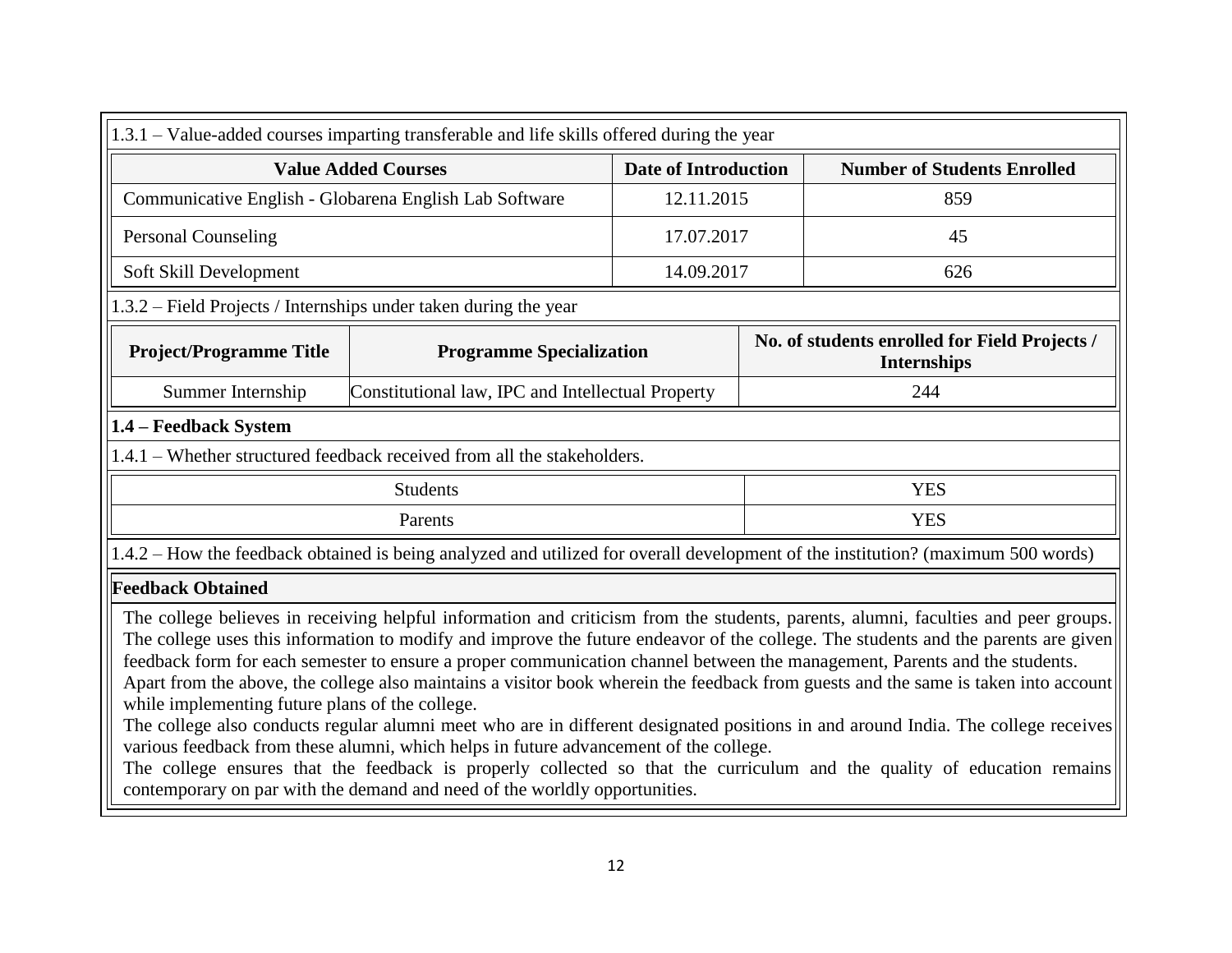| <b>CRITERION II - TEACHING- LEARNING AND EVALUATION</b>                                                       |                                                              |     |                                                                                                                                   |                                                   |     |                                                                                                                                                                                                                |    |                                                       |     |                                           |            |
|---------------------------------------------------------------------------------------------------------------|--------------------------------------------------------------|-----|-----------------------------------------------------------------------------------------------------------------------------------|---------------------------------------------------|-----|----------------------------------------------------------------------------------------------------------------------------------------------------------------------------------------------------------------|----|-------------------------------------------------------|-----|-------------------------------------------|------------|
| 2.1 – Student Enrolment and Profile                                                                           |                                                              |     |                                                                                                                                   |                                                   |     |                                                                                                                                                                                                                |    |                                                       |     |                                           |            |
| Name of the Programme   Programme Specialization   Number of seats available   Number of Application received |                                                              |     |                                                                                                                                   |                                                   |     |                                                                                                                                                                                                                |    | <b>Students</b><br><b>Enrolled</b>                    |     |                                           |            |
| <b>LAW</b><br>B.A. LL.B<br>300                                                                                |                                                              | 265 |                                                                                                                                   |                                                   | 196 |                                                                                                                                                                                                                |    |                                                       |     |                                           |            |
|                                                                                                               | LL.B                                                         |     | LAW                                                                                                                               |                                                   |     | 180                                                                                                                                                                                                            |    |                                                       | 177 |                                           | 115        |
|                                                                                                               | 2.2 – Catering to Student Diversity                          |     |                                                                                                                                   |                                                   |     |                                                                                                                                                                                                                |    |                                                       |     |                                           |            |
|                                                                                                               |                                                              |     | 2.2.1 – Student - Full time teacher ratio (current year data) 1:33                                                                |                                                   |     |                                                                                                                                                                                                                |    |                                                       |     |                                           |            |
| Year                                                                                                          | Number of<br>students enrolled<br>in the institution<br>(UG) |     | <b>Number of</b><br>students<br>enrolled in the<br>institution (PG)                                                               |                                                   |     | <b>Number of fulltime</b><br><b>Number of fulltime</b><br>teachers available in the teachers available in the<br>institution teaching only institution teaching only<br><b>PG</b> courses<br><b>UG</b> courses |    | <b>Number of teachers</b><br>teaching both UG Courses |     |                                           |            |
| 2017-18                                                                                                       | 859                                                          |     | <b>NIL</b>                                                                                                                        |                                                   |     | 26                                                                                                                                                                                                             |    | 28<br><b>NIL</b>                                      |     |                                           |            |
|                                                                                                               | 2.3 - Teaching - Learning Process                            |     |                                                                                                                                   |                                                   |     |                                                                                                                                                                                                                |    |                                                       |     |                                           |            |
|                                                                                                               |                                                              |     | 2.3.1 – Percentage of teachers using ICT for effective teaching with Learning Management Systems (LMS), E-learning resources etc. |                                                   |     | (current year data)                                                                                                                                                                                            |    |                                                       |     |                                           |            |
|                                                                                                               | Number of Teachers on Roll                                   |     | <b>Number of</b><br>teachers using<br>ICT (LMS, e-<br><b>Resources</b> )                                                          | <b>ICT Tools</b><br>and<br>resources<br>available |     | <b>Number of ICT enabled Classrooms</b>                                                                                                                                                                        |    | Number of<br>smart<br><b>classrooms</b>               |     | <b>E-resources and</b><br>techniques used |            |
|                                                                                                               | 26                                                           |     | 24                                                                                                                                | 21                                                |     |                                                                                                                                                                                                                | 21 |                                                       | 5   |                                           | <b>NIL</b> |
|                                                                                                               |                                                              |     | 2.3.2 – Students mentoring system available in the institution? Give details. (maximum 500 words)                                 |                                                   |     |                                                                                                                                                                                                                |    |                                                       |     |                                           |            |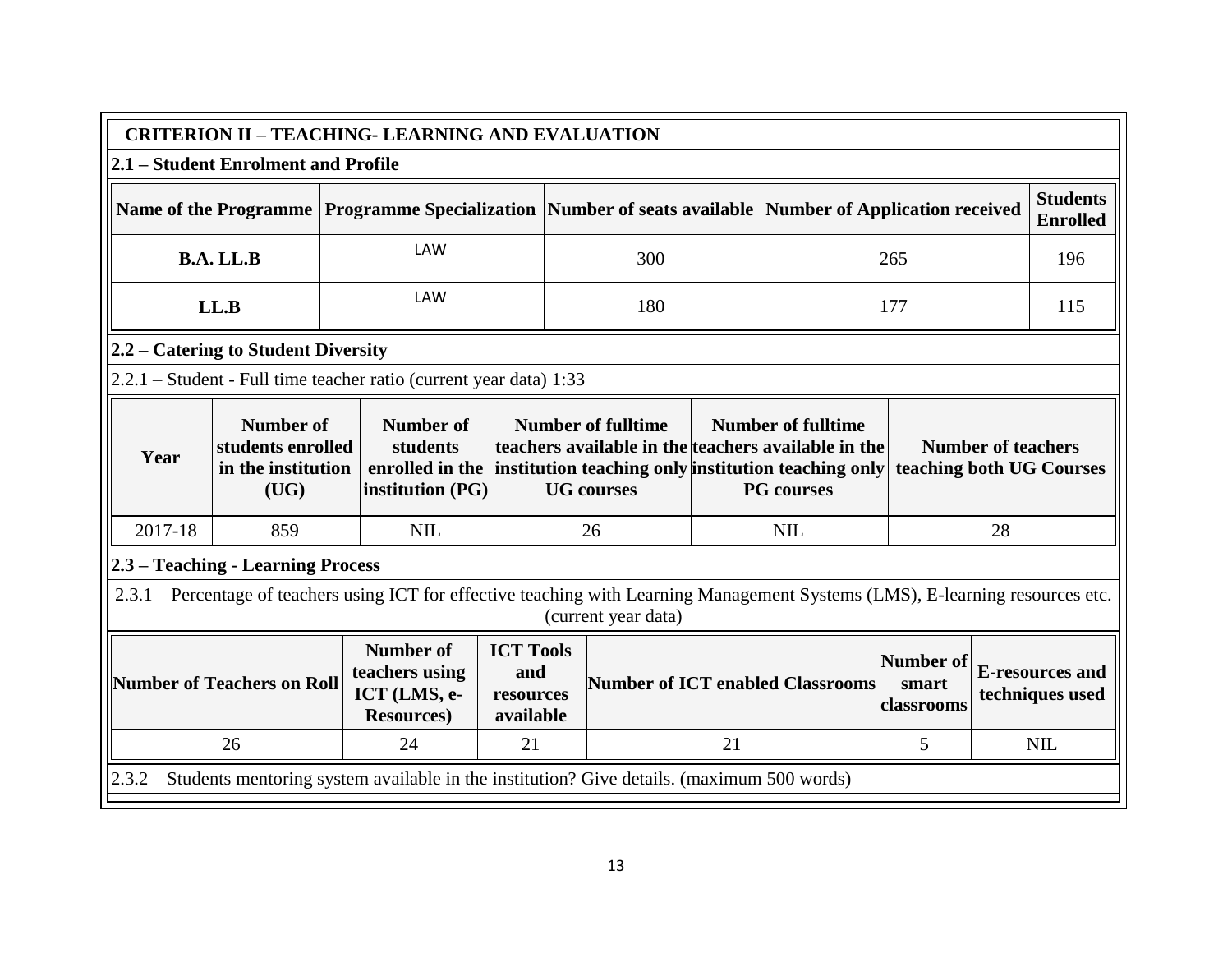Student mentoring is considered as an integral part of the College as it ensures equitable service to all our students from various backgrounds. The Faculty members of our college take the role of mentors. The mentorship of the College focuses primarily on inculcating the virtues of self-discipline among the students in and off the campus. Since legal education is a noble profession the college infuses the values of the noble profession right from their first year through systematic and continuous mentoring system The student mentoring focuses on providing a connecting platform between Faculty, Students and Parents for the student's development and aims at

- Promoting teacher student relationship.
- Improving student's attendance and academic performance.
- Accommodating the needs of the pupils with learning difficulties.
- Enhancing student participation in academic and co-curricular activities.

The role of the Faculty Mentor varies depending on the needs of the students to render their needs.

- An induction programme is conducted for the freshers to familiarise them with the rules and regulations of the college to conduct themselves accordingly.
- Freshers are mentored by the respective faculties in a way to identify their difficulties and to help them accommodate to the college environment.
- Senior students are mentored in a way to grasp and explore the concepts of law and to create avidity among the students. Apart from class mentoring, the Faculties In charge of Committees allocate work to students for various events and activities. The Faculties guide the students in organising the event and conducting them in a hassle-free manner. This enhances leadership and management skills in students to help them in social building.

|                                                                    | Number of students enrolled in the<br>institution                                                                                         |  | <b>Number of fulltime teachers</b> | <b>Mentor: Mentee Ratio</b> |  |
|--------------------------------------------------------------------|-------------------------------------------------------------------------------------------------------------------------------------------|--|------------------------------------|-----------------------------|--|
|                                                                    | 859                                                                                                                                       |  | 26                                 | 1:33                        |  |
| $ 2.4 -$ Teacher Profile and Quality                               |                                                                                                                                           |  |                                    |                             |  |
| $\ 2.4.1 -$ Number of full time teachers appointed during the year |                                                                                                                                           |  |                                    |                             |  |
| No. of sanctioned<br>positions                                     | No. of filled<br><b>Vacant</b><br><b>Positions filled during the</b><br>No. of faculty with PhD<br>positions<br>positions<br>current year |  |                                    |                             |  |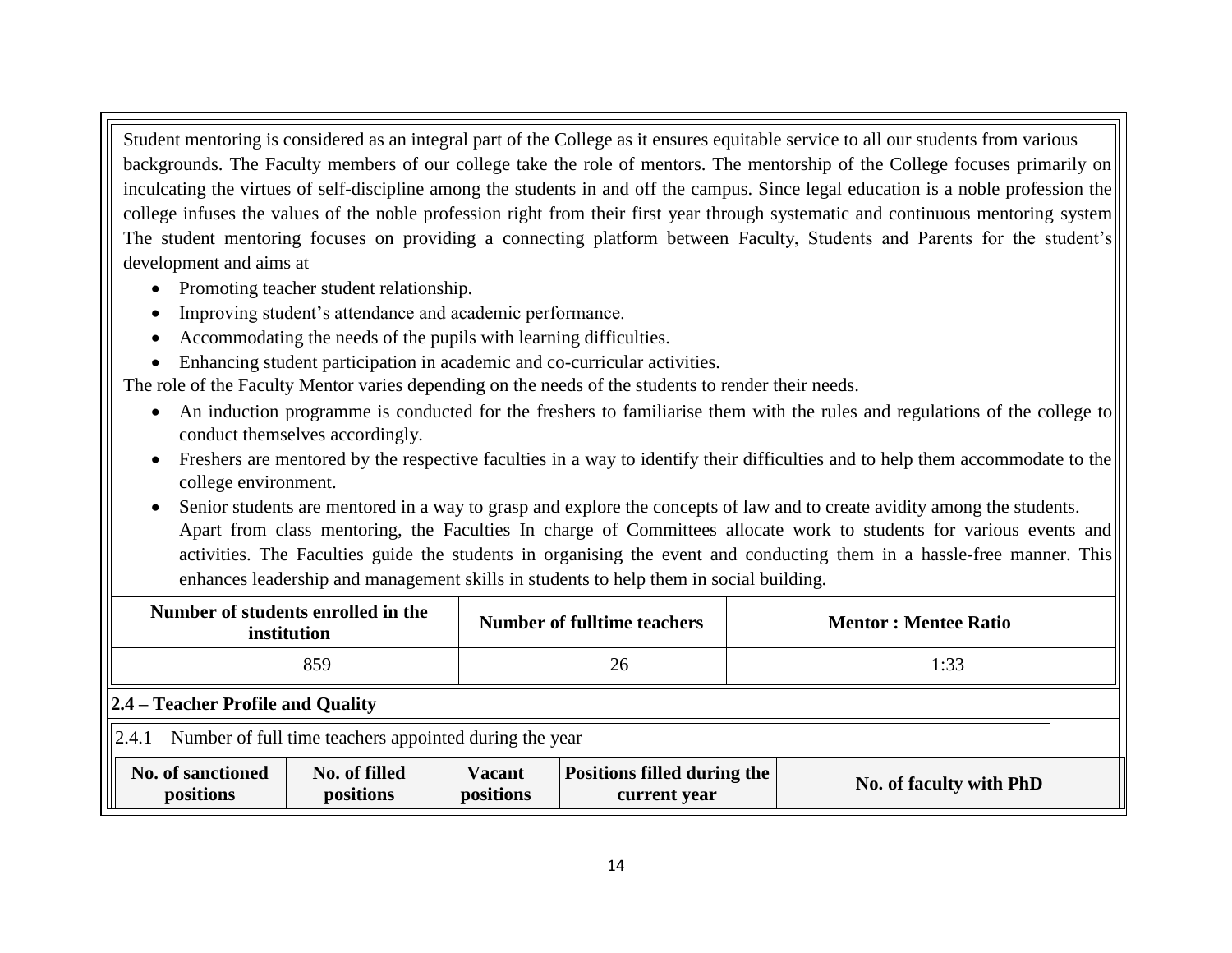| <b>NA</b>                                                                                                                                                                                                                                | <b>NA</b><br><b>NA</b><br>41<br>2    |                   |                   |  |                      |                                     |  |                                                                                                                               |  |  |
|------------------------------------------------------------------------------------------------------------------------------------------------------------------------------------------------------------------------------------------|--------------------------------------|-------------------|-------------------|--|----------------------|-------------------------------------|--|-------------------------------------------------------------------------------------------------------------------------------|--|--|
| 2.4.2 – Honours and recognition received by teachers (received awards, recognition, fellowships at State, National, International level<br>from Government, recognised bodies during the year)                                           |                                      |                   |                   |  |                      |                                     |  |                                                                                                                               |  |  |
| <b>Year of</b><br>Name of the award, fellowship, received from<br>Name of full time teachers receiving awards from<br><b>Designation</b><br>state level, national level, international level<br>Government or recognized bodies<br>Award |                                      |                   |                   |  |                      |                                     |  |                                                                                                                               |  |  |
|                                                                                                                                                                                                                                          |                                      |                   |                   |  | <b>NIL</b>           |                                     |  |                                                                                                                               |  |  |
|                                                                                                                                                                                                                                          | 2.5 – Evaluation Process and Reforms |                   |                   |  |                      |                                     |  |                                                                                                                               |  |  |
|                                                                                                                                                                                                                                          |                                      |                   |                   |  |                      |                                     |  | $ 2.5.1 -$ Number of days from the date of semester-end/year- end examination till the declaration of results during the year |  |  |
| Programme<br><b>Name</b>                                                                                                                                                                                                                 |                                      | Programme<br>Code | Semester/<br>year |  | year-end examination | Last date of the last semester-end/ |  | Date of declaration of results of semester-<br>end/year-end examination                                                       |  |  |
| 5 YEAR                                                                                                                                                                                                                                   |                                      | B.A. LL.B         | <b>ODD-MAY</b>    |  | 30.04.2017           |                                     |  | 29.06.2017                                                                                                                    |  |  |
| 3 YEAR                                                                                                                                                                                                                                   |                                      | LL.B              | 2017              |  |                      |                                     |  |                                                                                                                               |  |  |
| B.A. LL.B<br>5 YEAR<br><b>EVEN-</b><br><b>NOVEMBER</b><br>16.10.2017<br>22.02.2018                                                                                                                                                       |                                      |                   |                   |  |                      |                                     |  |                                                                                                                               |  |  |
| 3 YEAR                                                                                                                                                                                                                                   |                                      | LL.B              | 2017              |  |                      |                                     |  |                                                                                                                               |  |  |
|                                                                                                                                                                                                                                          |                                      |                   |                   |  |                      |                                     |  | 2.5.2 – Reforms initiated on Continuous Internal Evaluation (CIE) system at the institutional level (250 words)               |  |  |

### **Attendance**

- Student's attendance of each class is taken and updated after a serious check and the same is informed to the parents on a daily basis via SMS. Every hour, attendance for each class is marked by the Faculty member concerned.
- The Faculty member keeps a note of the students with low attendance and checks upon the respective students.
- Based on the monthly attendance record statement, the students and the parents are informed about their attendance status through letter communication.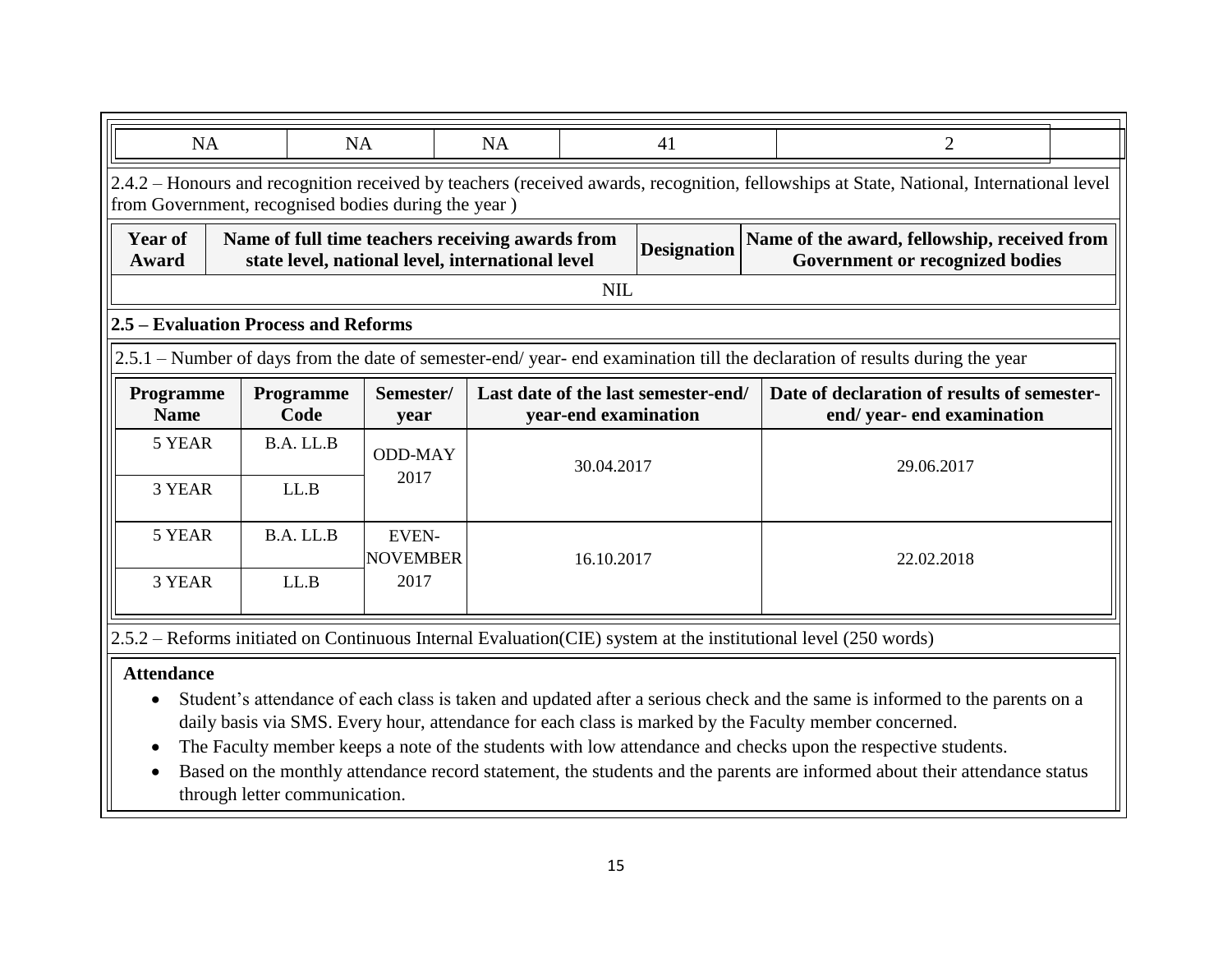### **The internal exams**

- The college conducts 2 internal exams and 1 model exam per semester to continuously assess the student's performance during the semester.
- The Answer scripts are evaluated by the respective faculties and distributed to the students for self-assessment of their performance and for doubts clarification.

The Principal keeps a periodic check of the student's performance and takes necessary action for further improvement.

# **Overall Assessment**

- The College assesses the student's performance continuously on the basis of discipline, academic performance, involvement in the activities of the college and attendance.
- The student's name in every class is shortlisted through the above mentioned categories by the Class Incharge and the students are awarded to boost their performance.

2.5.3 – Academic calendar prepared and adhered for conduct of Examination and other related matters (250 words)

In the beginning of each academic year, the College prepares academic calendar incorporating curricular, co-curricular and extracurricular events in alignment with the University academic calendar. It acts as a guide throughout the semester for the smooth conduct of each semester and the academic year. The Academic Calendar for each semester is framed in consonance with the University Exam schedule ensuring adequate preparation time for semester exams.

Preparation of Academic Calendar mainly aims to amalgamate academic's cultural, sports and skill-oriented activity to render overall personality development of every student to suit to this competitive world. The academic calendar includes activities both at the national and international events of its importance. Students are involved in the organization of activities/events to inculcate the organizational skills.

The academic calendar renders details about the total working days, holidays, extra- curricular activities, internal exams schedule including presentation, viva, assignment submission and model exam dates. Effective implementation of the Academic Calendar is ensured by the Principal.

### **2.6 – Student Performance and Learning Outcomes**

2.6.1 – Program outcomes, program specific outcomes and course outcomes for all programs offered by the institution are stated and displayed in website of the institution (to provide the web link)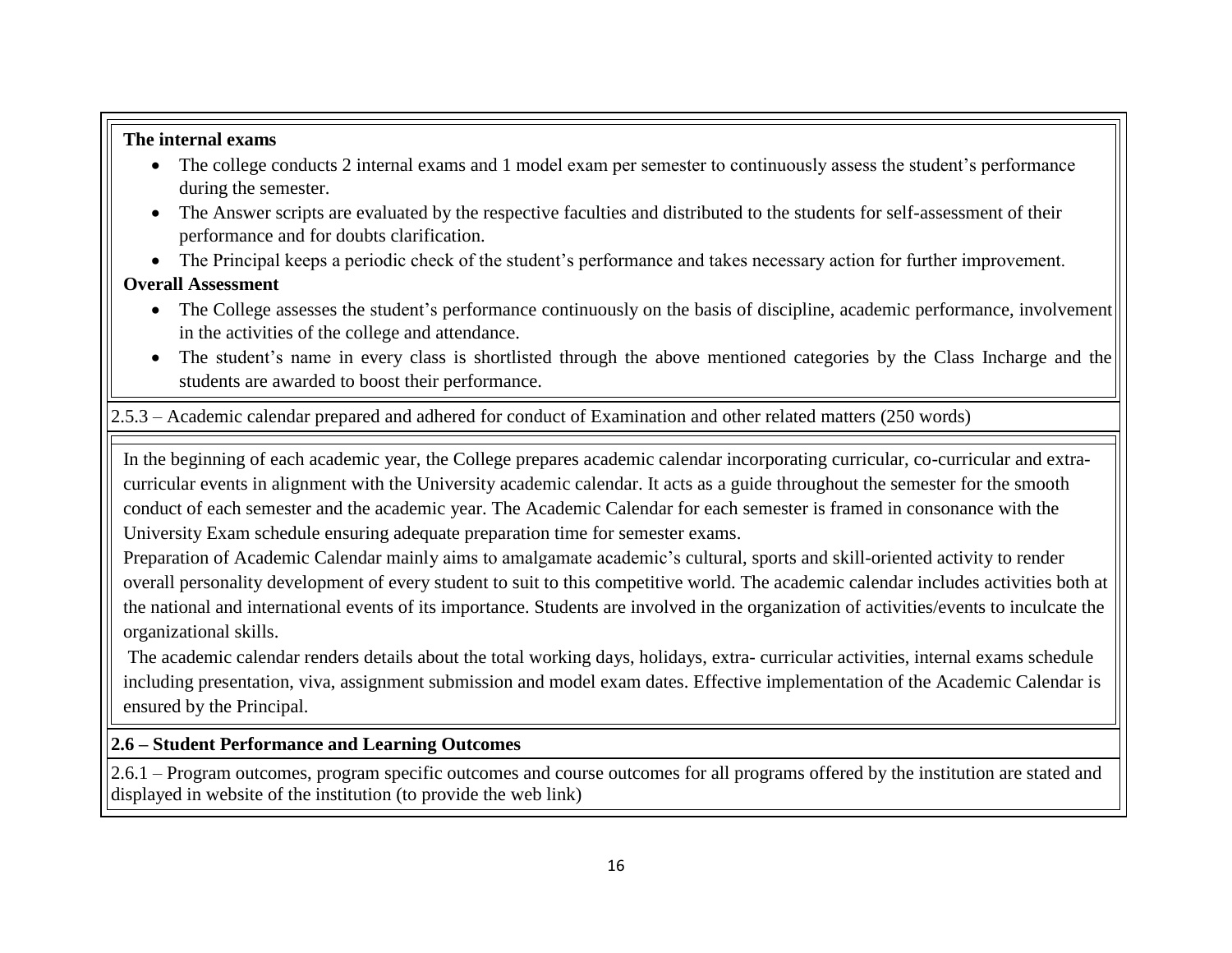Program outcome of B.A.LLB 5-year integrated course and LL. B 3-year course are identified and recognized at the national level by the Bar Council of India. The program outcome of both the program is based on syllabus provided by the University.

### **Course outcome**

Aims to enrich the student's knowledge in the field of law

To acquaint to apply law in finding solutions

To help students to understand that law is a trans-disciplinary profession

Aims at making the students to analyze and compare the different legal systems around the world

The students are mainly prepared for specific outcome which primarily focuses on enabling them Practice in law. The other career points are:-

- Judiciary, Tribunals, Law Clerk, Legal Officer in public and private organization, Banking and Corporate sector, Legal advisor, Judge Adjutant General (JAG) Branch of the Indian Army, Public officers, faculty of law and also paves a way for higher studies.

## **Program Outcome**

**Professional ethics and Discipline** – For Legal profession ethics and discipline are two key qualities which are imparted to the students' right from the first year theoretically and practically. Professional ethics is a set of moral principles that govern a person's conduct in his or her professional life. Students are imparted with qualities like fair dealing with client and are also trained to uphold one's self-integrity.

**Effective Communication**- As efficiency in communication is inevitable to this profession; students are equipped with various related skills.

**Sustainability and Environment**- To familiarize students with environmental problems and make them endeavour for sustainable development.

**Critical thinking and Life skill**- enabling the students to think out of the box and differentiate assumptions which are accurate and valid and look for ideas from different perspective

<https://www.centrallawcollege.com/law/images/PROGRAM-OUTCOME.pdf>

2.6.2 – Pass percentage of students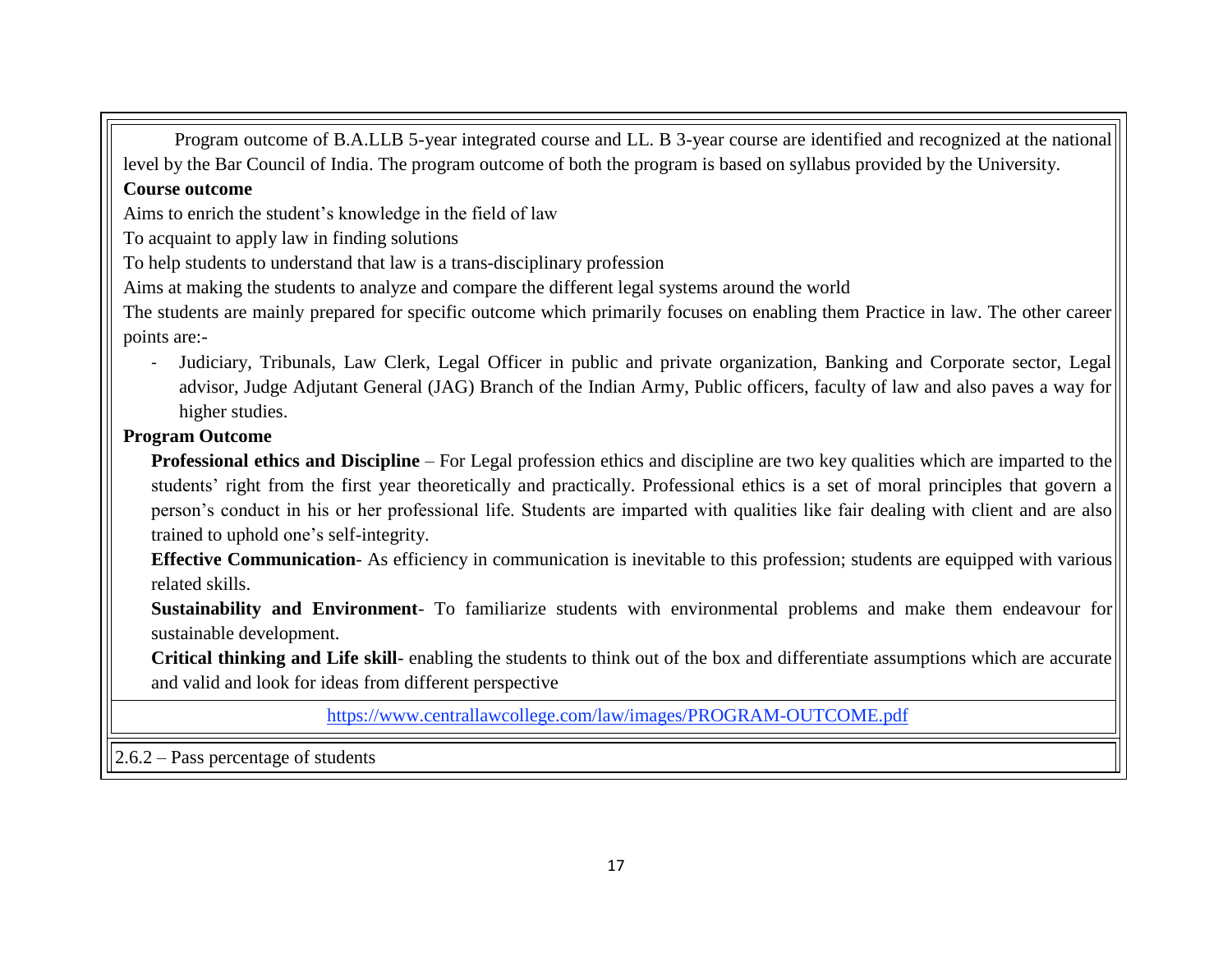| Programme<br>Code                                                                                       | Programme<br><b>Name</b>                                                                                                                                                                                                                                                                                                                                                                         | Programme Specialization appeared in the final year        | <b>Number of students</b><br>examination                                                                                               | <b>Number of students</b><br>passed in final year<br>examination | Pass<br>Percentage |  |  |  |  |  |
|---------------------------------------------------------------------------------------------------------|--------------------------------------------------------------------------------------------------------------------------------------------------------------------------------------------------------------------------------------------------------------------------------------------------------------------------------------------------------------------------------------------------|------------------------------------------------------------|----------------------------------------------------------------------------------------------------------------------------------------|------------------------------------------------------------------|--------------------|--|--|--|--|--|
| 3 YEAR                                                                                                  | LL.B                                                                                                                                                                                                                                                                                                                                                                                             | LAW                                                        | <b>NA</b>                                                                                                                              | <b>NA</b>                                                        | <b>NA</b>          |  |  |  |  |  |
| 2.7 – Student Satisfaction Survey                                                                       |                                                                                                                                                                                                                                                                                                                                                                                                  |                                                            |                                                                                                                                        |                                                                  |                    |  |  |  |  |  |
|                                                                                                         | details be provided as weblink)                                                                                                                                                                                                                                                                                                                                                                  |                                                            | 2.7.1 – Student Satisfaction Survey (SSS) on overall institutional performance (Institution may design the questionnaire) (results and |                                                                  |                    |  |  |  |  |  |
|                                                                                                         | https://www.centrallawcollege.com/law/report/2017-2018-5-STUDENT.pdf<br>5 Year Student Report:<br>https://www.centrallawcollege.com/law/report/2017-2018-5-PARENT.pdf<br>5 Year Parent Report:<br>3 Year Student Report:<br>https://www.centrallawcollege.com/law/report/2017-2018-3-STUDENT.pdf<br>3 Year Parent Report:<br>https://www.centrallawcollege.com/law/report/2017-2018-3-PARENT.pdf |                                                            |                                                                                                                                        |                                                                  |                    |  |  |  |  |  |
|                                                                                                         |                                                                                                                                                                                                                                                                                                                                                                                                  | <b>CRITERION III - RESEARCH, INNOVATIONS AND EXTENSION</b> |                                                                                                                                        |                                                                  |                    |  |  |  |  |  |
|                                                                                                         | 3.1 – Resource Mobilization for Research                                                                                                                                                                                                                                                                                                                                                         |                                                            |                                                                                                                                        |                                                                  |                    |  |  |  |  |  |
|                                                                                                         |                                                                                                                                                                                                                                                                                                                                                                                                  |                                                            | 3.1.1 – Research funds sanctioned and received from various agencies, industry and other organizations                                 |                                                                  |                    |  |  |  |  |  |
|                                                                                                         | Nature of the Project   Duration                                                                                                                                                                                                                                                                                                                                                                 | Name of the funding agency                                 | <b>Total grant sanctioned</b>                                                                                                          | Amount received during the year                                  |                    |  |  |  |  |  |
|                                                                                                         |                                                                                                                                                                                                                                                                                                                                                                                                  |                                                            | <b>NIL</b>                                                                                                                             |                                                                  |                    |  |  |  |  |  |
| 3.2 – Innovation Ecosystem                                                                              |                                                                                                                                                                                                                                                                                                                                                                                                  |                                                            |                                                                                                                                        |                                                                  |                    |  |  |  |  |  |
| year                                                                                                    |                                                                                                                                                                                                                                                                                                                                                                                                  |                                                            | 3.2.1 – Workshops/Seminars Conducted on Intellectual Property Rights (IPR) and Industry-Academia Innovative practices during the       |                                                                  |                    |  |  |  |  |  |
| Title of workshop/seminar<br>Name of the Dept.<br><b>Date</b>                                           |                                                                                                                                                                                                                                                                                                                                                                                                  |                                                            |                                                                                                                                        |                                                                  |                    |  |  |  |  |  |
| <b>Special Lecturer On Intellectual Property Rights</b><br>03.03.2018<br><b>The Central Law College</b> |                                                                                                                                                                                                                                                                                                                                                                                                  |                                                            |                                                                                                                                        |                                                                  |                    |  |  |  |  |  |
|                                                                                                         |                                                                                                                                                                                                                                                                                                                                                                                                  |                                                            | 3.2.2 - Awards for Innovation won by Institution/Teachers/Research scholars/Students during the year                                   |                                                                  |                    |  |  |  |  |  |
|                                                                                                         | Title of the innovation                                                                                                                                                                                                                                                                                                                                                                          | <b>Name of Awardee</b>                                     | <b>Awarding Agency</b>                                                                                                                 | Date of award                                                    | <b>Category</b>    |  |  |  |  |  |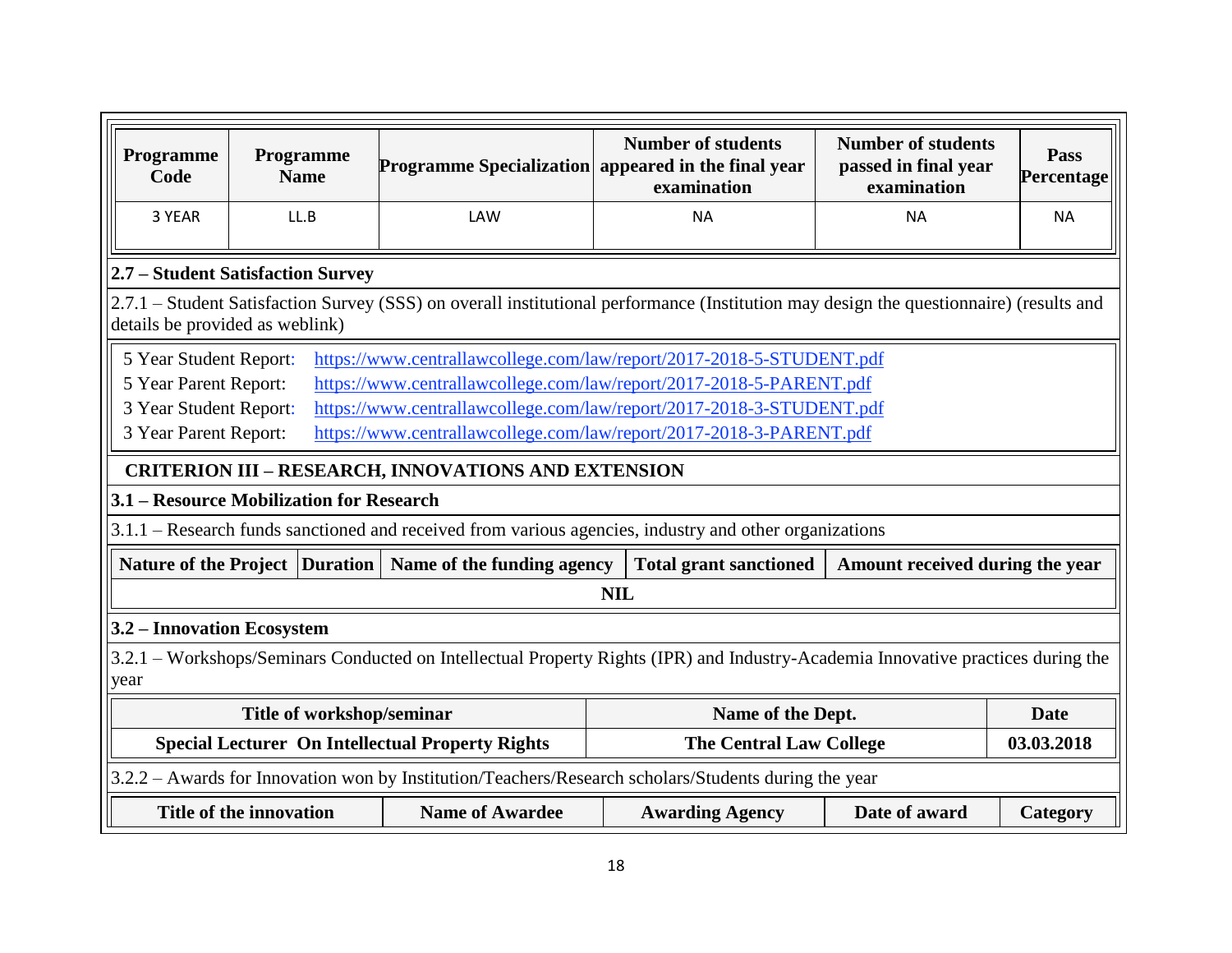|                                                                                                                                                            | <b>NIL</b>                                                                          |                                                         |                   |                             |                                 |                                       |  |  |  |  |
|------------------------------------------------------------------------------------------------------------------------------------------------------------|-------------------------------------------------------------------------------------|---------------------------------------------------------|-------------------|-----------------------------|---------------------------------|---------------------------------------|--|--|--|--|
| $3.2.3$ – No. of Incubation centre created, start-ups incubated on campus during the year                                                                  |                                                                                     |                                                         |                   |                             |                                 |                                       |  |  |  |  |
| <b>Incubation Center</b>                                                                                                                                   | <b>Name</b>                                                                         | <b>Sponsered By</b>                                     |                   | <b>Name of the Start-up</b> | <b>Nature of Start-up</b>       | <b>Date of Commencement</b>           |  |  |  |  |
|                                                                                                                                                            |                                                                                     |                                                         |                   | <b>NIL</b>                  |                                 |                                       |  |  |  |  |
| 3.3 – Research Publications and Awards                                                                                                                     |                                                                                     |                                                         |                   |                             |                                 |                                       |  |  |  |  |
| $3.3.1$ – Incentive to the teachers who receive recognition/awards                                                                                         |                                                                                     |                                                         |                   |                             |                                 |                                       |  |  |  |  |
| <b>International</b><br><b>State</b><br><b>National</b>                                                                                                    |                                                                                     |                                                         |                   |                             |                                 |                                       |  |  |  |  |
|                                                                                                                                                            |                                                                                     |                                                         |                   | <b>NIL</b>                  |                                 |                                       |  |  |  |  |
|                                                                                                                                                            | 3.3.2 – Ph. Ds awarded during the year (applicable for PG College, Research Center) |                                                         |                   |                             |                                 |                                       |  |  |  |  |
|                                                                                                                                                            |                                                                                     | <b>Name of the Department</b>                           |                   |                             | <b>Number of PhD's Awarded</b>  |                                       |  |  |  |  |
|                                                                                                                                                            |                                                                                     |                                                         |                   | <b>NIL</b>                  |                                 |                                       |  |  |  |  |
| 3.3.3 - Research Publications in the Journals notified on UGC website during the year                                                                      |                                                                                     |                                                         |                   |                             |                                 |                                       |  |  |  |  |
| <b>Type</b>                                                                                                                                                |                                                                                     |                                                         | <b>Department</b> |                             | Number of<br><b>Publication</b> | <b>Average Impact Factor (if any)</b> |  |  |  |  |
| National                                                                                                                                                   |                                                                                     | International law, human rights Law, Constitutional Law |                   |                             |                                 | 3.5                                   |  |  |  |  |
| National                                                                                                                                                   |                                                                                     | Economics-Consumer sovereignty                          |                   |                             | $\mathbf{1}$                    |                                       |  |  |  |  |
| <b>Economic Growth and Sustainable Development:</b><br>Emerging Trends in Employment opportunity of Textile<br>International<br>$\mathbf{1}$<br>Industry   |                                                                                     |                                                         |                   |                             |                                 |                                       |  |  |  |  |
| 3.3.4 – Books and Chapters in edited Volumes / Books published, and papers in National/International Conference Proceedings per<br>Teacher during the year |                                                                                     |                                                         |                   |                             |                                 |                                       |  |  |  |  |
|                                                                                                                                                            | <b>Department</b>                                                                   |                                                         |                   |                             | <b>Number of Publication</b>    |                                       |  |  |  |  |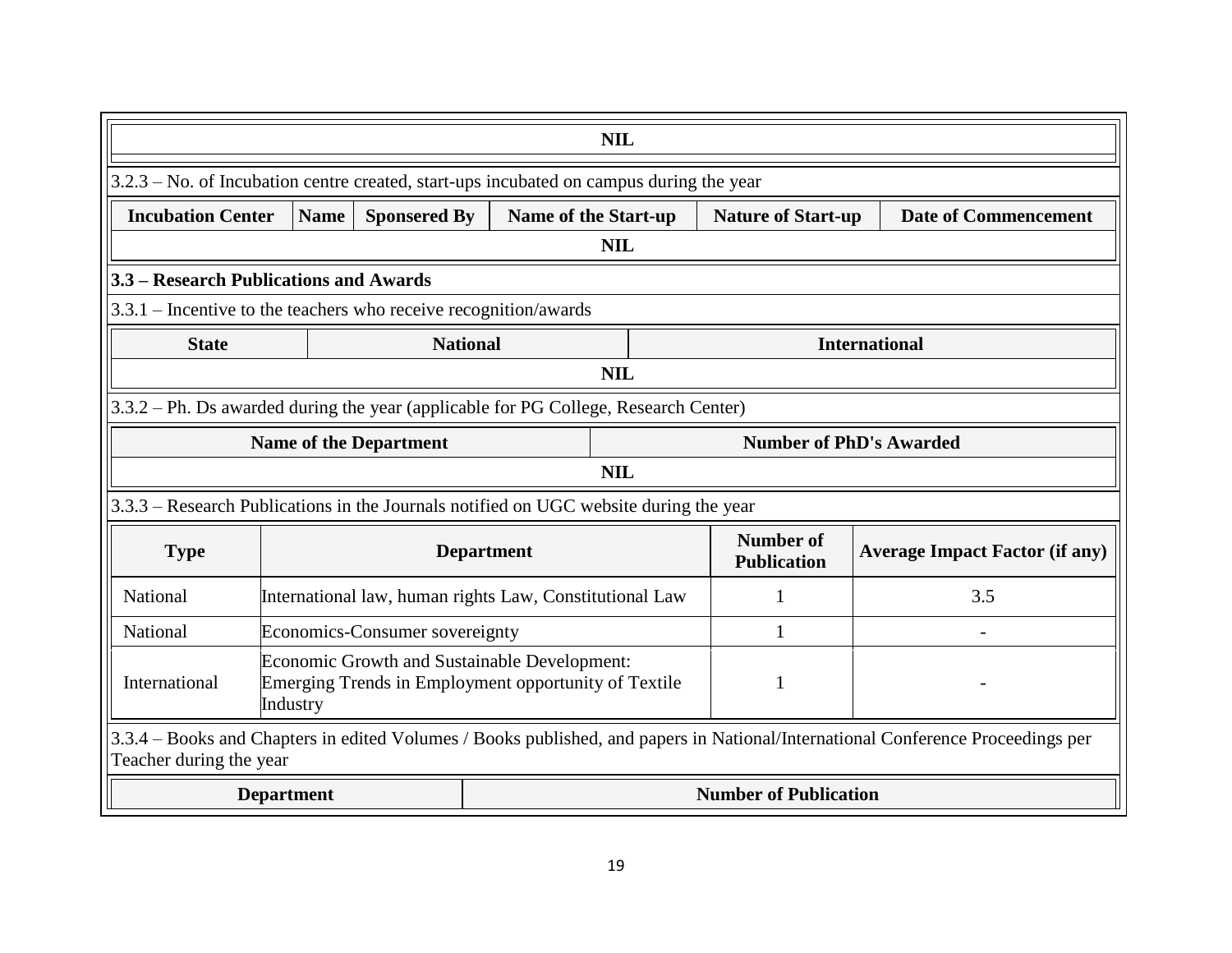|                                                                                                                                                                                                                                                                   | Political science |                      |  |                                       |                                          |                                                                                                                                    |                                                                     |                                                                                                                            |  |
|-------------------------------------------------------------------------------------------------------------------------------------------------------------------------------------------------------------------------------------------------------------------|-------------------|----------------------|--|---------------------------------------|------------------------------------------|------------------------------------------------------------------------------------------------------------------------------------|---------------------------------------------------------------------|----------------------------------------------------------------------------------------------------------------------------|--|
| Political science                                                                                                                                                                                                                                                 |                   |                      |  |                                       |                                          |                                                                                                                                    | $\overline{2}$                                                      |                                                                                                                            |  |
| Law                                                                                                                                                                                                                                                               |                   |                      |  |                                       |                                          |                                                                                                                                    | $\mathbf{1}$                                                        |                                                                                                                            |  |
| Economics                                                                                                                                                                                                                                                         |                   |                      |  |                                       |                                          |                                                                                                                                    | $\overline{2}$                                                      |                                                                                                                            |  |
| 3.3.5 – Bibliometrics of the publications during the last Academic year based on average citation index in Scopus/Web of Science or<br>PubMed/Indian Citation Index                                                                                               |                   |                      |  |                                       |                                          |                                                                                                                                    |                                                                     |                                                                                                                            |  |
| <b>Title of</b><br><b>Citation</b><br>Title of the<br><b>Name of</b><br><b>Year of</b><br><b>Author</b><br>publication<br><b>Index</b><br>Paper<br>journal                                                                                                        |                   |                      |  |                                       |                                          |                                                                                                                                    | <b>Institutional affiliation as</b><br>mentioned in the publication | <b>Number of citations</b><br>excluding self citation                                                                      |  |
|                                                                                                                                                                                                                                                                   |                   |                      |  | <b>NIL</b>                            |                                          |                                                                                                                                    |                                                                     |                                                                                                                            |  |
| 3.3.6 – h-Index of the Institutional Publications during the year. (based on Scopus/ Web of science)                                                                                                                                                              |                   |                      |  |                                       |                                          |                                                                                                                                    |                                                                     |                                                                                                                            |  |
| Title of the<br>Name of<br><b>Title of</b><br><b>Year of</b><br><b>Institutional affiliation as</b><br><b>Number of citations</b><br>$h-$<br>excluding self citation<br><b>Author</b><br>publication<br>index<br>mentioned in the publication<br>Paper<br>journal |                   |                      |  |                                       |                                          |                                                                                                                                    |                                                                     |                                                                                                                            |  |
|                                                                                                                                                                                                                                                                   |                   |                      |  | <b>NIL</b>                            |                                          |                                                                                                                                    |                                                                     |                                                                                                                            |  |
| 3.3.7 – Faculty participation in Seminars/Conferences and Symposia during the year :                                                                                                                                                                              |                   |                      |  |                                       |                                          |                                                                                                                                    |                                                                     |                                                                                                                            |  |
| <b>Number of Faculty</b>                                                                                                                                                                                                                                          |                   | <b>International</b> |  | <b>National</b>                       |                                          |                                                                                                                                    | <b>State</b>                                                        | Local                                                                                                                      |  |
|                                                                                                                                                                                                                                                                   |                   | <b>NIL</b>           |  | 5                                     |                                          | <b>NIL</b>                                                                                                                         |                                                                     |                                                                                                                            |  |
| 3.4 – Extension Activities                                                                                                                                                                                                                                        |                   |                      |  |                                       |                                          |                                                                                                                                    |                                                                     |                                                                                                                            |  |
| Organisations through NSS/NCC/Red cross/Youth Red Cross (YRC) etc., during the year                                                                                                                                                                               |                   |                      |  |                                       |                                          |                                                                                                                                    |                                                                     | 3.4.1 – Number of extension and outreach programmes conducted in collaboration with industry, community and Non-Government |  |
| Organising unit/agency/collaborating<br><b>Title of the activities</b><br>agency                                                                                                                                                                                  |                   |                      |  |                                       |                                          | <b>Number of teachers</b><br><b>Number of students</b><br>participated in such<br>participated in such<br>activities<br>activities |                                                                     |                                                                                                                            |  |
| Rally for Legal Aid Awareness                                                                                                                                                                                                                                     |                   |                      |  |                                       | District Legal Service Authority, Salem. |                                                                                                                                    | 10                                                                  | 106                                                                                                                        |  |
| Awareness program on HIV                                                                                                                                                                                                                                          |                   |                      |  | <b>State Aids society Association</b> |                                          |                                                                                                                                    | 22                                                                  | 239                                                                                                                        |  |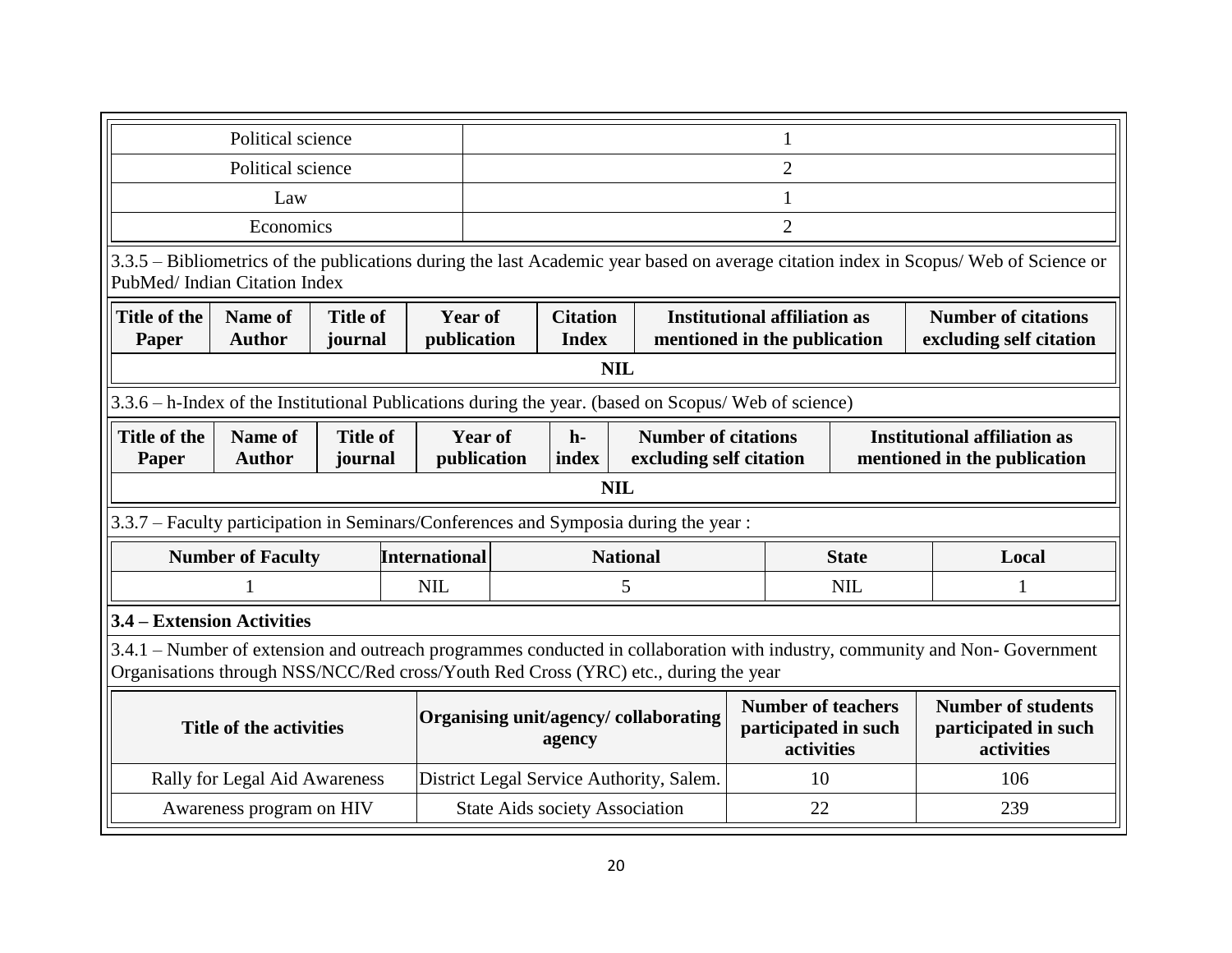| 3.4.2 – Awards and recognition received for extension activities from Government and other recognized bodies during the year                                                                                   |                                                                   |                                                                   |                                                                                                             |                                     |     |  |  |  |  |  |
|----------------------------------------------------------------------------------------------------------------------------------------------------------------------------------------------------------------|-------------------------------------------------------------------|-------------------------------------------------------------------|-------------------------------------------------------------------------------------------------------------|-------------------------------------|-----|--|--|--|--|--|
| Name of the activity                                                                                                                                                                                           |                                                                   | <b>Award/Recognition</b>                                          | <b>Awarding Bodies</b>                                                                                      | <b>Number of students Benefited</b> |     |  |  |  |  |  |
| <b>NIL</b>                                                                                                                                                                                                     |                                                                   |                                                                   |                                                                                                             |                                     |     |  |  |  |  |  |
| 3.4.3 - Students participating in extension activities with Government Organisations, Non-Government Organisations and<br>programmes such as Swachh Bharat, Aids Awareness, Gender Issue, etc. during the year |                                                                   |                                                                   |                                                                                                             |                                     |     |  |  |  |  |  |
| Name of the scheme                                                                                                                                                                                             | <b>Number of</b><br>teachers<br>participated in<br>such activites | <b>Number of</b><br>students<br>participated in<br>such activites |                                                                                                             |                                     |     |  |  |  |  |  |
| Legal Aid program<br>25<br><b>District Legal Service Authority</b><br>Mega Legal Aid Program<br>135                                                                                                            |                                                                   |                                                                   |                                                                                                             |                                     |     |  |  |  |  |  |
| Rally for Legal Aid<br>Awareness                                                                                                                                                                               |                                                                   | <b>District Legal Service Authority</b>                           | Rally                                                                                                       | 10                                  | 106 |  |  |  |  |  |
| <b>Constitutional Day</b><br>& Legal Services Day                                                                                                                                                              |                                                                   | District Legal Service Authority                                  | Special Lecture                                                                                             | 08                                  | 110 |  |  |  |  |  |
| Awareness Program On<br><b>HIV</b>                                                                                                                                                                             |                                                                   | <b>State Aids Society Association</b>                             | <b>Awareness Program</b>                                                                                    | 22                                  | 239 |  |  |  |  |  |
| <b>International Women's</b><br>Celebration                                                                                                                                                                    |                                                                   | <b>District Legal Service Authority</b>                           | <b>Special Lecture</b>                                                                                      | 12                                  | 295 |  |  |  |  |  |
| $3.5$ – Collaborations                                                                                                                                                                                         |                                                                   |                                                                   |                                                                                                             |                                     |     |  |  |  |  |  |
|                                                                                                                                                                                                                |                                                                   |                                                                   | 3.5.1 – Number of Collaborative activities for research, faculty exchange, student exchange during the year |                                     |     |  |  |  |  |  |
| <b>Duration</b><br><b>Nature of activity</b><br>Participant<br><b>Source of financial support</b>                                                                                                              |                                                                   |                                                                   |                                                                                                             |                                     |     |  |  |  |  |  |
| <b>NIL</b>                                                                                                                                                                                                     |                                                                   |                                                                   |                                                                                                             |                                     |     |  |  |  |  |  |
| 3.5.2 – Linkages with institutions/industries for internship, on-the- job training, project work, sharing of research facilities etc. during<br>the year                                                       |                                                                   |                                                                   |                                                                                                             |                                     |     |  |  |  |  |  |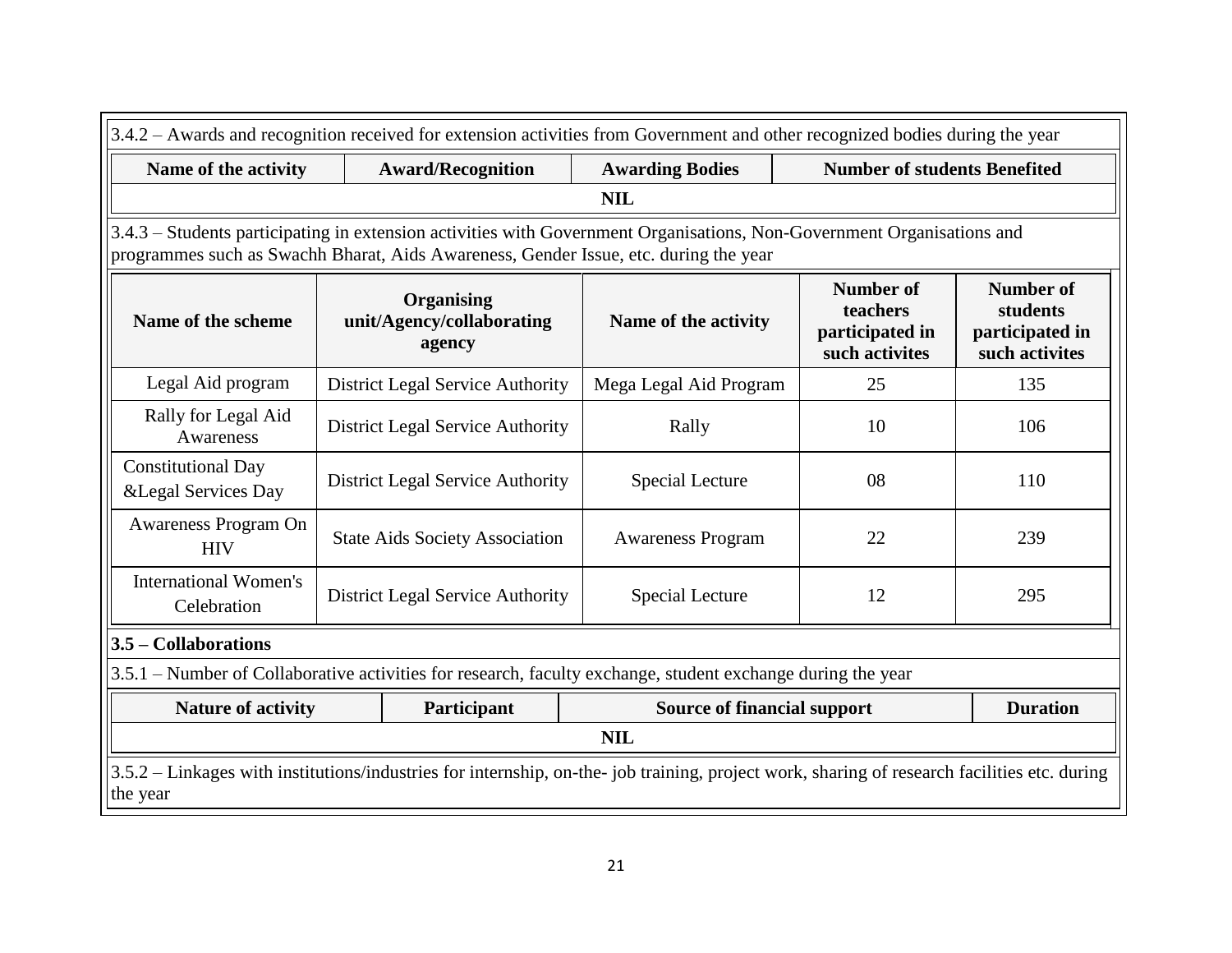| <b>Nature of</b><br>linkage                                                                                                                           | Title of the<br>linkage                                                                                                                   |                       | Name of the partnering institution/industry/research<br><b>Duration</b><br><b>Duration</b><br>lab with contact details<br>From<br><b>To</b> |  |                                                       |                                                               |  |      |  |  |
|-------------------------------------------------------------------------------------------------------------------------------------------------------|-------------------------------------------------------------------------------------------------------------------------------------------|-----------------------|---------------------------------------------------------------------------------------------------------------------------------------------|--|-------------------------------------------------------|---------------------------------------------------------------|--|------|--|--|
|                                                                                                                                                       |                                                                                                                                           |                       | <b>NIL</b>                                                                                                                                  |  |                                                       |                                                               |  |      |  |  |
| the year                                                                                                                                              | 3.5.3 – MoUs signed with institutions of national, international importance, other universities, industries, corporate houses etc. during |                       |                                                                                                                                             |  |                                                       |                                                               |  |      |  |  |
| Organisation                                                                                                                                          |                                                                                                                                           | Date of MoU<br>signed | <b>Purpose/Activities</b>                                                                                                                   |  |                                                       | Number of students/teachers participated under<br><b>MoUs</b> |  |      |  |  |
| <b>National Law School</b><br>To Promote the Curricular and the<br>Of India University,<br>13.03.2018<br><b>Co-Curricular Activities</b><br>Bangalore |                                                                                                                                           |                       |                                                                                                                                             |  |                                                       | 246                                                           |  |      |  |  |
|                                                                                                                                                       |                                                                                                                                           |                       | <b>CRITERION IV - INFRASTRUCTURE AND LEARNING RESOURCES</b>                                                                                 |  |                                                       |                                                               |  |      |  |  |
| 4.1 - Physical Facilities                                                                                                                             |                                                                                                                                           |                       |                                                                                                                                             |  |                                                       |                                                               |  |      |  |  |
|                                                                                                                                                       |                                                                                                                                           |                       | 4.1.1 – Budget allocation, excluding salary for infrastructure augmentation during the year                                                 |  |                                                       |                                                               |  |      |  |  |
|                                                                                                                                                       |                                                                                                                                           |                       | <b>Budget allocated for infrastructure augmentation</b>                                                                                     |  | <b>Budget utilized for infrastructure development</b> |                                                               |  |      |  |  |
|                                                                                                                                                       |                                                                                                                                           | 99.22 lakhs           |                                                                                                                                             |  |                                                       | 119.99 lakhs                                                  |  |      |  |  |
|                                                                                                                                                       |                                                                                                                                           |                       | 4.1.2 – Details of augmentation in infrastructure facilities during the year                                                                |  |                                                       |                                                               |  |      |  |  |
|                                                                                                                                                       | <b>Facilities</b>                                                                                                                         |                       |                                                                                                                                             |  | <b>Existing or Newly Added</b>                        |                                                               |  |      |  |  |
|                                                                                                                                                       |                                                                                                                                           |                       | <b>NIL</b>                                                                                                                                  |  |                                                       |                                                               |  |      |  |  |
| 4.2 – Library as a Learning Resource                                                                                                                  |                                                                                                                                           |                       |                                                                                                                                             |  |                                                       |                                                               |  |      |  |  |
|                                                                                                                                                       |                                                                                                                                           |                       | 4.2.1 – Library is automated {Integrated Library Management System (ILMS)}                                                                  |  |                                                       |                                                               |  |      |  |  |
|                                                                                                                                                       | Nature of automation (fully or<br>Name of the ILMS software<br>patially)                                                                  |                       |                                                                                                                                             |  |                                                       | <b>Year of automation</b><br><b>Version</b>                   |  |      |  |  |
| <b>AUTOLIB Software Systems</b><br>Partially                                                                                                          |                                                                                                                                           |                       |                                                                                                                                             |  |                                                       | MS Access with VB Version                                     |  | 2017 |  |  |
| $4.2.2 - Library Services$                                                                                                                            |                                                                                                                                           |                       |                                                                                                                                             |  |                                                       |                                                               |  |      |  |  |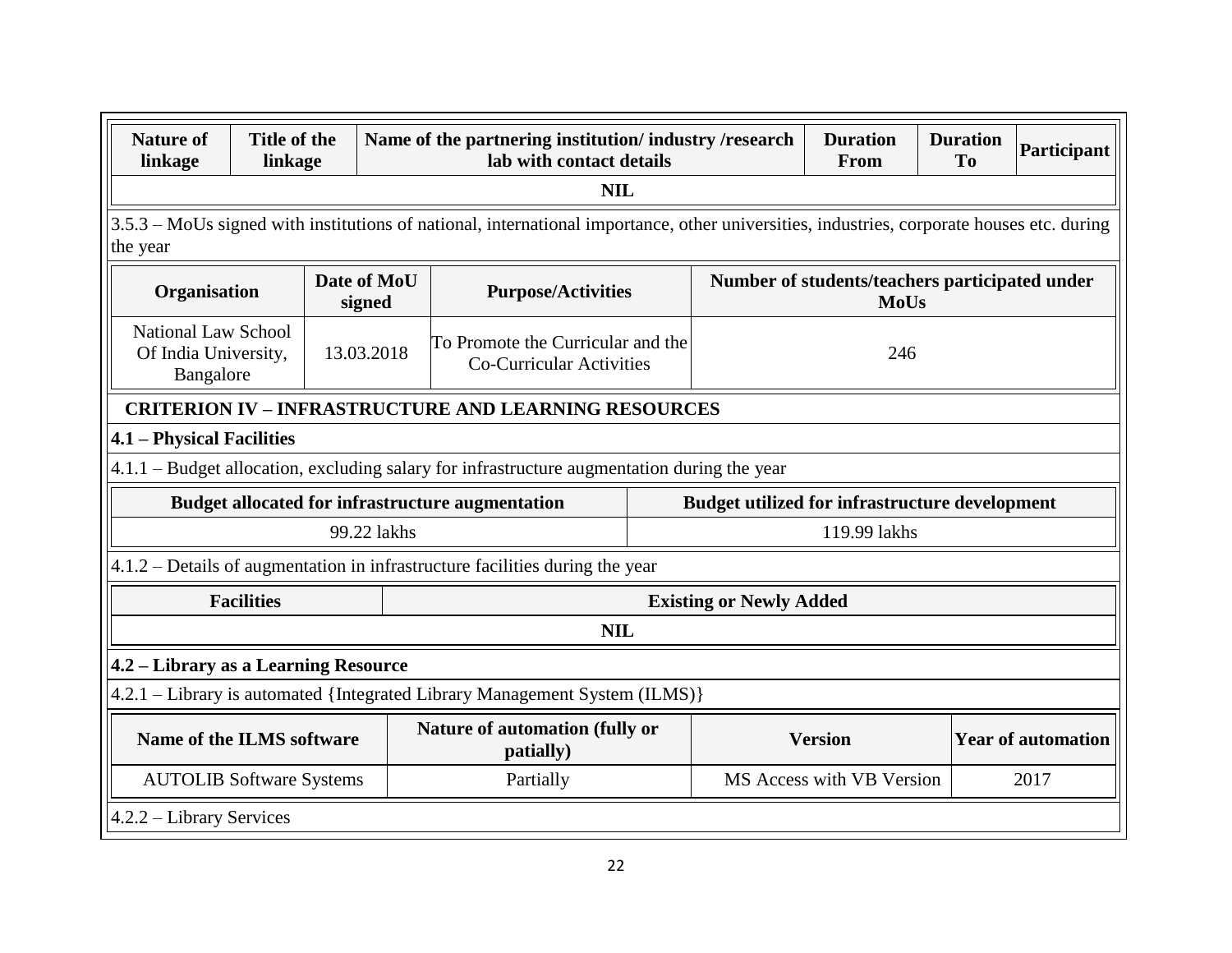|                                                | <b>LIBRARY SERVICE TYPE</b>                                                                                                                                                                                                                                                        |                 |                 |                            | <b>EXISTING</b>                                                        |            | <b>NEWLY ADDED</b>        |                             |                                           | <b>TOTAL</b> |               |
|------------------------------------------------|------------------------------------------------------------------------------------------------------------------------------------------------------------------------------------------------------------------------------------------------------------------------------------|-----------------|-----------------|----------------------------|------------------------------------------------------------------------|------------|---------------------------|-----------------------------|-------------------------------------------|--------------|---------------|
|                                                |                                                                                                                                                                                                                                                                                    |                 |                 | N <sub>O</sub>             | <b>VALUE</b>                                                           |            | NO                        | <b>VALUE</b>                | NO                                        |              | <b>VALUE</b>  |
| <b>TEXT BOOKS</b>                              |                                                                                                                                                                                                                                                                                    |                 |                 | 9639                       | 4227343                                                                |            | 92                        | 132790                      | 9731                                      |              | 4360133       |
|                                                | <b>REFERENCE BOOKS</b>                                                                                                                                                                                                                                                             |                 |                 | 840                        | 275022                                                                 |            | 83                        | 66395                       | 923                                       |              | 341417        |
| <b>E-BOOKS</b>                                 |                                                                                                                                                                                                                                                                                    |                 |                 |                            |                                                                        |            |                           |                             |                                           |              |               |
| <b>JOURNALS</b>                                |                                                                                                                                                                                                                                                                                    |                 |                 | 18                         | 114347                                                                 |            | $\overline{\phantom{a}}$  |                             | 18                                        |              | 114347        |
| <b>E-JOURNALS</b>                              |                                                                                                                                                                                                                                                                                    |                 |                 |                            |                                                                        |            | $\overline{\phantom{0}}$  |                             |                                           |              |               |
|                                                | <b>DIGITAL DATABASE</b>                                                                                                                                                                                                                                                            |                 |                 |                            |                                                                        |            | 3                         | 147686                      | 3                                         |              | 147686        |
| CD & VIDEO                                     |                                                                                                                                                                                                                                                                                    |                 |                 | 519                        | 96183                                                                  |            | $\overline{\phantom{0}}$  |                             | 519                                       |              | 96183         |
|                                                | <b>LIBRARY AUTOMATION</b>                                                                                                                                                                                                                                                          |                 |                 |                            | 50150                                                                  |            |                           |                             | 1                                         |              | 50150         |
|                                                | WEEDING & BOOK LOST [HARD & SOFT]                                                                                                                                                                                                                                                  |                 |                 | 2780                       | 312144                                                                 |            | $\overline{\phantom{a}}$  | $\overline{\phantom{a}}$    | 2780                                      |              | 312144        |
|                                                | 4.2.3 - E-content developed by teachers such as: e-PG- Pathshala, CEC (under e-PG- Pathshala CEC (Under Graduate) SWAYAM<br>other MOOCs platform NPTEL/NMEICT/any other Government initiatives & institutional (Learning Management System (LMS) etc<br><b>Name of the Teacher</b> |                 |                 |                            | Name of the Module Platform on which module is developed<br><b>NIL</b> |            |                           | Date of launching e-content |                                           |              |               |
|                                                | $4.3 - IT$ Infrastructure                                                                                                                                                                                                                                                          |                 |                 |                            |                                                                        |            |                           |                             |                                           |              |               |
|                                                | 4.3.1 – Technology Upgradation (overall)                                                                                                                                                                                                                                           |                 |                 |                            |                                                                        |            |                           |                             |                                           |              |               |
| <b>Type</b>                                    | <b>Total</b><br><b>Computers</b>                                                                                                                                                                                                                                                   | Computer<br>Lab | <b>Internet</b> | <b>Browsing</b><br>centers | Computer<br><b>Centers</b>                                             |            | <b>Office Departments</b> |                             | <b>Available Bandwidth</b><br>(MBPS/GBPS) |              | <b>Others</b> |
| <b>Existing</b>                                | 20<br>112<br>60                                                                                                                                                                                                                                                                    |                 |                 |                            | 20                                                                     | 10         | <b>NIL</b>                |                             | 25MBPS                                    |              | 08            |
| 06<br><b>NIL</b><br><b>NIL</b><br><b>Added</b> |                                                                                                                                                                                                                                                                                    |                 |                 | <b>NIL</b>                 | <b>NIL</b>                                                             | <b>NIL</b> | <b>NIL</b>                |                             | <b>NIL</b>                                |              | <b>NIL</b>    |
| <b>Total</b>                                   | 118                                                                                                                                                                                                                                                                                | 60              | 20              | <b>NIL</b>                 | 20                                                                     | 10         | <b>NIL</b>                |                             | 25 MBPS                                   |              | 08            |
|                                                | 4.3.2 – Bandwidth available of internet connection in the Institution (Leased line)                                                                                                                                                                                                |                 |                 |                            |                                                                        |            |                           |                             |                                           |              |               |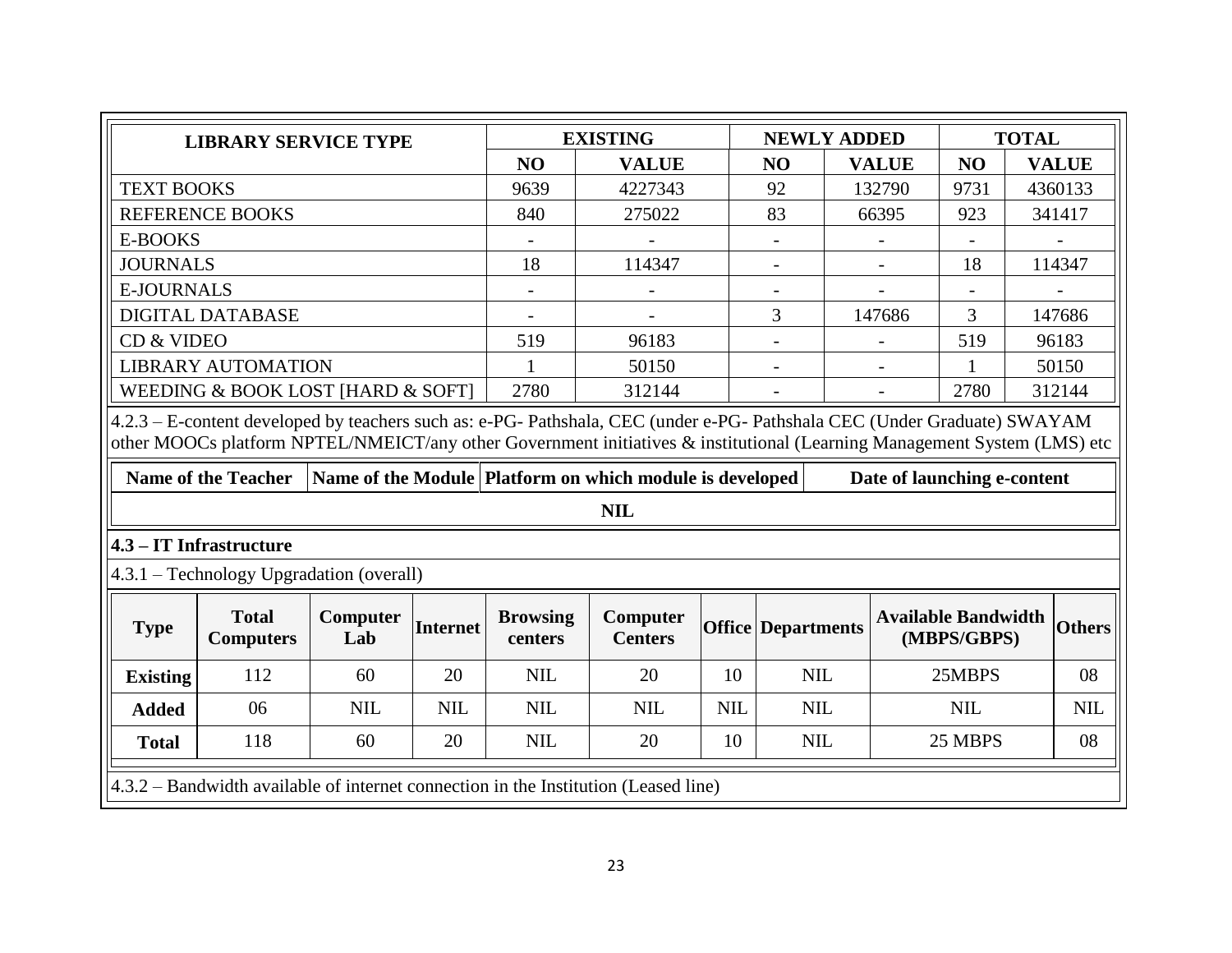| 20 MBPS                                                                                                                                                                                                                                                               |                                  |                                                                   |                                                        |                                                                           |  |  |  |  |  |  |
|-----------------------------------------------------------------------------------------------------------------------------------------------------------------------------------------------------------------------------------------------------------------------|----------------------------------|-------------------------------------------------------------------|--------------------------------------------------------|---------------------------------------------------------------------------|--|--|--|--|--|--|
|                                                                                                                                                                                                                                                                       | $4.3.3$ – Facility for e-content |                                                                   |                                                        |                                                                           |  |  |  |  |  |  |
| Name of the e-content development facility<br>Provide the link of the videos and media centre and recording facility                                                                                                                                                  |                                  |                                                                   |                                                        |                                                                           |  |  |  |  |  |  |
|                                                                                                                                                                                                                                                                       | <b>NIL</b>                       |                                                                   |                                                        |                                                                           |  |  |  |  |  |  |
| 4.4 – Maintenance of Campus Infrastructure                                                                                                                                                                                                                            |                                  |                                                                   |                                                        |                                                                           |  |  |  |  |  |  |
| 4.4.1 – Expenditure incurred on maintenance of physical facilities and academic support facilities, excluding salary component,<br>during the year                                                                                                                    |                                  |                                                                   |                                                        |                                                                           |  |  |  |  |  |  |
| <b>Assigned Budget on</b><br>academic facilities                                                                                                                                                                                                                      |                                  | <b>Expenditure incurred on maintenance of academic facilities</b> | <b>Assigned</b><br>budget on<br>physical<br>facilities | <b>Expenditure</b><br>incurredon<br>maintenance of<br>physical facilities |  |  |  |  |  |  |
| 143.65<br>191.53<br>150.43<br>135.67                                                                                                                                                                                                                                  |                                  |                                                                   |                                                        |                                                                           |  |  |  |  |  |  |
| 4.4.2 – Procedures and policies for maintaining and utilizing physical, academic and support facilities - laboratory, library, sports<br>complex, computers, classrooms etc. (maximum 500 words) (information to be available in institutional Website, provide link) |                                  |                                                                   |                                                        |                                                                           |  |  |  |  |  |  |
| The college is equipped with adequate facilities as follows: -                                                                                                                                                                                                        |                                  |                                                                   |                                                        |                                                                           |  |  |  |  |  |  |

- Classroom All classrooms are equipped with Air conditioner furnished with projectors and podiums for interactive teaching in the classes. Classrooms are equipped with Smart Boards with Educool app installed for smart teaching. Regular cleaning and maintenance of the classrooms along with the corridor are done by the house keepers.
- Moot Court Hall and Legal Aid Clinic is equipped with the required materials to give a practical exposure to the students.
- Auditorium is equipped with a seating capacity of 290 and required electrical and electronic gadgets to accommodate all type of academic and non-academic activities.
- The College has English Language Lab which is fully air-conditioned equipped with 60 computers which is used by the students to enrich their language skills. The college has a System Administrator who maintains the computers, language Lab, Projectors, Website and other IT related devices and equipment's.
- The library of the institute is well furnished, air conditioned and has adequate collection of books, resources, journals, magazines, reports, newspapers, periodicals etc. and is regularly cleaned and maintained according to the standard library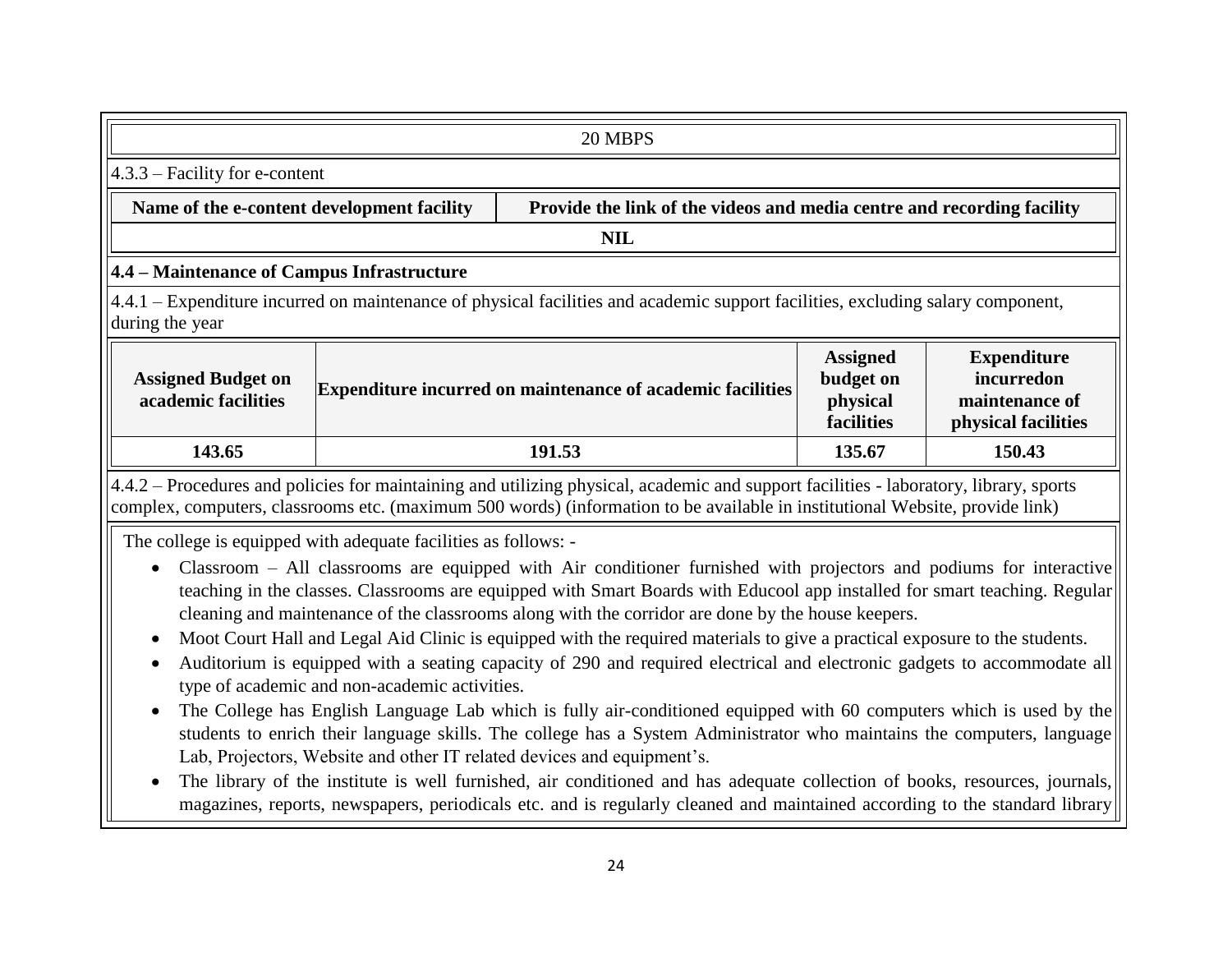regulations. The library is equipped with Auto Lib software since December 2017 to facilitate book lending to the students and faculty. The Library is also equipped with leading legal database like Manupatra and SCC Online. Students are also instructed about the library rules and the same is displayed in the library. The students are monitored as to compliance to the rules and regulation of the library. For Library preservation, pest sprays are used periodically.

- Sports Room- The Physical Education Directors maintain the Sports Room with Sports equipment's and also keep a record of sports event both inside and outside of the college and achievements of various students. The college has Basketball and Volleyball Court which is also maintained regularly and monitored by the Physical Directors. For the overall development of the students the Sports facility are available in the College, which are maintained and updated regularly as per the request of the student.
- Exam Hall and Exam Control Room- the College is equipped with properly ventilated and CCTV secured exam halls and an exam control room which is managed by the Principal and is used for conducting both University and internal exams.
- Sanitation- Each floor is equipped with a sufficient, hygienic and properly ventilated ladies and a gent's washroom with adequate equipage. The ladies washrooms are properly provided with hygienic napkin disposers. Septic tanks are regularly cleaned.
- Miscellaneous The College has sufficient generator to ensure uninterrupted power supply as the classes are ICT equipped classes and is powered with solar panel for renewable electricity. Various facilities such as water purifiers, Air conditioners etc. are properly maintained and checked
- The college has encamped two-wheeler parking and properly maintained four-wheeler parking monitored by the Security personnel and CCTV. The college has enabled Wi-Fi facilities with adequate range and speed. Subscription of WIFI @ speed 100mbps is taken on annual basis.The facilities in the college are regularly checked and maintained. The above mentioned ICT, electrical and plumbing facilities etc., are maintained annually and as and when required.

## **CRITERION V – STUDENT SUPPORT AND PROGRESSION**

### **5.1 – Student Support**

5.1.1 – Scholarships and Financial Support

|                             | Name/Title of the scheme         | <b>Number of students</b> | <b>Amount in Rupees</b> |
|-----------------------------|----------------------------------|---------------------------|-------------------------|
| Financial                   | Gift given to CLFT Scholarship   |                           | 150,000.00              |
| Support from<br>institution | Meritorious students Scholarship | 197                       | 830,000.00              |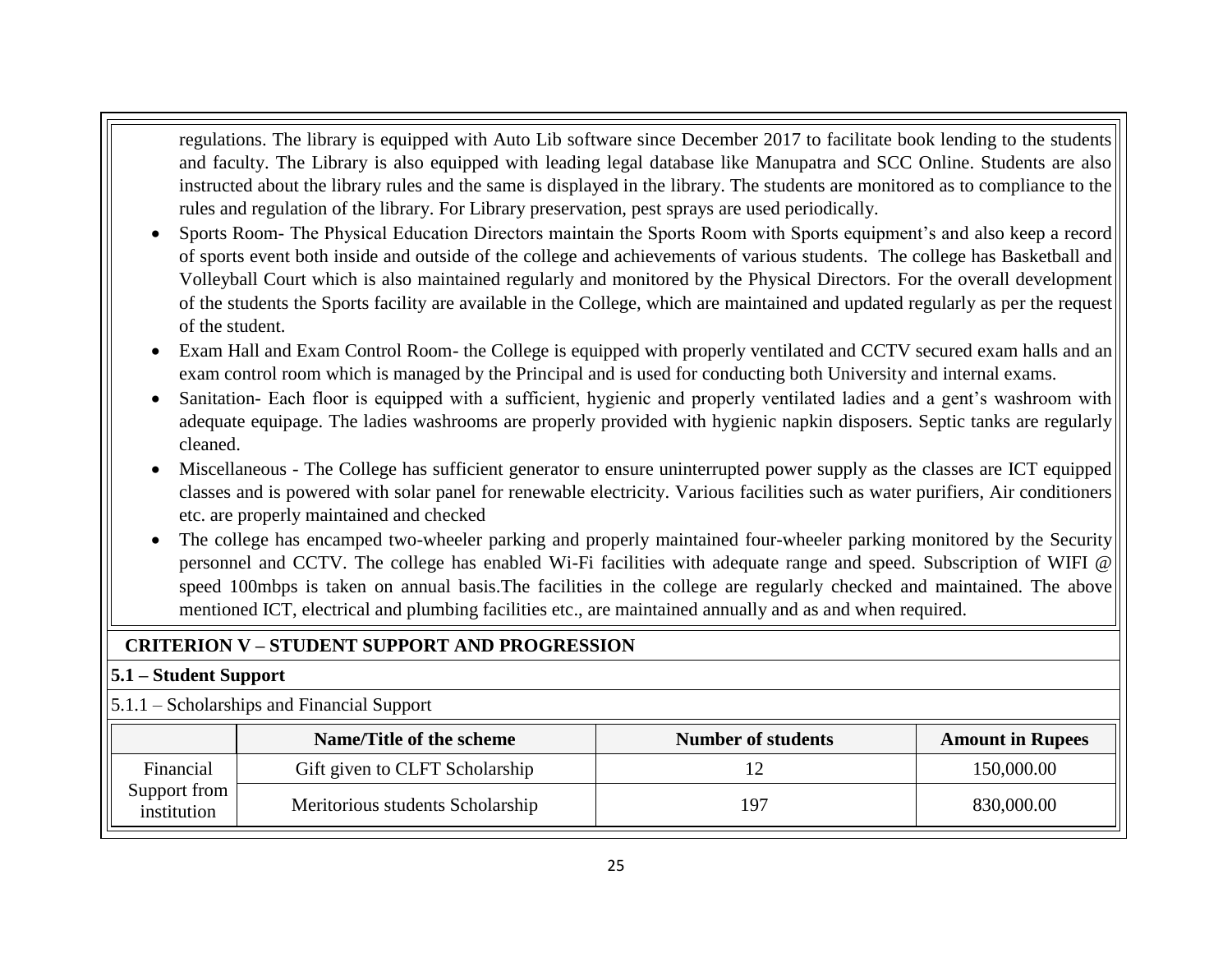|                           |                                                                                                                                                                                                                                                     |  | lab, Bridge courses, Yoga, Meditation, Personal Counseling and Mentoring etc., |  |                                       |            |                                                                 |                                                            |  | 5.1.2 – Number of capability enhancement and development schemes such as Soft skill development, Remedial coaching, Language          |
|---------------------------|-----------------------------------------------------------------------------------------------------------------------------------------------------------------------------------------------------------------------------------------------------|--|--------------------------------------------------------------------------------|--|---------------------------------------|------------|-----------------------------------------------------------------|------------------------------------------------------------|--|---------------------------------------------------------------------------------------------------------------------------------------|
|                           | Name of the capability enhancement scheme                                                                                                                                                                                                           |  |                                                                                |  |                                       |            | Date of<br>implementation                                       | <b>Number of</b><br>students<br>enrolled                   |  | <b>Agencies involved</b>                                                                                                              |
|                           | Communicative English - Globarena English Lab software                                                                                                                                                                                              |  |                                                                                |  |                                       |            | 12.11.2015                                                      | 859                                                        |  | The Central Law College                                                                                                               |
|                           | <b>Personal Counseling</b>                                                                                                                                                                                                                          |  |                                                                                |  |                                       |            | 17.07.2017                                                      | 45                                                         |  | The Central Law College                                                                                                               |
|                           | Soft Skill Development                                                                                                                                                                                                                              |  |                                                                                |  |                                       |            | 14.09.2017                                                      | 626                                                        |  | The Central Law College                                                                                                               |
|                           | 5.1.3 – Students benefited by guidance for competitive examinations and career counseling offered by the institution during the year                                                                                                                |  |                                                                                |  |                                       |            |                                                                 |                                                            |  |                                                                                                                                       |
| Year                      | Number of benefited<br>Name of the<br>students for<br>scheme<br>competitive<br>examination                                                                                                                                                          |  |                                                                                |  |                                       |            | Number of benefited students<br>by career counseling activities | Number of students who<br>have passed in the comp.<br>exam |  | Number of<br>students placed                                                                                                          |
| 2017-18                   | Career counseling                                                                                                                                                                                                                                   |  |                                                                                |  |                                       | 252        |                                                                 |                                                            |  |                                                                                                                                       |
| cases during the year     |                                                                                                                                                                                                                                                     |  |                                                                                |  |                                       |            |                                                                 |                                                            |  | 5.1.4 – Institutional mechanism for transparency, timely redressal of student grievances, Prevention of sexual harassment and ragging |
|                           | <b>Total grievances received</b>                                                                                                                                                                                                                    |  |                                                                                |  | <b>Number of grievances redressed</b> |            |                                                                 | Avg. number of days for grievance redressal                |  |                                                                                                                                       |
|                           |                                                                                                                                                                                                                                                     |  |                                                                                |  |                                       | NIL        |                                                                 |                                                            |  |                                                                                                                                       |
| 5.2 – Student Progression |                                                                                                                                                                                                                                                     |  |                                                                                |  |                                       |            |                                                                 |                                                            |  |                                                                                                                                       |
|                           |                                                                                                                                                                                                                                                     |  | 5.2.1 – Details of campus placement during the year                            |  |                                       |            |                                                                 |                                                            |  |                                                                                                                                       |
| On campus<br>Off campus   |                                                                                                                                                                                                                                                     |  |                                                                                |  |                                       |            |                                                                 |                                                            |  |                                                                                                                                       |
|                           | <b>Name of</b><br><b>Number of students</b><br><b>Number of</b><br>Name of<br><b>Number of students</b><br><b>Number of</b><br>organizations visited<br>participated<br>students placed<br>organizations visited<br>participated<br>students placed |  |                                                                                |  |                                       |            |                                                                 |                                                            |  |                                                                                                                                       |
|                           |                                                                                                                                                                                                                                                     |  |                                                                                |  |                                       | <b>NIL</b> |                                                                 |                                                            |  |                                                                                                                                       |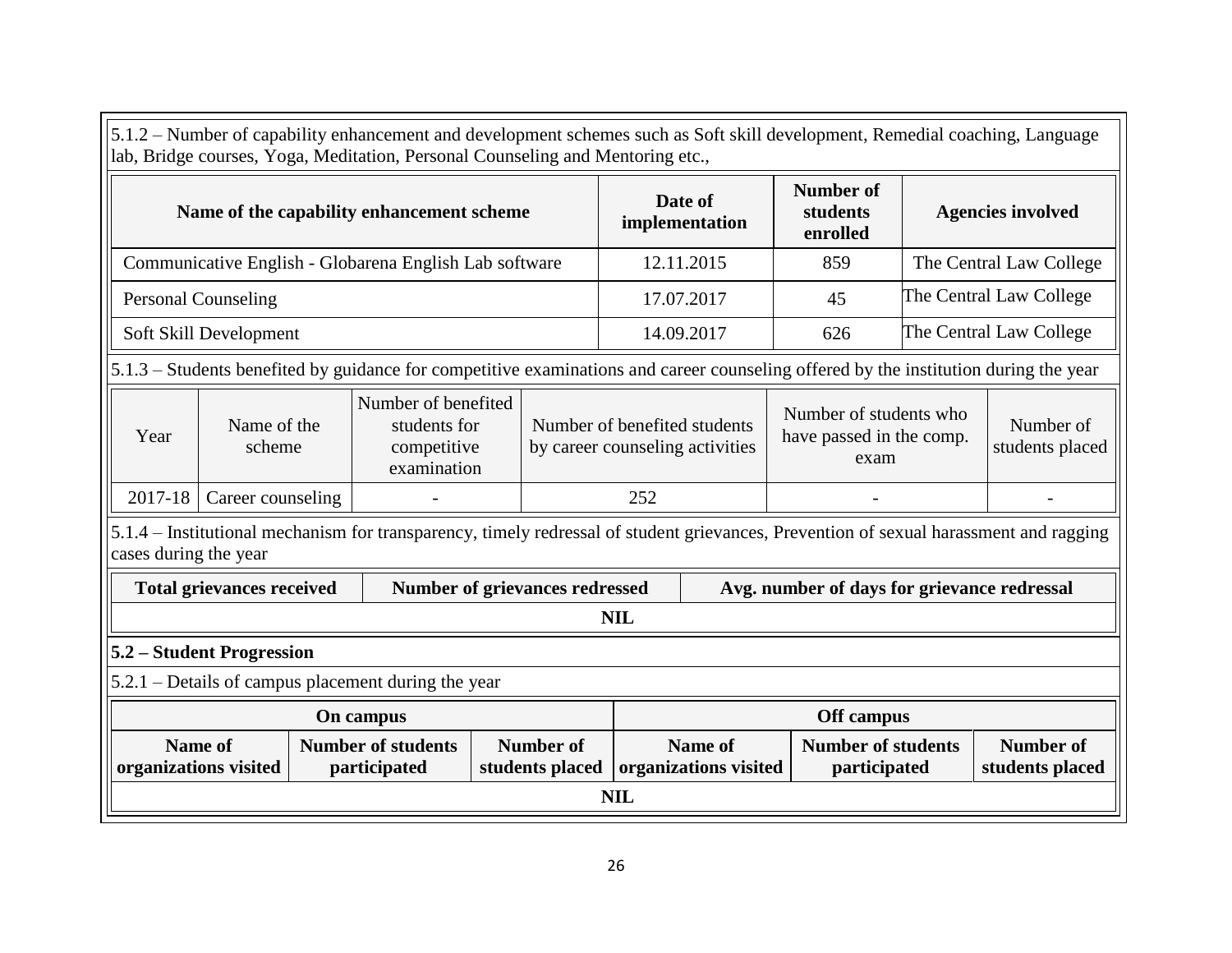| $5.2.2$ – Student progression to higher education in percentage during the year                                                                                                      |                                                              |                                   |                                 |                                       |            |                                                                             |                                                |                             |  |                                                                                                                                                                                                                                                                                                                                                                                                      |  |
|--------------------------------------------------------------------------------------------------------------------------------------------------------------------------------------|--------------------------------------------------------------|-----------------------------------|---------------------------------|---------------------------------------|------------|-----------------------------------------------------------------------------|------------------------------------------------|-----------------------------|--|------------------------------------------------------------------------------------------------------------------------------------------------------------------------------------------------------------------------------------------------------------------------------------------------------------------------------------------------------------------------------------------------------|--|
| Year                                                                                                                                                                                 | <b>Number of students enrolling</b><br>into higher education |                                   |                                 | Programme<br>graduated from           |            | <b>Department</b><br><b>Name of institution</b><br>graduated from<br>joined |                                                |                             |  | Name of programme<br>admitted to                                                                                                                                                                                                                                                                                                                                                                     |  |
|                                                                                                                                                                                      |                                                              |                                   |                                 |                                       | <b>NIL</b> |                                                                             |                                                |                             |  |                                                                                                                                                                                                                                                                                                                                                                                                      |  |
| 5.2.3 – Students qualifying in state/national/international level examinations during the year<br>(eg:NET/SET/SLET/GATE/GMAT/CAT/GRE/TOFEL/Civil Services/State Government Services) |                                                              |                                   |                                 |                                       |            |                                                                             |                                                |                             |  |                                                                                                                                                                                                                                                                                                                                                                                                      |  |
| Number of students selected/ qualifying<br><b>Items</b>                                                                                                                              |                                                              |                                   |                                 |                                       |            |                                                                             |                                                |                             |  |                                                                                                                                                                                                                                                                                                                                                                                                      |  |
| <b>NIL</b>                                                                                                                                                                           |                                                              |                                   |                                 |                                       |            |                                                                             |                                                |                             |  |                                                                                                                                                                                                                                                                                                                                                                                                      |  |
| 5.2.4 – Sports and cultural activities / competitions organised at the institution level during the year                                                                             |                                                              |                                   |                                 |                                       |            |                                                                             |                                                |                             |  |                                                                                                                                                                                                                                                                                                                                                                                                      |  |
| <b>Number of Participants</b><br><b>Activity</b><br>Level                                                                                                                            |                                                              |                                   |                                 |                                       |            |                                                                             |                                                |                             |  |                                                                                                                                                                                                                                                                                                                                                                                                      |  |
| <b>SPORTS/GAMES</b>                                                                                                                                                                  |                                                              |                                   | <b>INTRAMURAL SPORTS</b><br>267 |                                       |            |                                                                             |                                                |                             |  |                                                                                                                                                                                                                                                                                                                                                                                                      |  |
|                                                                                                                                                                                      | <b>CULTURAL</b>                                              |                                   | <b>INTRACOLLEGE</b>             |                                       |            |                                                                             |                                                | 230                         |  |                                                                                                                                                                                                                                                                                                                                                                                                      |  |
| 5.3 – Student Participation and Activities                                                                                                                                           |                                                              |                                   |                                 |                                       |            |                                                                             |                                                |                             |  |                                                                                                                                                                                                                                                                                                                                                                                                      |  |
| 5.3.1 – Number of awards/medals for outstanding performance in sports/cultural activities at national/international level (award for a<br>team event should be counted as one)       |                                                              |                                   |                                 |                                       |            |                                                                             |                                                |                             |  |                                                                                                                                                                                                                                                                                                                                                                                                      |  |
| Year                                                                                                                                                                                 | Name of the<br>award/medal                                   | National/<br><b>International</b> |                                 | <b>Number of awards</b><br>for Sports |            |                                                                             | <b>Number of awards for</b><br><b>Cultural</b> | <b>Student ID</b><br>number |  | Name of the<br>student                                                                                                                                                                                                                                                                                                                                                                               |  |
|                                                                                                                                                                                      |                                                              |                                   |                                 |                                       | <b>NIL</b> |                                                                             |                                                |                             |  |                                                                                                                                                                                                                                                                                                                                                                                                      |  |
| 5.3.2 - Activity of Student Council & representation of students on academic & administrative bodies/committees of the institution<br>(maximum 500 words)                            |                                                              |                                   |                                 |                                       |            |                                                                             |                                                |                             |  |                                                                                                                                                                                                                                                                                                                                                                                                      |  |
| Class Representatives:                                                                                                                                                               |                                                              |                                   |                                 |                                       |            |                                                                             |                                                |                             |  | Each class is represented by the class representative who will be selected by their over all academic performances. The Class<br>representatives actively participate and co-ordinate in day to day academic activities at their level, based on the instructions of the<br>teaching faculty. They work as a bridge between the faculty and students. Class representatives also act as a channel of |  |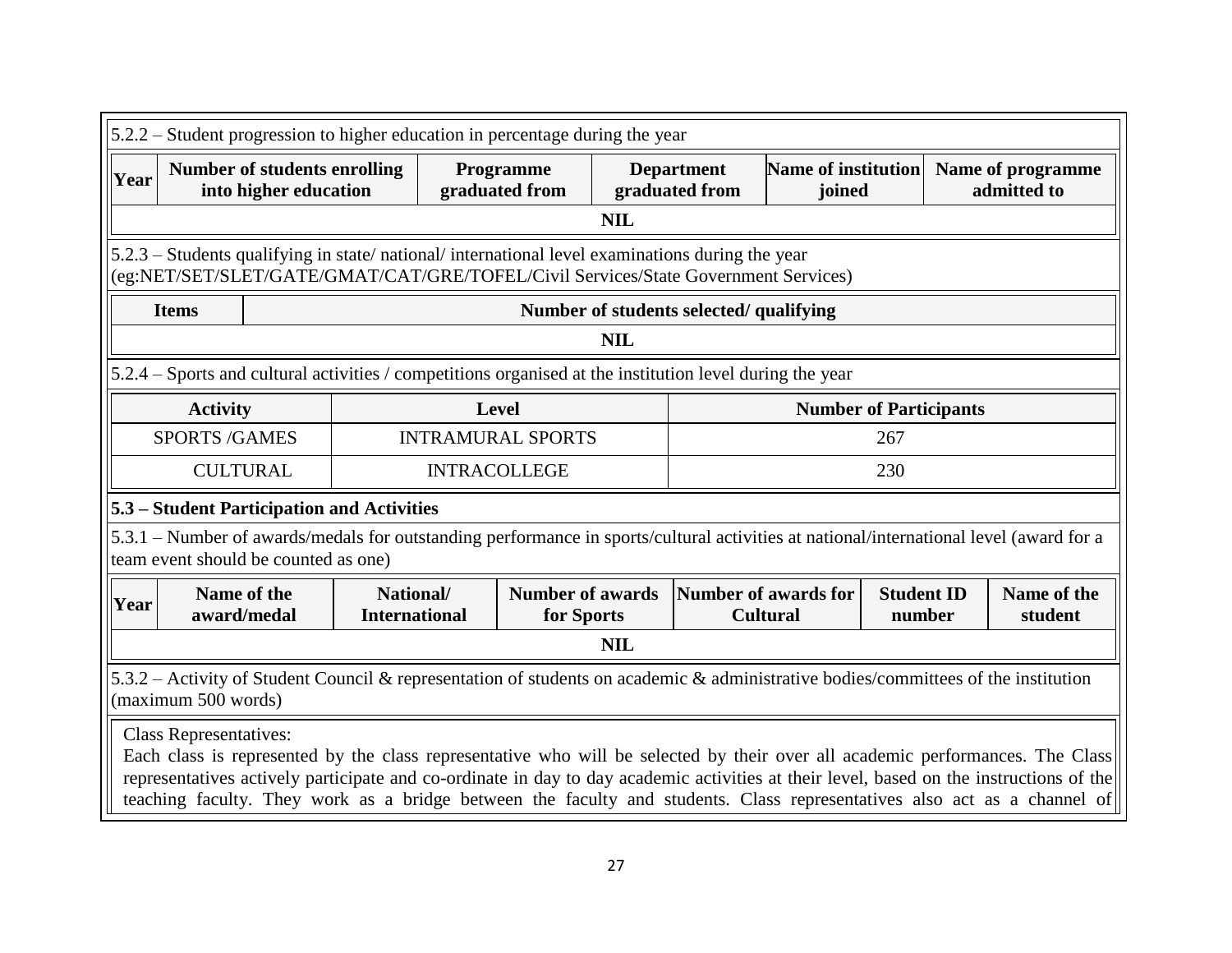communication between the students and teaching faculty.

Staff members of the respective Committees play an important role in leading any event or activity and help in organizing and managing the same. They also ensure maximum student cooperation and engagement in the events and activities.

Involving the students in the day to day academic and administrative functions ensures in building their leadership skills, time and resource management skills and gives them the confidence to face the world.

The College provides theavenues for the development of personal skills, updating knowledge and service to the society also through various committees

Programme Calendars of these activities are discussed in the committee meetings and are accordingly displayed at the respective notice boards. These various activities are mentioned involve students as under :

Sports / In-door and Out-door Games: Every year the college organizes annual Cultural-Sports fest to provide a platform to students for exploring their hidden calibre.

Various games organized therein are Chess, Carom, Table Tennis, Badminton, Football, Volleyball, Throw Ball, Cricket, and Boxing.

• Cultural Activities: Various competitions organized in College are Writing, Speaking, Elocution, Poster Making, Rangoli, Photo Hunt, Mad Adds, etc.

• NSS Activity: Through National Service Scheme unit, the students get an opportunity to work for social cause in varied ways.

Thereby students participate in Legal Aid as well as NSS Camp, Blood Donation Camp, Tree Plantation, Cleanliness Drive, Street Plays etc.

### **5.4 – Alumni Engagement**

5.4.1 – Whether the institution has registered Alumni Association?

| <b>NIL</b>                                                    |
|---------------------------------------------------------------|
| $5.4.2 - No.$ of enrolled Alumni:                             |
| 5230                                                          |
| $ 5.4.3 -$ Alumni contribution during the year (in Rupees) :  |
| <b>NIL</b>                                                    |
| 5.4.4 – Meetings/activities organized by Alumni Association : |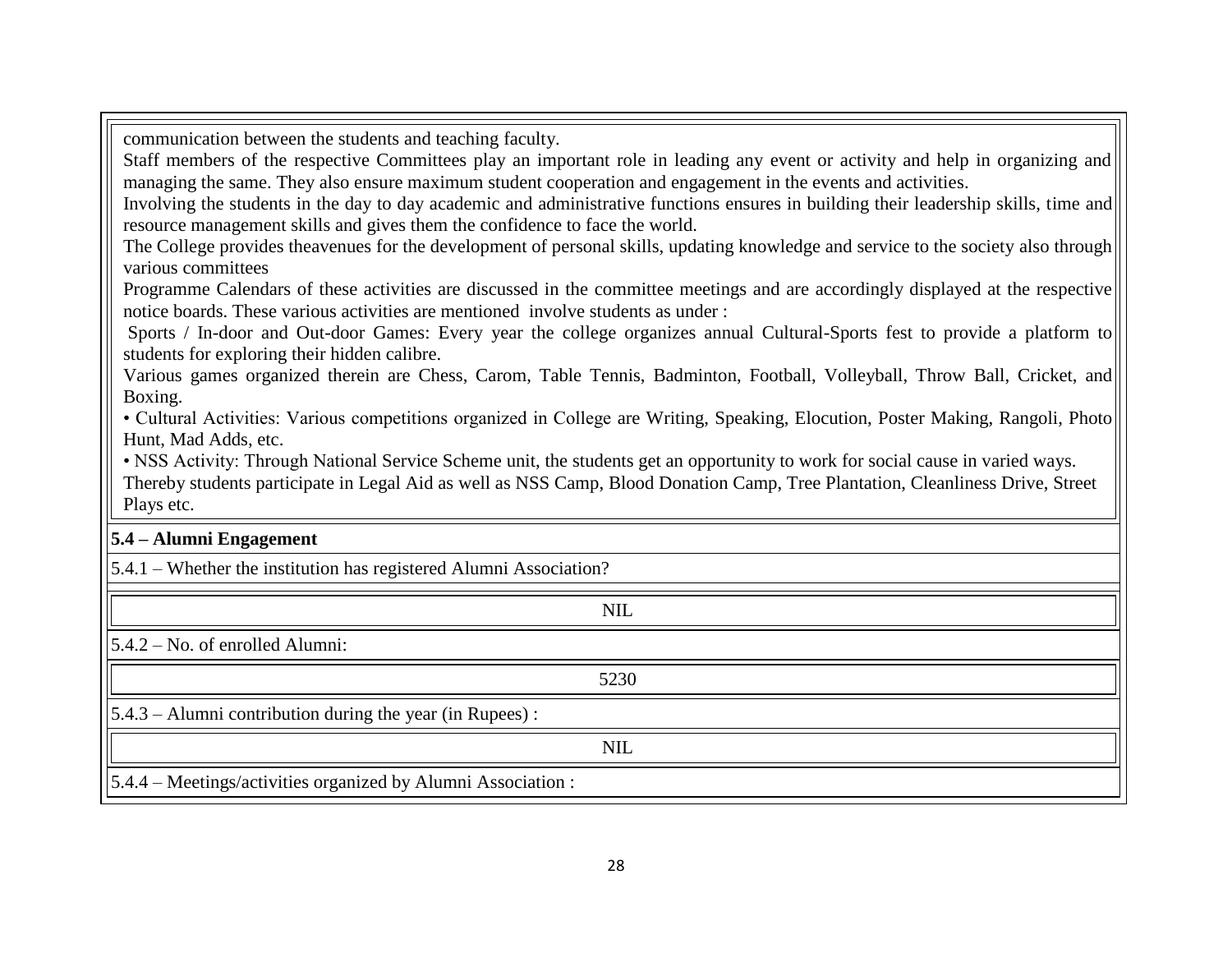#### NIL

### **CRITERION VI – GOVERNANCE, LEADERSHIP AND MANAGEMENT**

### **6.1 – Institutional Vision and Leadership**

6.1.1 – Mention two practices of decentralization and participative management during the last year (maximum 500 words)

The College abides by the democratic method by practicing decentralization and participative management approach in all its activities, initiatives and decision making by involving Management, Governing council, Principal, both teaching and administrative staff members and students.

The institute works as per the rules and regulations framed by the University and the Bar Council of India.

The organization set up of the institution is headed by the Chairman followed by the Governing Council then Secretary followed by Chief Administrative Officer then Principal.

The Governing Council is designing and implementing the quality policy.

The Principal is the Head of the institution and is empowered with sufficient authority and power delegated from the management for smooth functioning of functioning activities. The Secretary and the Principal always welcome the suggestion and proposals of the faculty-members and committees and transform them to applicative practices in the institution.

All faculties of the institution functionsunder the direct supervision of Principal. The faculties and administrative staff members are entrusted with more responsibilities in decision making by the participatory management approach.

For this purpose, different committees have been constituted in the college headed by a faculty designated asConvenor. Each committee works towards their goals hand in hand with students and staff members for implementing the programs and policies of the College. The Convenor of the different committees including extra-curricular student-centered and student-supporting activities as well as co-curricular activities has operational autonomy. The various committees are in place to review the progress in various functions and accordingly take necessary timely action for ensuring excellence in respective areas. The students from both B.A.LL.B and LL.B programmes are actively involved right from the planning stage and events of the committees.

Efforts are regularly being made by the authority to create ample environment and suitable platform for all-over development of the students.

Such decentralized and participative management leads to a situation of harmony and congenial atmosphere in the institution for the development of the students.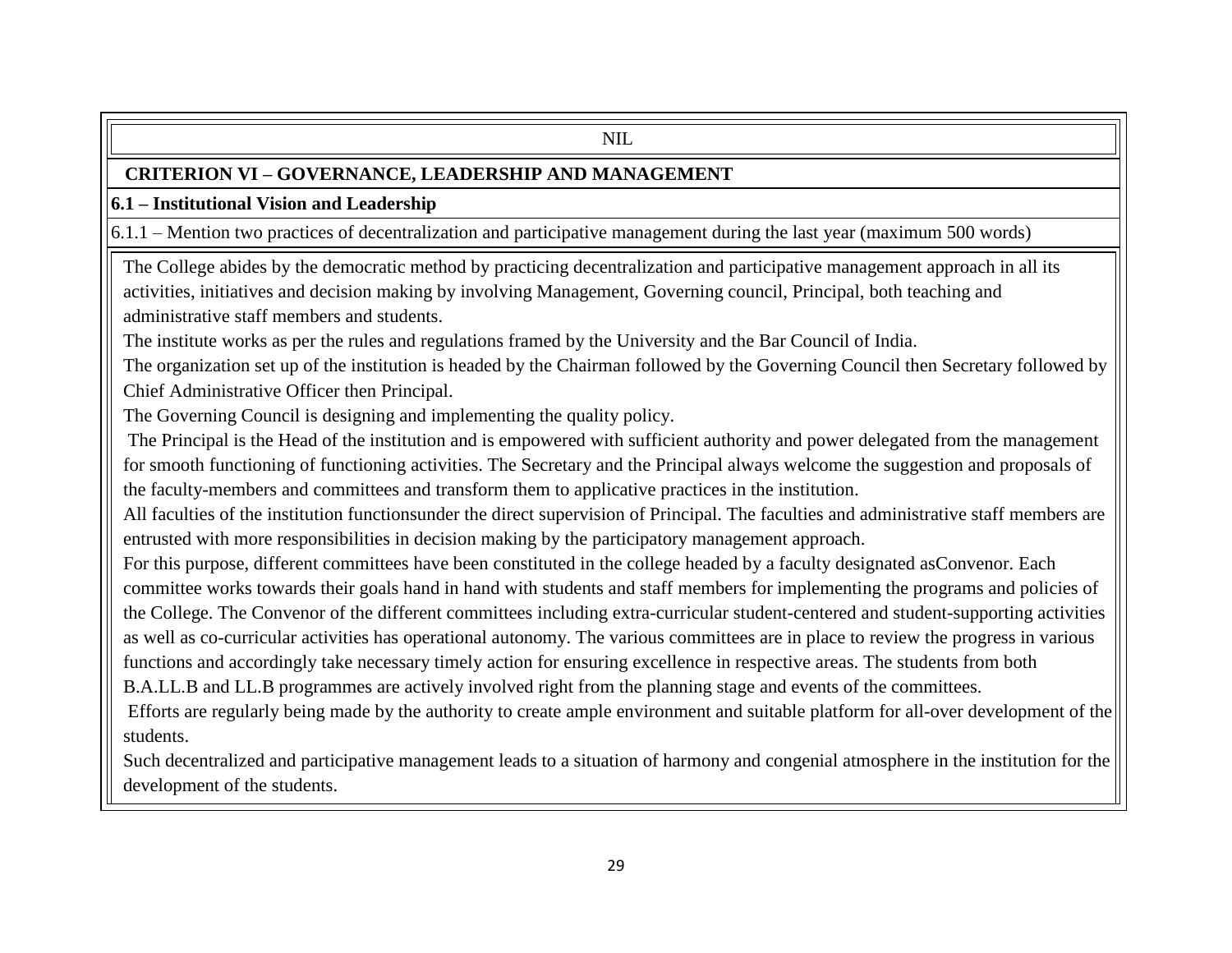The institution has an Internal Quality Assurance Cell, which includes members from various stakeholders. IQAC meets at regular intervals and plays an important role in the implementation of its plans and policies.

The administrative and academic responsibilities are decentralized to provide effective educational leadership for effective implementation & monitoring of various policies, regulations & guidelines at various levels.

The plans and the policies for the fulfillment of the mission of the institution are executed by the active involvement of the college authorities, along with all the faculty members.

6.1.2 – Does the institution have a Management Information System (MIS)?

### **<https://clcsalem.edukool.com/login> superadmin username : [clcsalem@gmail.com](mailto:clcsalem@gmail.com) password : admin@123**

### **6.2 – Strategy Development and Deployment**

 $6.2.1$  – Quality improvement strategies adopted by the institution for each of the following (with in 100 words each):

| <b>Strategy Type</b>                        | <b>Details</b>                                                                                                                                                                                                                                                                                                                                                                                                                                                                                                                                                                                               |
|---------------------------------------------|--------------------------------------------------------------------------------------------------------------------------------------------------------------------------------------------------------------------------------------------------------------------------------------------------------------------------------------------------------------------------------------------------------------------------------------------------------------------------------------------------------------------------------------------------------------------------------------------------------------|
| <b>Curriculum</b><br><b>Development</b>     | The College is affiliated to The Tamil Nadu Dr.Ambedkar Law University, Chennai and the syllabus<br>framed by the University is followed by the College. Apart from Curriculum the college believes in<br>providing holistic approach to the course and the same is implemented by forming an IQAC Cell and the<br>college gets regular inputs from the experts in the industry.                                                                                                                                                                                                                             |
| <b>Teaching and Learning</b>                | The college follows an equal blend of traditional lecture method combined with interactive sessions. A<br>perfect balance of both the methods provides a platform for the students to observe, learn and also clear<br>their queries. All classrooms are ICT enabled to increase the student's motivation and engagement. Apart<br>from this the teaching faculties change the pedagogy methods based on the student's capacity and needs.<br>Students are also provided a platform to learn by the way of project presentation, viva voce, group<br>discussion, practical training for related subjects etc |
| <b>Examination and</b><br><b>Evaluation</b> | The college follows University's 30:70 scheme for examination. This scheme is designed on the basis of<br>continuous internal assessment of the students based on internal exams, assignments, presentations and<br>viva voce conducted and evaluated by the college and handed over to the University. Continuous Internal<br>Assessment plays an important role in formative assessment of the students and the schedule for the                                                                                                                                                                           |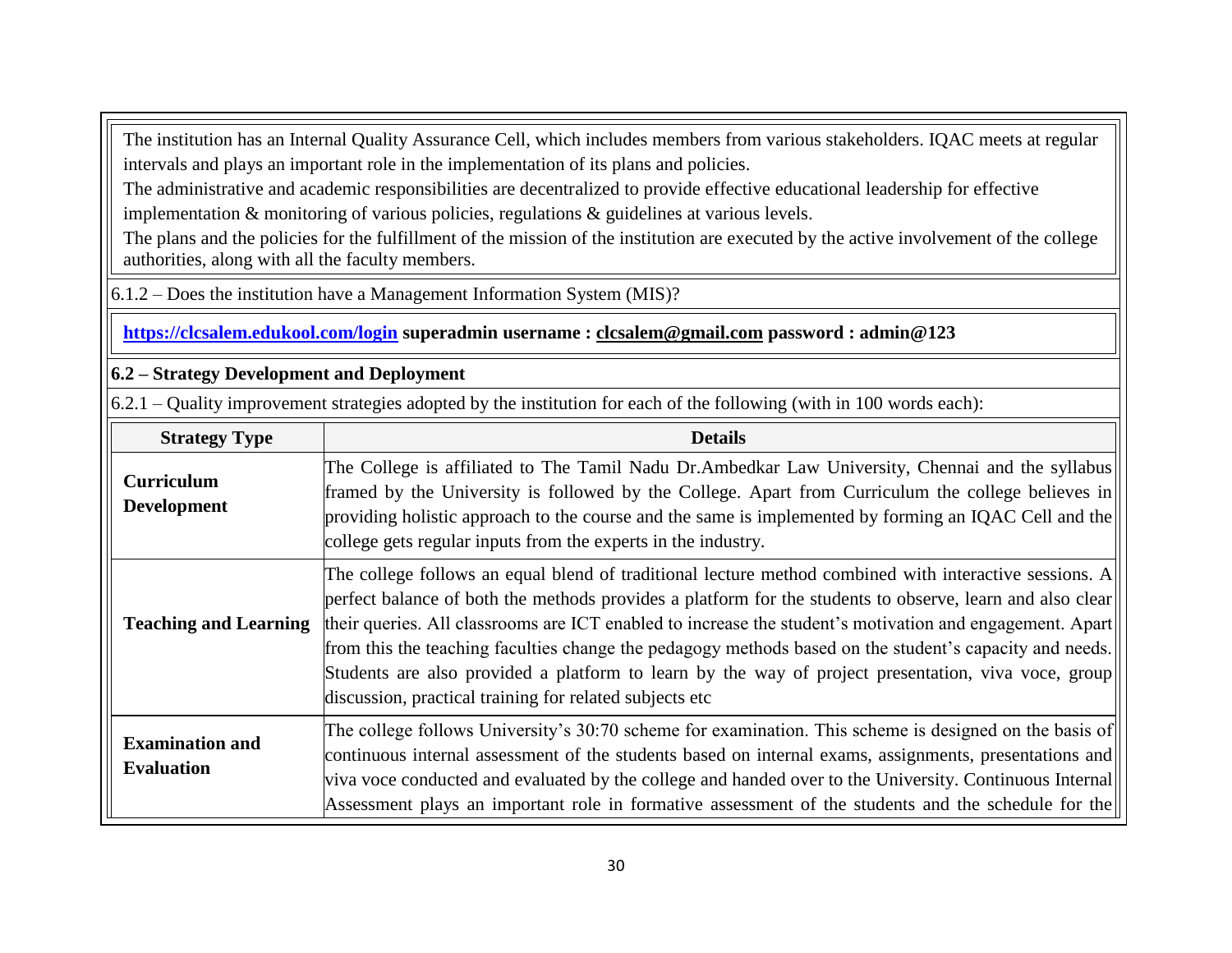|                                                                                | same is framed while planning the Academic calendar. Semester examinations are conducted by the<br>University and evaluation is also done by the University                                                                                                                                                                                                                                                                                                                                                                                                                                                                                                                                                                                                                                                                                                                                                         |
|--------------------------------------------------------------------------------|---------------------------------------------------------------------------------------------------------------------------------------------------------------------------------------------------------------------------------------------------------------------------------------------------------------------------------------------------------------------------------------------------------------------------------------------------------------------------------------------------------------------------------------------------------------------------------------------------------------------------------------------------------------------------------------------------------------------------------------------------------------------------------------------------------------------------------------------------------------------------------------------------------------------|
| <b>Research and</b><br><b>Development</b>                                      | The college also encourages staff members and students to present papers at various seminars and<br>publish them in various UGC approved journals and other reputed journals. The college also conducted a<br>National Conference on "Inter-Linking of Rivers and Waterways – Problems and Prospects" on 7 <sup>th</sup> and<br>$8th$ October, 2107 as a part of encouraging research and development.                                                                                                                                                                                                                                                                                                                                                                                                                                                                                                              |
| Library, ICT and<br><b>Physical Infrastructure</b> /<br><b>Instrumentation</b> | The college library is well equipped with latest books, journals and magazines. The library is equipped<br>with Auto Lib software since December 2017 to facilitate book lending to the students and faculty. The<br>Library is also equipped with leading legal database like Manupatra and SCC Online. All classrooms are<br>ICT enabled and air-conditioned. The college is equipped with an auditorium with 290 seating capacity.<br>The college also has a well-furnished Moot court hall and Legal Aid Clinic. The campus is wi-fi enabled<br>and is also equipped with a Digital Lab and an English Lab. The college also maintain the Sports Room<br>with Sports equipments.                                                                                                                                                                                                                                |
| <b>Human Resource</b><br><b>Management</b>                                     | The teaching faculties are well trained to access various aspects of Human Resource Management. At the<br>end of each academic year the vacant positions are filled in by the management. A faculty development<br>program was conducted on 13.03.2018 by the National Law School of India University, Bangalore on the<br>basis of a Memorandum of Understanding. The faculties are encouraged right from their initial stage to<br>keep themselves contemporary and adaptive to the students need. The effective teaching is ensured on<br>par to college standard by the orientation of faculty right after joining the college through the expected<br>standards and methods and evaluation technique that is followed and the faculties are also briefed and<br>guided to suit to the college needs and at the same time to enhance their performance and personal<br>capabilities through peer evaluation etc |
| <b>Industry Interaction /</b><br><b>Collaboration</b>                          | The college signed a Memorandum of Understanding with the National Law School India University for<br>exchanging programs to collaborate in the field of legal education. The college has an IQAC cell and the<br>college adheres to experts in that industry with regard to curriculum development and other academic<br>activities. The internship committee of the college collaborates with many Legal firms, IPR firms and                                                                                                                                                                                                                                                                                                                                                                                                                                                                                     |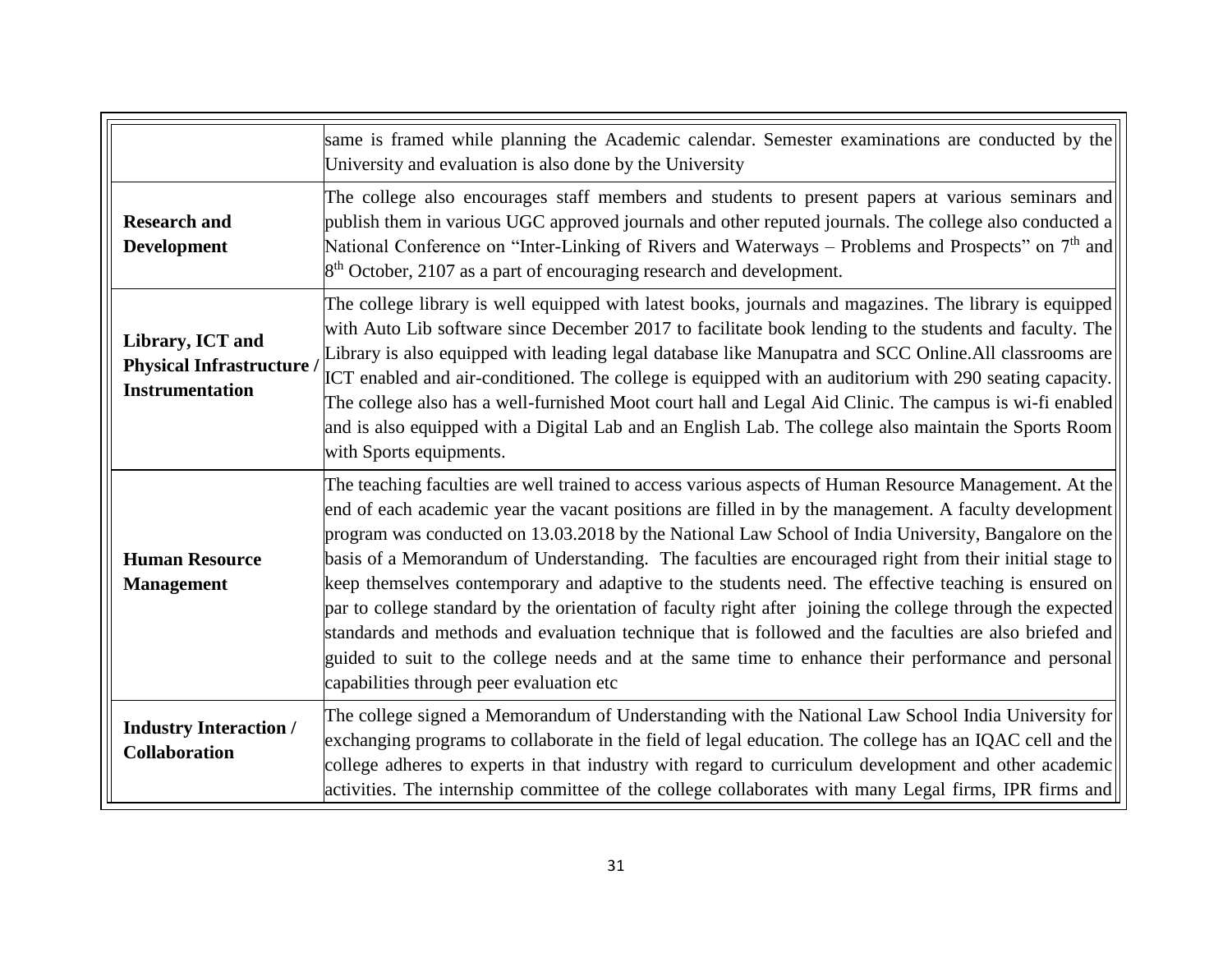|                                                | other Corporate offices and Advocate office to provide practical training to our students. The College<br>also associates with The District Legal Services Authority, Salem in conducting various awareness<br>program by Lectures, organizing rally and street plays                                                                                                                                                                                                                                                                                                                                                                                    |
|------------------------------------------------|----------------------------------------------------------------------------------------------------------------------------------------------------------------------------------------------------------------------------------------------------------------------------------------------------------------------------------------------------------------------------------------------------------------------------------------------------------------------------------------------------------------------------------------------------------------------------------------------------------------------------------------------------------|
| <b>Admission of Students</b>                   | Admissions for B.A;LL.B (5 year integrated course) and LL.B (3 year course) are done as per the<br>regulations laid down by the Bar Council of India and The Tamil Nadu Dr. Ambedkar Law University.<br>Admissions are made through public notice by publishing it in national and vernacular newspapers and<br>social media. Students are admitted purely on the basis of merit and the college adheres to the State<br>Government reservation norms.                                                                                                                                                                                                   |
| <b>Administration</b>                          | The college is managed by sound administrative staff members and work being allocated to each of<br>them. The delegation of work is done by the Secretary and the Principal of the college. The<br>administrative staff members are provided with ample workspace for placing phones, computer systems<br>with Wi-Fi connection to facilitate proper management of the college. The administrative staff members<br>are in charge for managing all the records which is a backbone of the college.                                                                                                                                                       |
| <b>Finance and Accounts</b>                    | The college has maintained a very transparent and accountable financial system in the institutions. The<br>college has a full-time Accounts Manager to ensure maintenance of annual accounts and balance sheet<br>and audit thereof. The financial transactions are accounted in Tally ERP9 by the college. Audit is<br>conducted twice in a year during the month of October and May in association with a private auditing<br>firm namely <b>S.Balasubramaniam &amp; Co</b> having main office in No 20 Raman Street T-Nagar Chennai-17.                                                                                                               |
| <b>Student Admission and</b><br><b>Support</b> | The students are admitted as per the regulations of Bar Council of India and The Tamil Nadu<br>Dr.Ambedkar Law University. The students are admitted purely based on merit. Students are rendered<br>full support system by the teaching and non-teaching staff members. As the students come from diverse<br>background the college also acknowledges meritorious students through cash prizes and other awards.<br>The library welcomes the students throughout the day to enrich their knowledge. Student's attendance is<br>also monitored regularly and frequent absentees are being tracked and their parents are intimated<br>regarding the same. |
| <b>Examination</b>                             | Semester examination is conducted and evaluated by the University. The internal component of each                                                                                                                                                                                                                                                                                                                                                                                                                                                                                                                                                        |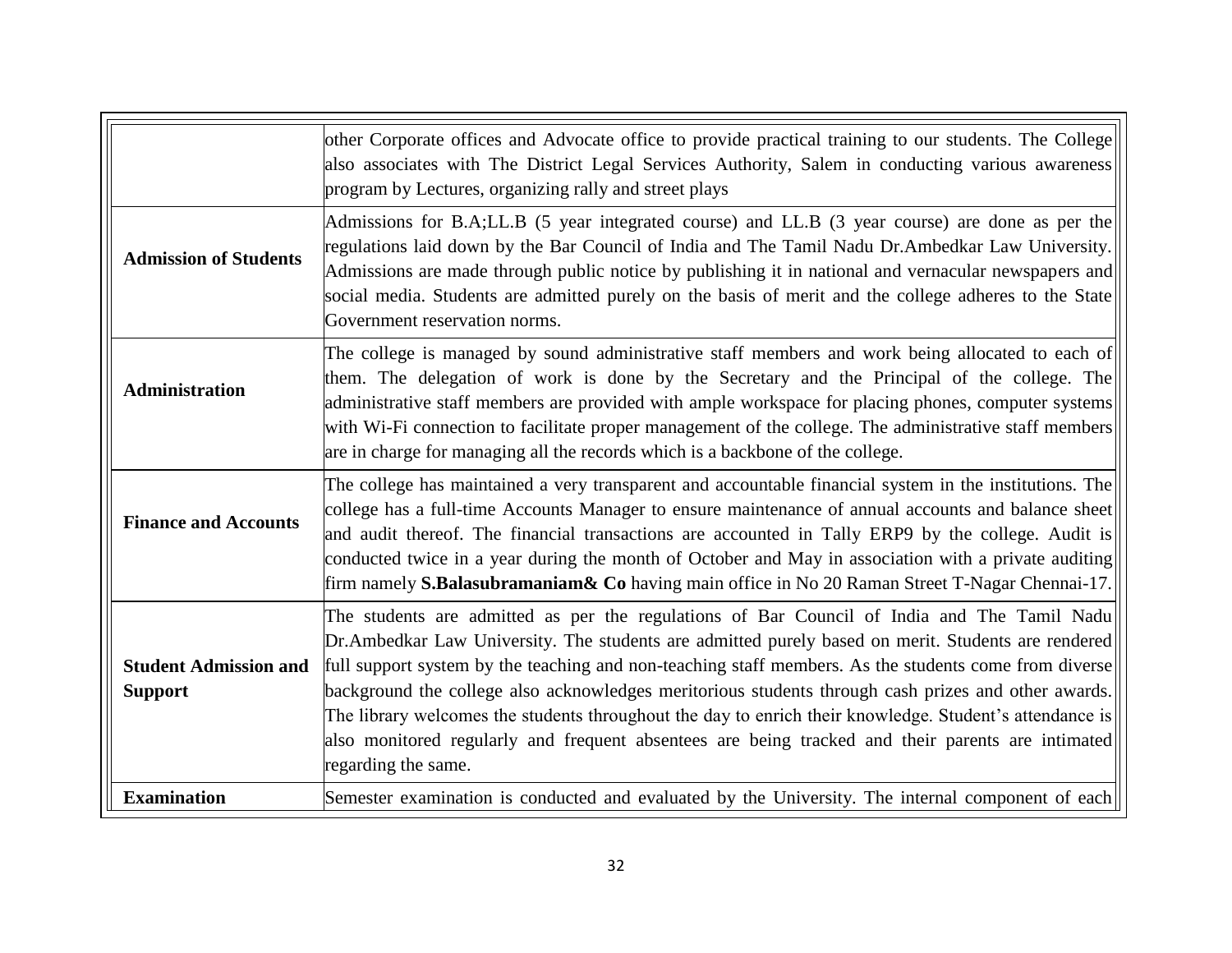|                                                                                                                                                                                                                               | exam is evaluated by the college faculties and sent to the University.                                                                                                                     |                                                                                                                                                                 |  |            |                                                   |                                                             |  |  |
|-------------------------------------------------------------------------------------------------------------------------------------------------------------------------------------------------------------------------------|--------------------------------------------------------------------------------------------------------------------------------------------------------------------------------------------|-----------------------------------------------------------------------------------------------------------------------------------------------------------------|--|------------|---------------------------------------------------|-------------------------------------------------------------|--|--|
|                                                                                                                                                                                                                               |                                                                                                                                                                                            | 6.2.2 – Implementation of e-governance in areas of operations:                                                                                                  |  |            |                                                   |                                                             |  |  |
|                                                                                                                                                                                                                               | <b>Details</b><br>E-governance area                                                                                                                                                        |                                                                                                                                                                 |  |            |                                                   |                                                             |  |  |
|                                                                                                                                                                                                                               |                                                                                                                                                                                            |                                                                                                                                                                 |  | <b>NIL</b> |                                                   |                                                             |  |  |
|                                                                                                                                                                                                                               |                                                                                                                                                                                            | 6.3 – Faculty Empowerment Strategies                                                                                                                            |  |            |                                                   |                                                             |  |  |
|                                                                                                                                                                                                                               | bodies during the year                                                                                                                                                                     | 6.3.1 – Teachers provided with financial support to attend conferences / workshops and towards membership fee of professional                                   |  |            |                                                   |                                                             |  |  |
| Name of the<br>Name of conference/workshop<br>professional body for<br>attended for which financial<br>Year<br><b>Name of Teacher</b><br>which membership fee<br>support provided<br>is provided                              |                                                                                                                                                                                            |                                                                                                                                                                 |  |            | <b>Amount of</b><br>support                       |                                                             |  |  |
|                                                                                                                                                                                                                               |                                                                                                                                                                                            |                                                                                                                                                                 |  | <b>NIL</b> |                                                   |                                                             |  |  |
|                                                                                                                                                                                                                               |                                                                                                                                                                                            | 6.3.2 – Number of professional development / administrative training programmes organized by the College for teaching and non<br>teaching staff during the year |  |            |                                                   |                                                             |  |  |
| Title of the professional<br>Title of the administrative<br>development<br>training<br><b>To Date</b><br><b>From date</b><br>Year<br>programmeorganised for<br>programmeorganised for<br>teaching staff<br>non-teaching staff |                                                                                                                                                                                            |                                                                                                                                                                 |  |            | Number of<br>participants<br>(Teaching)<br>staff) | <b>Number of</b><br>participants<br>(non-teaching<br>staff) |  |  |
| 2018                                                                                                                                                                                                                          | Preparation for Origination<br><b>Administrative Training</b><br>04/05/2018<br>05/05/2018<br>25<br>10<br>Teaching excellence<br>Program                                                    |                                                                                                                                                                 |  |            |                                                   |                                                             |  |  |
|                                                                                                                                                                                                                               | 6.3.3 – No. of teachers attending professional development programmes, viz., Orientation Programme, Refresher Course, Short Term<br>Course, Faculty Development Programmes during the year |                                                                                                                                                                 |  |            |                                                   |                                                             |  |  |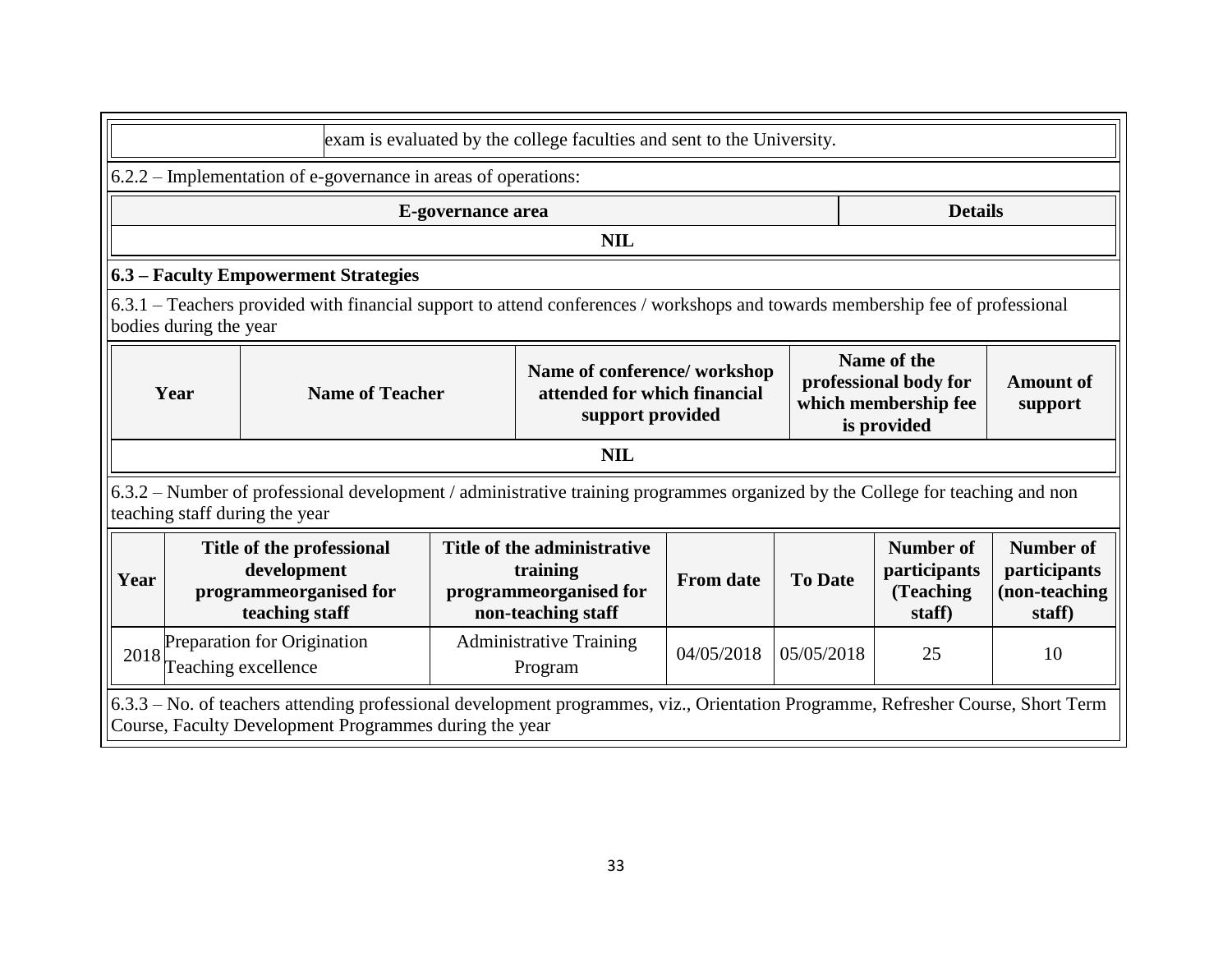| Title of the professional development<br>programme                                                                                                                               |                                                                                                                                                                                                                                                                                                                                                                                                                                                                                                                                                                          |  | <b>Number of teachers who attended</b> |            | <b>From Date</b>                                                                                                                                                            | To date                                                                                                                                                                                                                                              | <b>Duration</b>                                                                                                                                                                                                                                                                                                                                        |
|----------------------------------------------------------------------------------------------------------------------------------------------------------------------------------|--------------------------------------------------------------------------------------------------------------------------------------------------------------------------------------------------------------------------------------------------------------------------------------------------------------------------------------------------------------------------------------------------------------------------------------------------------------------------------------------------------------------------------------------------------------------------|--|----------------------------------------|------------|-----------------------------------------------------------------------------------------------------------------------------------------------------------------------------|------------------------------------------------------------------------------------------------------------------------------------------------------------------------------------------------------------------------------------------------------|--------------------------------------------------------------------------------------------------------------------------------------------------------------------------------------------------------------------------------------------------------------------------------------------------------------------------------------------------------|
| <b>FDP</b>                                                                                                                                                                       |                                                                                                                                                                                                                                                                                                                                                                                                                                                                                                                                                                          |  | 28                                     |            | 07-12-2017                                                                                                                                                                  | 10-12-2017                                                                                                                                                                                                                                           | <b>FOUR DAYS</b>                                                                                                                                                                                                                                                                                                                                       |
| 6.3.4 – Faculty and Staff recruitment (no. for permanent recruitment):                                                                                                           |                                                                                                                                                                                                                                                                                                                                                                                                                                                                                                                                                                          |  |                                        |            |                                                                                                                                                                             |                                                                                                                                                                                                                                                      |                                                                                                                                                                                                                                                                                                                                                        |
| Teaching                                                                                                                                                                         |                                                                                                                                                                                                                                                                                                                                                                                                                                                                                                                                                                          |  |                                        |            | Non-teaching                                                                                                                                                                |                                                                                                                                                                                                                                                      |                                                                                                                                                                                                                                                                                                                                                        |
| Permanent                                                                                                                                                                        | <b>Full Time</b>                                                                                                                                                                                                                                                                                                                                                                                                                                                                                                                                                         |  | <b>Permanent</b>                       |            |                                                                                                                                                                             |                                                                                                                                                                                                                                                      | <b>Full Time</b>                                                                                                                                                                                                                                                                                                                                       |
| <b>NA</b>                                                                                                                                                                        | 26                                                                                                                                                                                                                                                                                                                                                                                                                                                                                                                                                                       |  | <b>NA</b>                              |            |                                                                                                                                                                             |                                                                                                                                                                                                                                                      | 9                                                                                                                                                                                                                                                                                                                                                      |
| $6.3.5$ – Welfare schemes for                                                                                                                                                    |                                                                                                                                                                                                                                                                                                                                                                                                                                                                                                                                                                          |  |                                        |            |                                                                                                                                                                             |                                                                                                                                                                                                                                                      |                                                                                                                                                                                                                                                                                                                                                        |
| <b>Teaching</b>                                                                                                                                                                  |                                                                                                                                                                                                                                                                                                                                                                                                                                                                                                                                                                          |  | Non-teaching                           |            |                                                                                                                                                                             | <b>Students</b>                                                                                                                                                                                                                                      |                                                                                                                                                                                                                                                                                                                                                        |
| arranged by the Institute for the<br>faculty.<br>attend Training<br>institutions.<br>Insurance Cover, Study leave,<br>Services, Doctor on call.<br>Air - conditioned Staff Room. | Need based Training Programmes are First aid unit in every department/<br>building.<br>Provident fund, Gratuity, Accidental<br>Faculty members are permitted to<br>Insurance Cover, Skill enhancement<br>leave, Women Empowerment<br>Programmesconducted at different<br>Programs, Free medical Aid and<br>Emergency Services, Doctor on call.<br>All leave facilities are available.<br>Provident fund, Gratuity, Accidental<br>Canteen Facility in less cost,<br>Cafeteria and R.O. water facilities.<br>Women Empowerment Programs,<br>Free Medical Aid and Emergency |  |                                        | databases. | Play Ground Facility.<br><b>Accidental Insurance Cover.</b><br>audio and visual facilities.<br>development.<br>Guidance and Placement cell.<br>civil services examinations. | Concession in Fees for Needy Student.<br>Canteen Facility in less cost, R.O. water facilities.<br>Exclusive & Exhaustive Library with electronic<br>Hi – tech computer lab Wi-Fi enabled campus.<br>legal luminaries, Judges, practicing lawyers and | Students are trained with practical approach with court<br>visits. Class rooms equipped with smart board having<br>Modernized moot court Hall. Special training for self<br>State of the art infrastructure with modern facilities.<br>Art of writing judgments, Drafting band preparation of<br>Frequent visit of guest lectures and interaction with |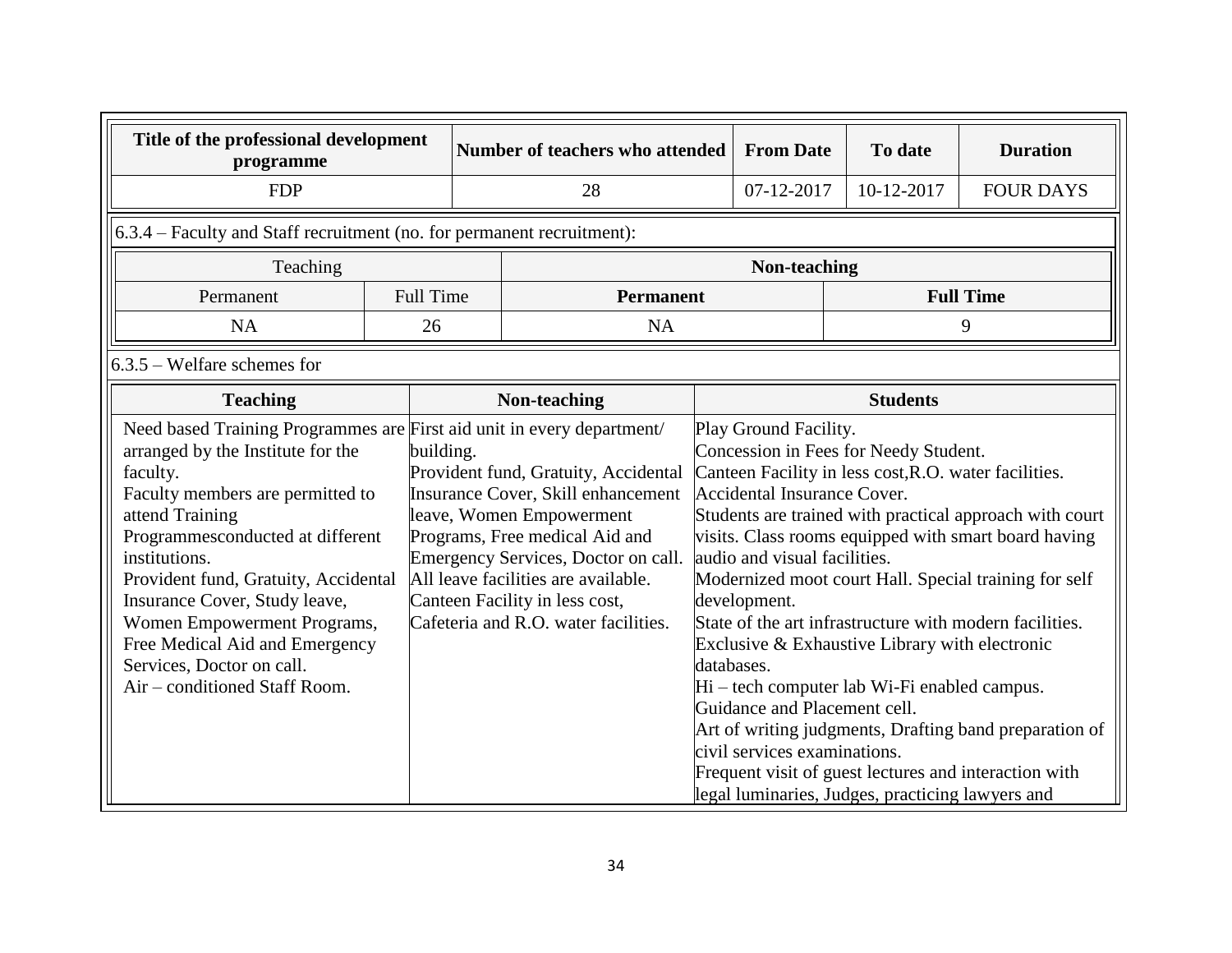| specialists from multi-disciplinary fields.<br>English language Lab.                   |
|----------------------------------------------------------------------------------------|
| Air – conditioned Library, Moot Court Hall, Computer<br>Lab, Language Lab, Classrooms. |

### **6.4 – Financial Management and Resource Mobilization**

6.4.1 – Institution conducts internal and external financial audits regularly (with in 100 words each)

The college maintains a very transparent and accountable financial system. The college has a full-time Accounts Manager to ensure the maintenance of annual accounts and balance sheet and audit thereof. The financial transactions are accounted in Tally ERP9 by the college. Audit is conducted twice in a year during the month of October and May in association with a private auditing firm. The agency conducts auditing within the campus the auditors visit to college during auditing. During audits a Chief Auditor and assistants visit campus. The Auditor examines all Bank reconciliation, bills, expenses and income of the college in the particular academic year. The Auditing also includes the TDS auditing held once in 3 months conducted by the same agency

6.4.2 – Funds / Grants received from management, non-government bodies, individuals, philanthropies during the year(not covered in Criterion III)

| Name of the non government funding agencies /individuals | Funds/ Grants received in Rs. | <b>Purpose</b> |
|----------------------------------------------------------|-------------------------------|----------------|
| NIL                                                      |                               |                |

6.4.3 – Total corpus fund generated

In the beginning of every academic year, the academic calendar is made after the general faculty meeting. Once the major events are decided, the Management will decide the budget for the respective events. The administrative office along with the Head of the institution, after judicious deliberation, prepare the annual budget and allocate fund for the various events, activities, day to day events and contingency situations. The funds are utilized for the growth of the college and also to ensure that the students have fruitful time during their academic life. The college ensures that all incidental expenses incurred by any person of the institution while working for the college and on behalf of the college is refunded. After fund allocations, the resources provided by the management are utilized with utmost care and cautions. All the events organized by the college are an example for the co-operative management and optimal utilization of the resources and strategic mobilization of the funds.

### **6.5 – Internal Quality Assurance System**

6.5.1 – Whether Academic and Administrative Audit (AAA) has been done?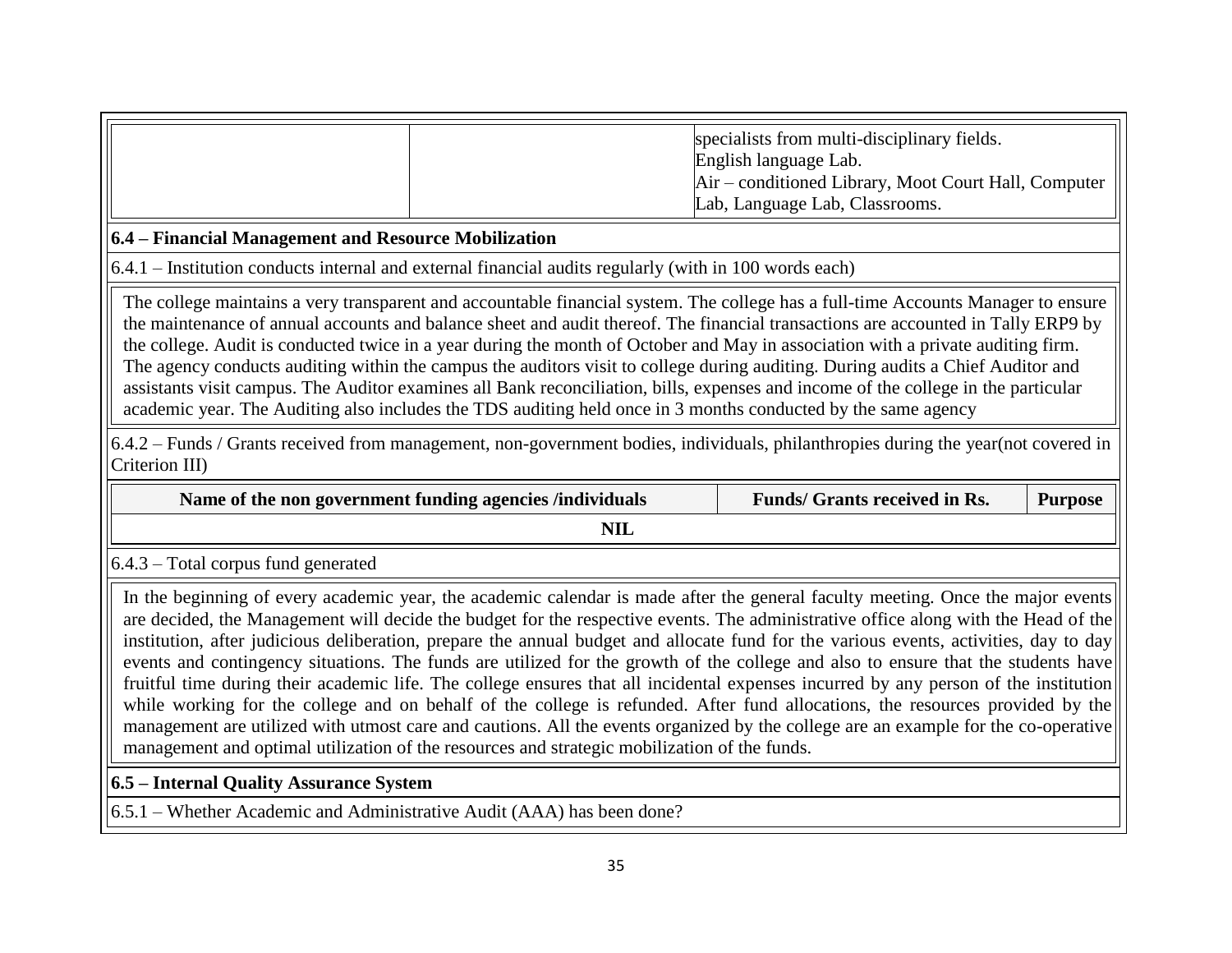| <b>Audit Type</b>                                                                                                                                                                                                                                                                                                 |                                                   | <b>External</b>                                                                                                                                                                     | <b>Internal</b> |                                                                                                                     |  |  |  |  |  |
|-------------------------------------------------------------------------------------------------------------------------------------------------------------------------------------------------------------------------------------------------------------------------------------------------------------------|---------------------------------------------------|-------------------------------------------------------------------------------------------------------------------------------------------------------------------------------------|-----------------|---------------------------------------------------------------------------------------------------------------------|--|--|--|--|--|
|                                                                                                                                                                                                                                                                                                                   | Yes/No<br><b>Agency</b>                           |                                                                                                                                                                                     | Yes/No          | <b>Authority</b>                                                                                                    |  |  |  |  |  |
| Academic                                                                                                                                                                                                                                                                                                          | <b>YES</b>                                        | TÜV SÜD South Asia Pvt Ltd.                                                                                                                                                         | <b>YES</b>      | Across World Quality International,<br>Chennai                                                                      |  |  |  |  |  |
| Administrative                                                                                                                                                                                                                                                                                                    | <b>YES</b>                                        | Across World Quality International,<br>TÜV SÜD South Asia Pvt Ltd.<br><b>YES</b><br>Chennai                                                                                         |                 |                                                                                                                     |  |  |  |  |  |
|                                                                                                                                                                                                                                                                                                                   |                                                   | $6.5.2$ – Activities and support from the Parent – Teacher Association (at least three)                                                                                             |                 |                                                                                                                     |  |  |  |  |  |
| Support<br>1. Suggestions on Students Disciplinary Activities<br>2. Supporting the Students in Moot and other activities<br>3. Time to be fixed for use of mobiles                                                                                                                                                |                                                   |                                                                                                                                                                                     |                 |                                                                                                                     |  |  |  |  |  |
|                                                                                                                                                                                                                                                                                                                   |                                                   | 6.5.3 – Development programmes for support staff (at least three)                                                                                                                   |                 |                                                                                                                     |  |  |  |  |  |
| efficiency in office management.                                                                                                                                                                                                                                                                                  |                                                   | 2. The Faculty and students were trained on how to use the legal data base<br>3. Deputing staff for various National and State Level Moot Court, Seminar/Workshops and Conferences. |                 | 1. The Training on ICT for the Administrative and the Library Staff was given by the Systems Manager to enhance the |  |  |  |  |  |
|                                                                                                                                                                                                                                                                                                                   |                                                   | $6.5.4$ – Post Accreditation initiative(s) (mention at least three)                                                                                                                 |                 |                                                                                                                     |  |  |  |  |  |
| 1. To depute the Faculty members to involve in research oriented activities and to complete their PhD degree in there respective<br>disciplines<br>2. Focusing on contributing more research articles in Peer reviewed journals.<br>3. Intensive programme to enhance the advocacy and social centric activities. |                                                   |                                                                                                                                                                                     |                 |                                                                                                                     |  |  |  |  |  |
|                                                                                                                                                                                                                                                                                                                   | 6.5.5 – Internal Quality Assurance System Details |                                                                                                                                                                                     |                 |                                                                                                                     |  |  |  |  |  |
|                                                                                                                                                                                                                                                                                                                   |                                                   | a) Submission of Data for AISHE portal                                                                                                                                              |                 | <b>YES</b>                                                                                                          |  |  |  |  |  |
|                                                                                                                                                                                                                                                                                                                   |                                                   | b)ISO certification                                                                                                                                                                 |                 | <b>YES</b>                                                                                                          |  |  |  |  |  |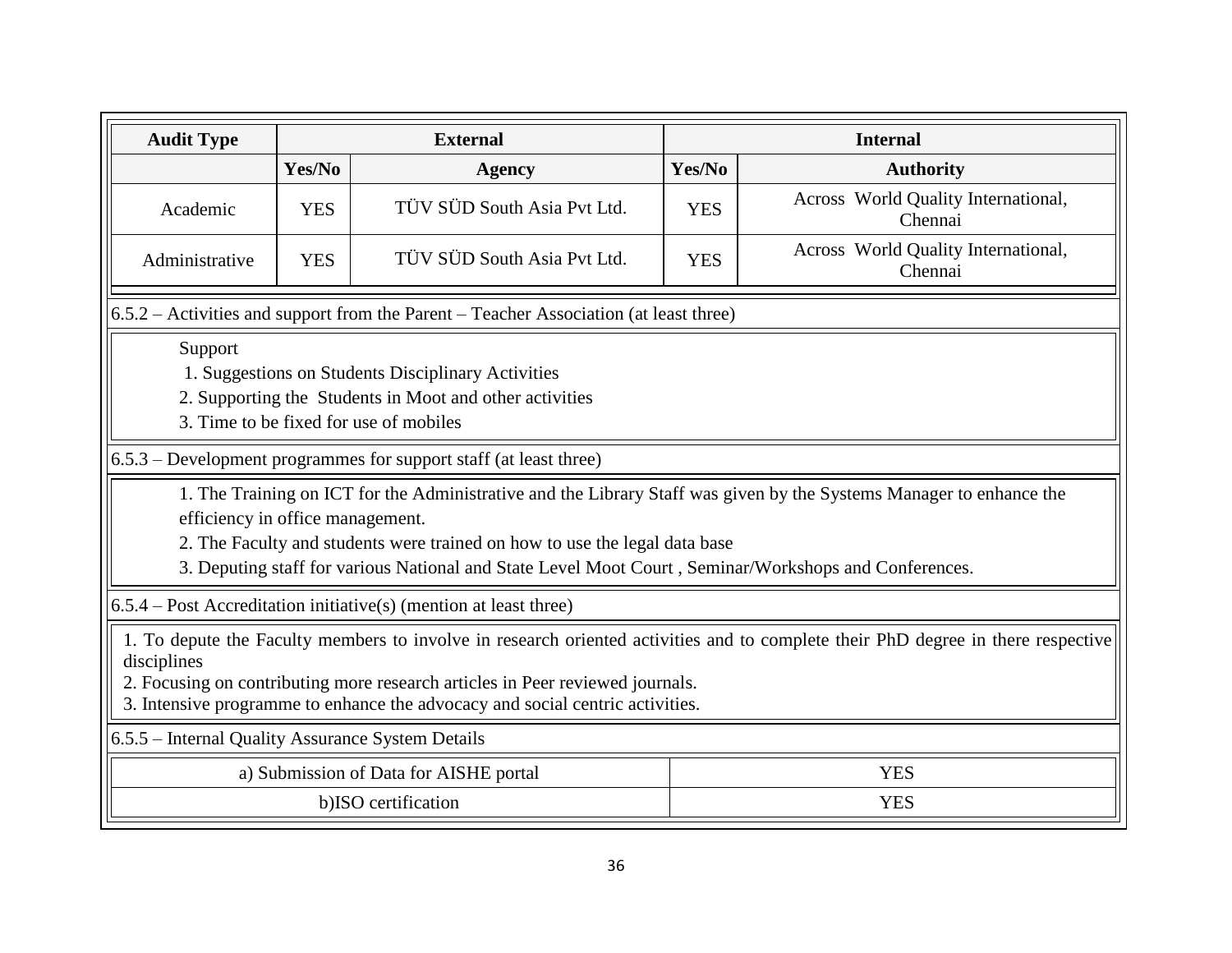|      | 6.5.6 – Number of Quality Initiatives undertaken during the year                               |                               |                                  |            |                                  |  |  |  |
|------|------------------------------------------------------------------------------------------------|-------------------------------|----------------------------------|------------|----------------------------------|--|--|--|
| Year | Name of quality initiative by IQAC                                                             | Date of<br>conducting<br>IQAC | <b>Duration From Duration To</b> |            | <b>Number of</b><br>participants |  |  |  |
|      | <b>Tigers Day Celebration</b>                                                                  | 31.07.2017                    | 31.07.2017                       | 31.07.2017 | 198                              |  |  |  |
|      | Mega Legal Aid Program                                                                         | 05.08.2017                    | 05.08.2017                       | 05.08.2017 | 135                              |  |  |  |
|      | Inauguration Of Wall Of Kindness In College Campus And<br><b>Cleanliness, Plantation Dirve</b> | 17.08.2017                    | 17.08.2017                       | 17.08.2017 | 290                              |  |  |  |
|      | One Day Workshop On Photography - Photography Day                                              | 23.08.2017                    | 23.08.2017                       | 23.08.2017 | 195                              |  |  |  |
|      | தமிழ் ன்றம் "பேச்சரங்கம்" தலைப்பு: குறிஞ்சி –<br><u>மலையும்மலைசார்ந்தஇடமும்</u>                | 16.09.2017                    | 16.09.2017                       | 16.09.2017 | 805                              |  |  |  |
|      | National Conference On Interlinking Of Rivers                                                  | 07.10.2017                    | 07.10.2017                       | 07.10.2017 | 561                              |  |  |  |
|      | <b>Rally For Legal Aid Awarness</b>                                                            | 17.11.2017                    | 17.11.2017                       | 17.11.2017 | 106                              |  |  |  |
|      | Training Program On First Aid (YRC)                                                            | 23.11.2017                    | 23.11.2017                       | 23.11.2017 | 278                              |  |  |  |
|      | Constitutional Day & Legal Services Day                                                        | 27.11.2017                    | 27.11.2017                       | 27.11.2017 | 110                              |  |  |  |
|      | Awareness Program On HIV                                                                       | 06.12.2017                    | 06.12.2017                       | 06.12.2017 | 239                              |  |  |  |
|      | Orientation On Preparation For University Examination                                          | 15.12.2017                    | 15.12.2017                       | 15.12.2017 | 251                              |  |  |  |
|      | Farmer's Day                                                                                   | 18.12.2017                    | 18.12.2017                       | 18.12.2017 | 103                              |  |  |  |
|      | Founder's Day Celebration                                                                      | 27.01.2018                    | 27.01.2018                       | 27.01.2018 | 6500                             |  |  |  |
|      | Mad-2018- Annual Cultural Meet 2018                                                            | 29.01.2018                    | 29.01.2018                       | 29.01.2018 | 745                              |  |  |  |
|      | Special Lecture On Human Moral And Ethical Values                                              | 30.01.2018                    | 30.01.2018                       | 30.01.2018 | 243                              |  |  |  |
|      | Special Lecture On Right To Privacy & The Constitutional Vision                                | 01.03.2018                    | 01.03.2018                       | 01.03.2018 | 260                              |  |  |  |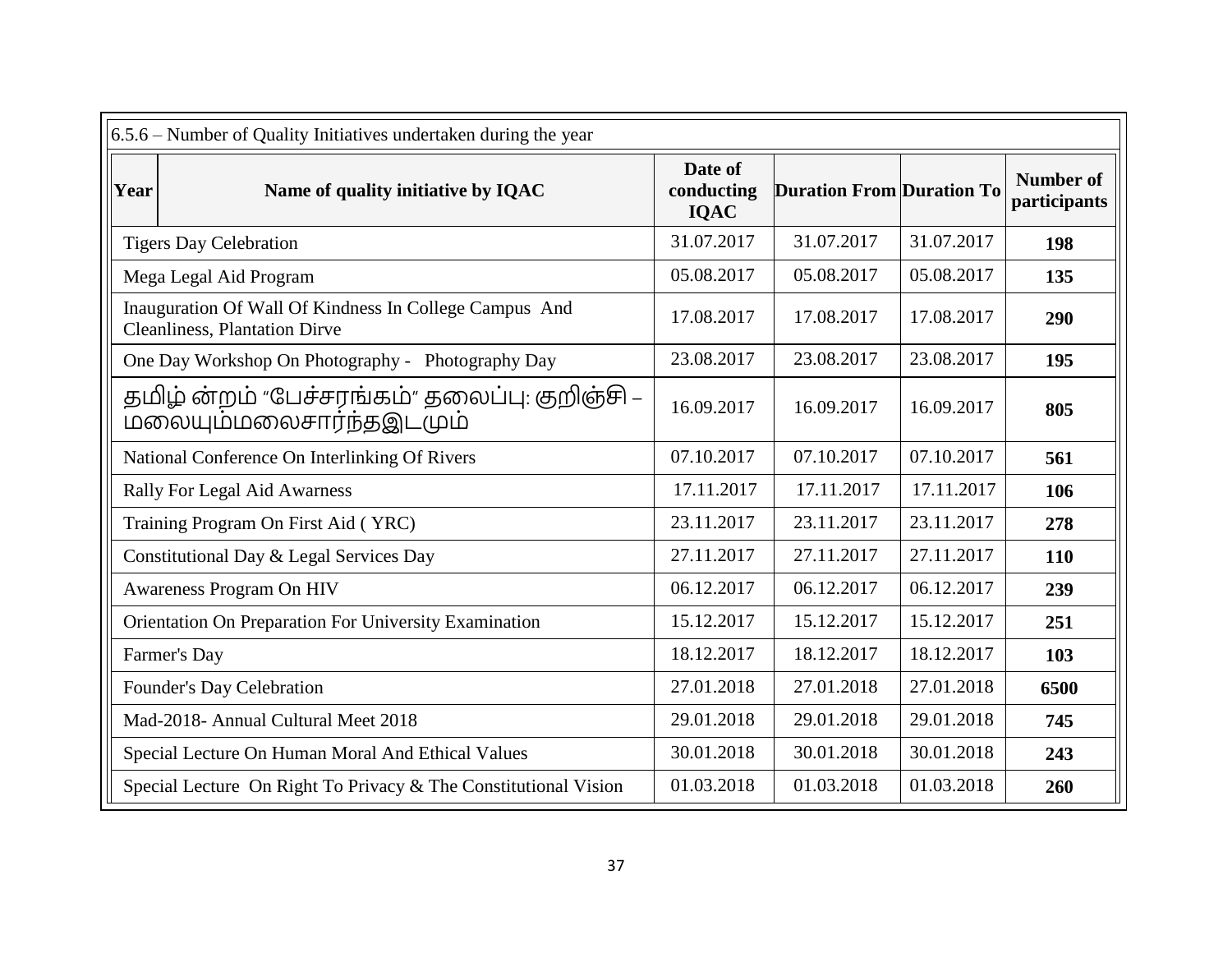| Special Lecturer On Intellectual Property Rights                                                                                                     |                    | 03.03.2018     | 03.03.2018       | 03.03.2018                     | 106         |     |
|------------------------------------------------------------------------------------------------------------------------------------------------------|--------------------|----------------|------------------|--------------------------------|-------------|-----|
| Awareness Program On Tuberculosis-Preventing Measures And Cure                                                                                       | 05.03.2018         | 05.03.2018     | 05.03.2018       | 186                            |             |     |
| <b>Placement Training Programme</b>                                                                                                                  |                    |                | 06.03.2018       | 06.03.2018                     | 06.03.2018  | 252 |
| <b>International Women's Celebration</b>                                                                                                             |                    |                | 08.03.2018       | 08.03.2018                     | 08.03.2018  | 295 |
| Memorandum Of Understanding Signing Program Between National<br>Law School Of India University, Bangalore And The Central Law<br>College, Salem $-8$ | 13.03.2018         | 13.03.2018     | 13.03.2018       | 246                            |             |     |
| <b>CRITERION VII - INSTITUTIONAL VALUES AND BEST PRACTICES</b>                                                                                       |                    |                |                  |                                |             |     |
| 7.1 – Institutional Values and Social Responsibilities                                                                                               |                    |                |                  |                                |             |     |
| 7.1.1 – Gender Equity (Number of gender equity promotion programmes organized by the institution during the year)                                    |                    |                |                  |                                |             |     |
| Title of the programme                                                                                                                               | <b>Period from</b> |                | <b>Period To</b> | <b>Number of Participants</b>  |             |     |
|                                                                                                                                                      |                    |                |                  | Female                         | <b>Male</b> |     |
| International Women's day Celebration                                                                                                                | 8.3.2018           |                | 8.3.2018         | 295                            |             |     |
| 7.1.2 – Environmental Consciousness and Sustainability/Alternate Energy initiatives such as:                                                         |                    |                |                  |                                |             |     |
| Percentage of power requirement of the University met by the renewable energy sources                                                                |                    |                |                  |                                |             |     |
|                                                                                                                                                      |                    | 1945 KW [100%] |                  |                                |             |     |
| 7.1.3 – Differently abled (Divyangian) friendliness                                                                                                  |                    |                |                  |                                |             |     |
| <b>Item facilities</b>                                                                                                                               | Yes/No             |                |                  | <b>Number of beneficiaries</b> |             |     |
| Wheel Chair                                                                                                                                          | yes                |                |                  |                                |             |     |
| 9<br>Rest room<br>yes                                                                                                                                |                    |                |                  |                                |             |     |
| 7.1.4 – Inclusion and Situatedness                                                                                                                   |                    |                |                  |                                |             |     |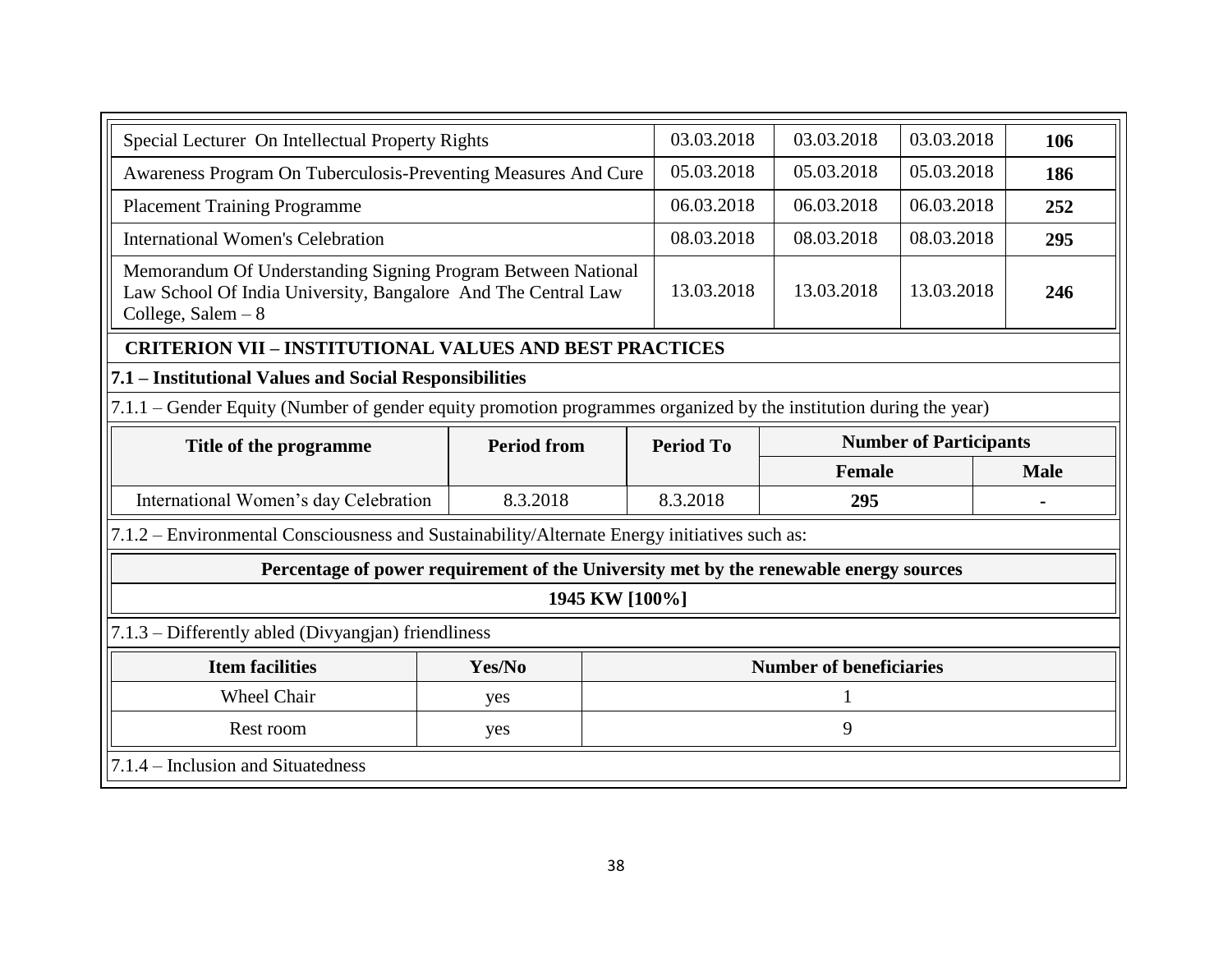| Year          | <b>Number of</b><br>initiatives to<br>address<br>locational<br>advantages<br>and<br>disadvantages communit | <b>Number of</b><br>initiatives<br>taken to<br>engage<br>with and<br>contribute<br>to local<br>y | <b>Date</b>           | <b>Duration</b> | <b>Name of initiative</b><br><b>Issues addressed</b> |                                                           | <b>Number of</b><br>participating<br>students and staff |
|---------------|------------------------------------------------------------------------------------------------------------|--------------------------------------------------------------------------------------------------|-----------------------|-----------------|------------------------------------------------------|-----------------------------------------------------------|---------------------------------------------------------|
| 201<br>7      | $\mathbf{1}$                                                                                               | $\mathbf{1}$                                                                                     | 5.8.2017              | 5.8.2017        | Mega free legal aid                                  | Free legal service to the<br>society                      | 135                                                     |
| 201<br>7      | $\mathbf{1}$                                                                                               | $\mathbf{1}$                                                                                     | 17.8.2017             | 17.8.2017       | Inauguration of wall<br>of kindness                  | To help the poor<br>&needy                                | 290                                                     |
| 201<br>7      | $\mathbf{1}$                                                                                               | $\mathbf{1}$                                                                                     | 17.8.2017             | 23.8.2017       | Cleanliness&<br>plantation drive                     | Importance cleanliness<br>&essential of green             | 520                                                     |
| 201<br>$\tau$ | $\mathbf{1}$                                                                                               | $\mathbf{1}$                                                                                     | 17.11.2017 17.11.2017 |                 | Free legal services<br><b>Awareness Rally</b>        | Free legal Aid to every<br>one                            | 106                                                     |
| 201<br>7      | $\mathbf{1}$                                                                                               | $\mathbf{1}$                                                                                     |                       |                 | 23.11.2017 23.11.2017 First aid training             | To provide basic<br>medical readiness<br>among students   | 278                                                     |
| 201<br>7      | $\mathbf{1}$                                                                                               | $\mathbf{1}$                                                                                     | 8.12.2017             |                 | $8.12.2017$ Eco club – Activities.                   | The importance of<br>environment and need to<br>conserve. | 29                                                      |
| 201<br>8      | $\mathbf{1}$                                                                                               | $\mathbf{1}$                                                                                     | 30.1.2018             | 30.1.2018       | KaliyamurthyIPS                                      | To stress the importance<br>of value in<br>contemporary   | 745                                                     |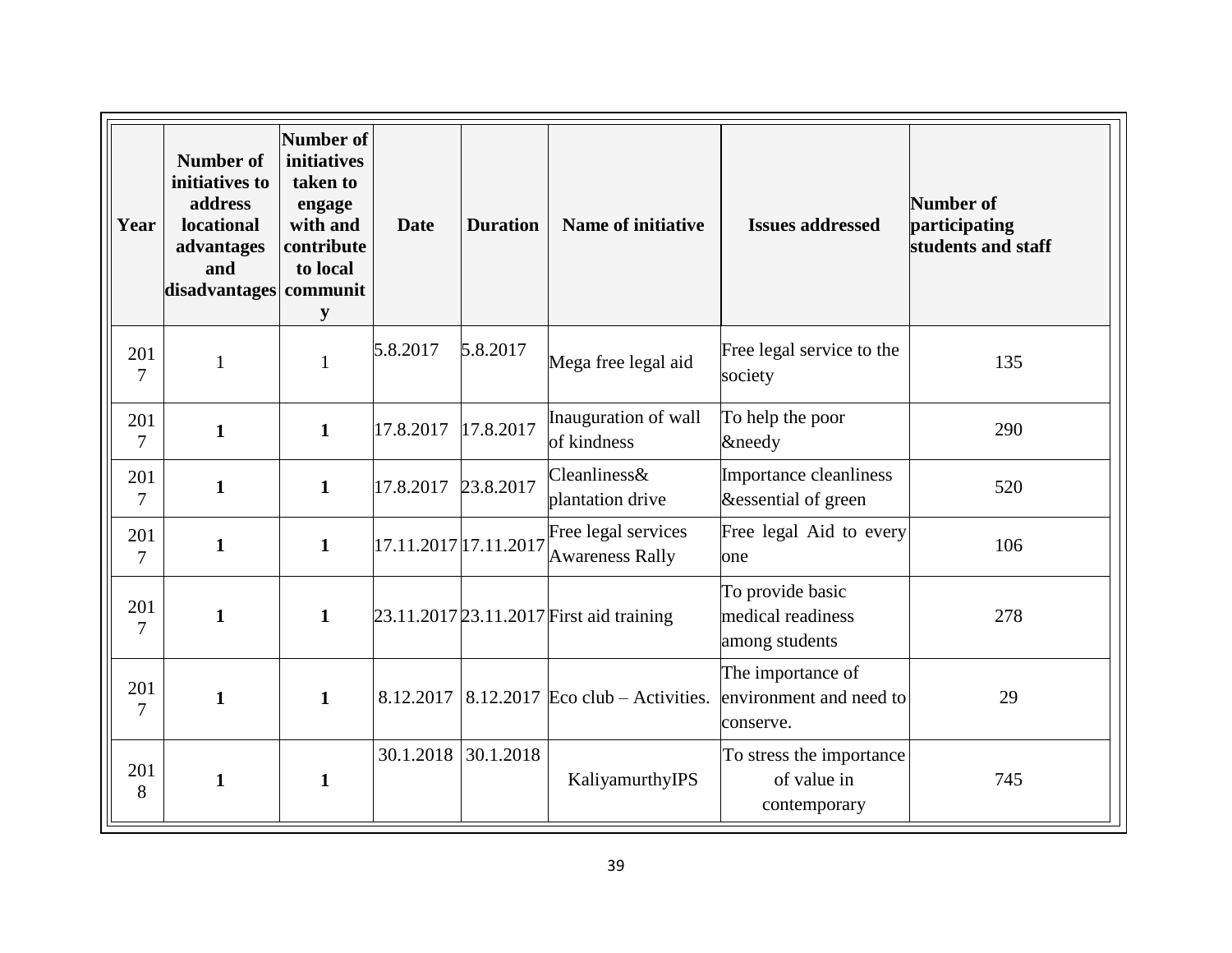| 7.1.5 – Human Values and Professional Ethics Code of conduct (handbooks) for various stakeholders |                     |                                                                                                                                                                                                                                                                                                                                                                                                                                                                                                                                                                                                                                                                                                                                                                                                                                                                                                                  |                                |           |                                    |
|---------------------------------------------------------------------------------------------------|---------------------|------------------------------------------------------------------------------------------------------------------------------------------------------------------------------------------------------------------------------------------------------------------------------------------------------------------------------------------------------------------------------------------------------------------------------------------------------------------------------------------------------------------------------------------------------------------------------------------------------------------------------------------------------------------------------------------------------------------------------------------------------------------------------------------------------------------------------------------------------------------------------------------------------------------|--------------------------------|-----------|------------------------------------|
| <b>Title</b>                                                                                      | Date of publication | Follow up(max 100 words)                                                                                                                                                                                                                                                                                                                                                                                                                                                                                                                                                                                                                                                                                                                                                                                                                                                                                         |                                |           |                                    |
| Code of<br>Conduct                                                                                | 20.07.2017          | Human values and professional ethics<br>As the world moves through technical transformation the life skills necessary on a day-to-day<br>basis keeps changing according to the environment. The college believes in inculcating a set of<br>life skills suitable for the present environment and mostly focuses on self-building, increasing<br>self-confidence, solving problems and evaluating their own decisions.<br>Parents as stakeholders of the college also hold an important role in moulding the students and<br>also play an active role in the activities of the college.<br>The college has a code of conduct for the students from their first year onwards which should be<br>followed mandatorily the same throughout their course.<br>Apart from this, the college also focuses on professional ethics to adjust the attitude and<br>behaviour of the students to suit the professional setup. |                                |           |                                    |
| 7.1.6 – Activities conducted for promotion of universal Values and Ethics                         |                     |                                                                                                                                                                                                                                                                                                                                                                                                                                                                                                                                                                                                                                                                                                                                                                                                                                                                                                                  |                                |           |                                    |
| <b>Activity</b>                                                                                   |                     |                                                                                                                                                                                                                                                                                                                                                                                                                                                                                                                                                                                                                                                                                                                                                                                                                                                                                                                  | <b>Duration</b><br><b>From</b> |           | Duration To Number of participants |
| Tigers day celebration World                                                                      |                     |                                                                                                                                                                                                                                                                                                                                                                                                                                                                                                                                                                                                                                                                                                                                                                                                                                                                                                                  | 30.7.2018                      | 30.7.2018 | 198                                |
| HIV Awareness Programme.                                                                          |                     |                                                                                                                                                                                                                                                                                                                                                                                                                                                                                                                                                                                                                                                                                                                                                                                                                                                                                                                  | 6.12.2017                      | 6.12.2017 | 239                                |
| Awareness Programme On Tuberculosis – Preventing Measures and Cure                                |                     |                                                                                                                                                                                                                                                                                                                                                                                                                                                                                                                                                                                                                                                                                                                                                                                                                                                                                                                  | 5.3.3018                       | 5.3.3018  | 186                                |
| 7.1.7 – Initiatives taken by the institution to make the campus eco-friendly (at least five)      |                     |                                                                                                                                                                                                                                                                                                                                                                                                                                                                                                                                                                                                                                                                                                                                                                                                                                                                                                                  |                                |           |                                    |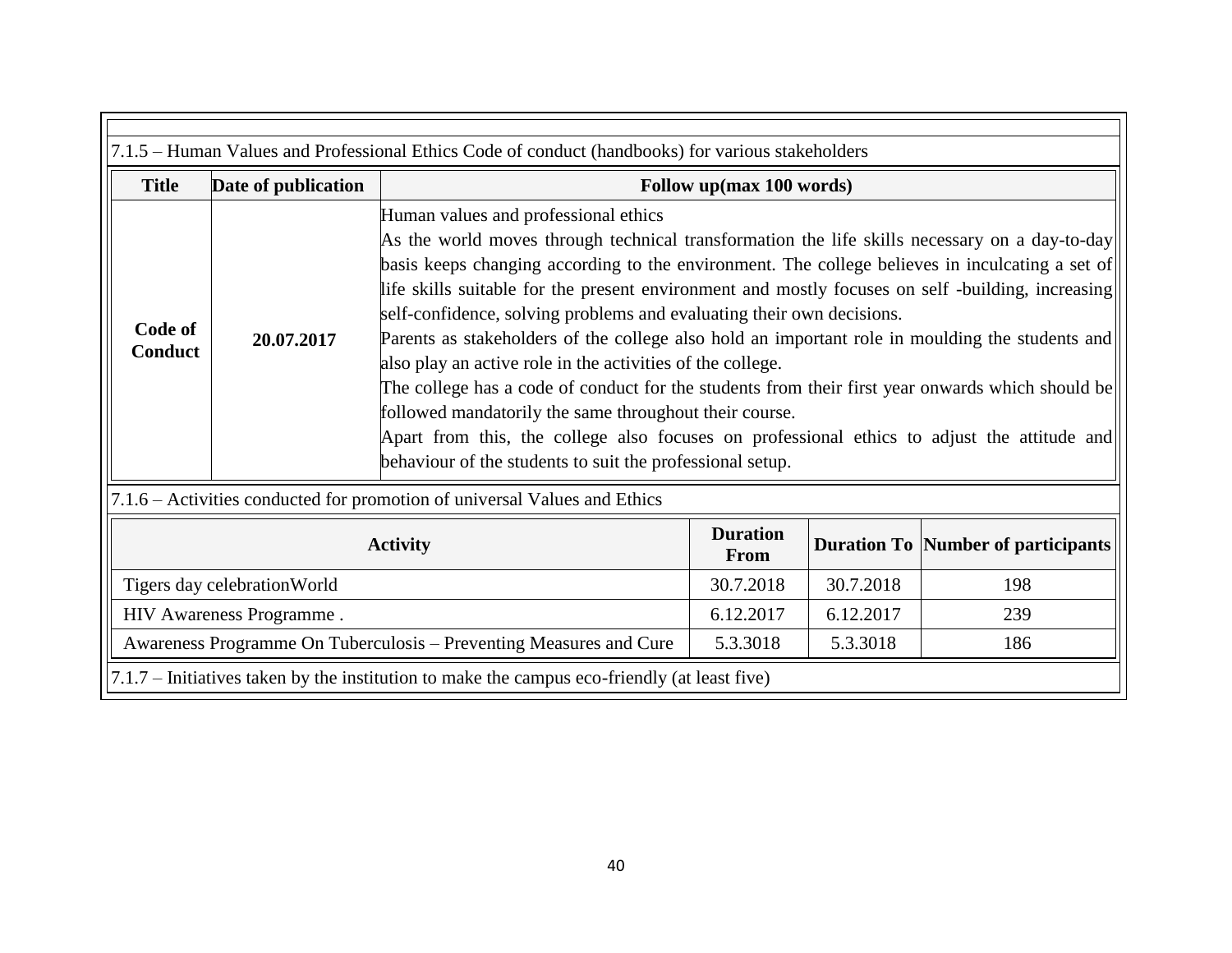1. Solar Panels

2.Proper Segregation of wastes (E-wastes and Biodegradable)

3. Use of Rainwater for watering the garden

4. Tobacco Free Zone

5. No Plastic Abuse Zone.

# **7.2 – Best Practices**

7.2.1 – Describe at least two institutional best practices

1.Invocation (Singing of Tamil Thai Valthu): Every morning at 9.30 A.M. before the commencement

of classes, Tamil invocation is mandatory in all classes.

2. Singing of National Anthem: Every evening at 3.30 P.M. after the class ends.

3. Internship Training Programme for final Years: The College has planned to initiate a unique

"Internship Training Programme" for final years in which the students are sent to corporate training.

4. Uniform dresses to all students, takes pride in their appearance, specifically final year boy students wear Black Coat and a Tie.

# **7.3 – Institutional Distinctiveness**

7.3.1 – Provide the details of the performance of the institution in one area distinctive to its vision, priority and thrust in not more than 500 words

The College distinguishes itself from other institutions by offering an affordable, student centered education to diverse students. The need was felt that the college being a legal education institution needs to combine modern system's knowledge with due respect to traditional values given the nobility of the profession and this realization has lead us to stress on traditional values and discipline.

Given the importance of legal field the college stresses much on the value and dignity associated with this profession so that they realize and take their civic responsibility seriously.

The College aims to build committed legal professionals who are competent to manage legal and social issues to attain and promote justice.

The college renders a perfect environment to build the students career and life by learning, both inside and outside of the campus and endeavors to help them become outstanding legal professionals and leaders who serve the profession and society.

We ensure accessibility to the legal education to people without any disparity and aim to bridge the gap whether urban or rural by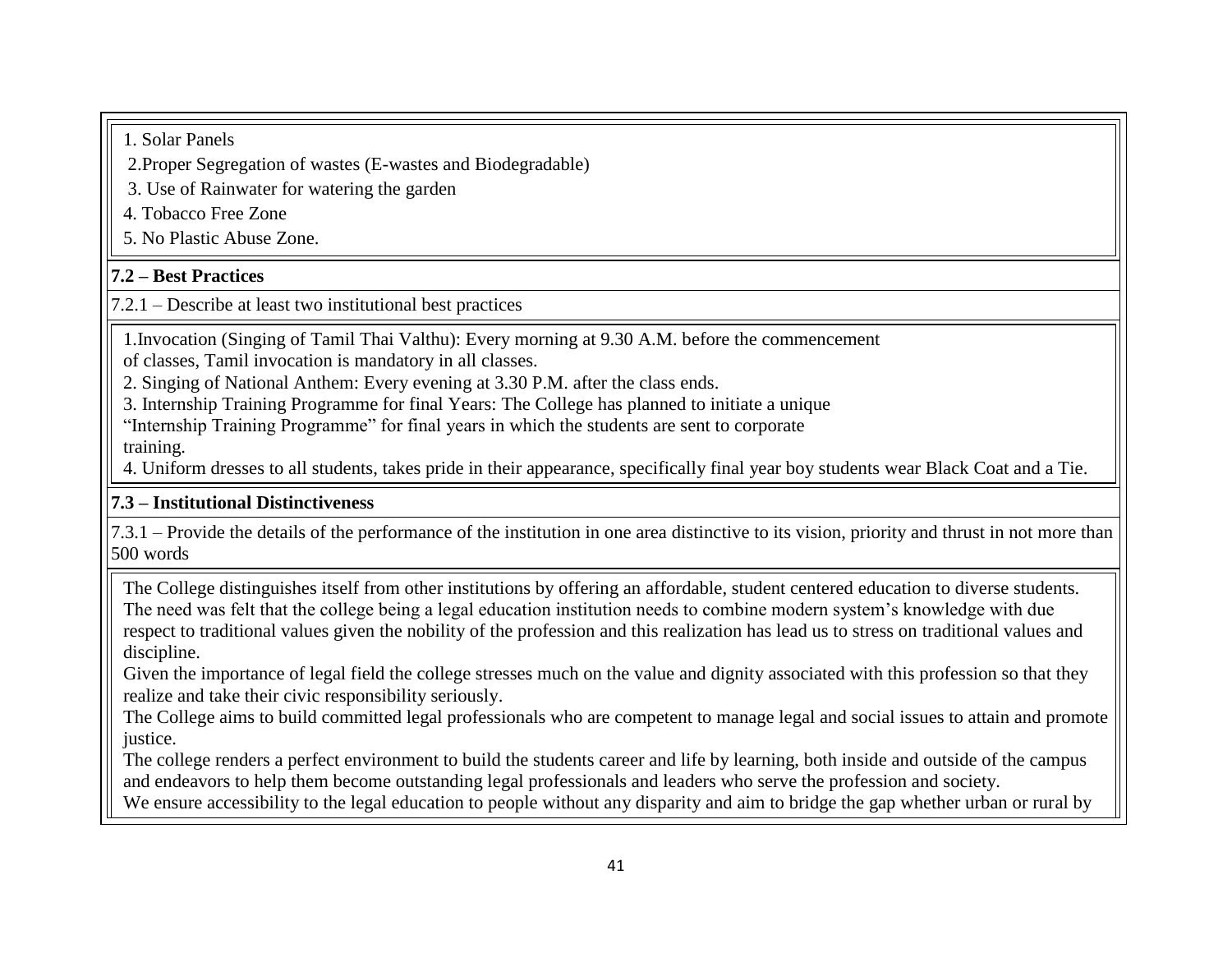creating a welcoming and hospitable atmosphere at all levels of their education. Various programs apart from university prescribed syllabus is part of their curriculum to prepare the students to reason logically with clarity and master in communication skill as enshrined in our Vision

The students are also given access to many opportunities to participate and experience through flexible and innovative programs. The IQAC ensures that the methods and approaches towards subject and students are updated from time to time.

Some humble steps towards our journey to the vision and mission are:-

- To awaken their drive of legal knowledge and realization that it is a lifelong learning process. Developing professional perspective through various academic activities.
- Engaging with community and the academia at all levels of our work, including teaching and social service.
- Inculcating Professional Ethics and morality through the subject and stressing on its application right from beginning of their course period.
- ICT equipped classes and ICT usage by teachers to enable teaching as contemporary as possible
- Moot Court, Regular court visits, ADR case observation, chamber visits and viva are integrated with curriculum as part of the clinical Course papers.
- Internship under Judges, Advocates and law firms during Semester breaks for B.A.LLB and LL.B students to provide practical exposure of the legal arena.
- Sports activities both intra and inter to enable overall development
- Library access including E-material like online journals and databases are provided for a wider learning.
- English Language Lab access as part of regular classes to enhance communication skills.
- To impart social responsibility and patriotism in students NCC/NSS activities are conducted regularly.

Engaging all stake holders and enabling them to be in constant connect with the college through Alumni meet etc. To realize the vision to provide continuing legal education to further up their development.

### **8.Future Plans of Actions for Next Academic Year**

The college constantly aims:-

- 1. To enhance the quality framework and focus more on integrated approach in study of law.
- 2. To decentralise and enhance students participation and promote leadership specifically.
- 3. To train students in professional skills like advocacy, mooting on a regular and periodic basis.
- 4. To conduct Inter -College moot court competition
- 5. To train faculty as to growing facets of legal arena and equip them to train students accordingly.
- 6. Increase community participation to provide justice